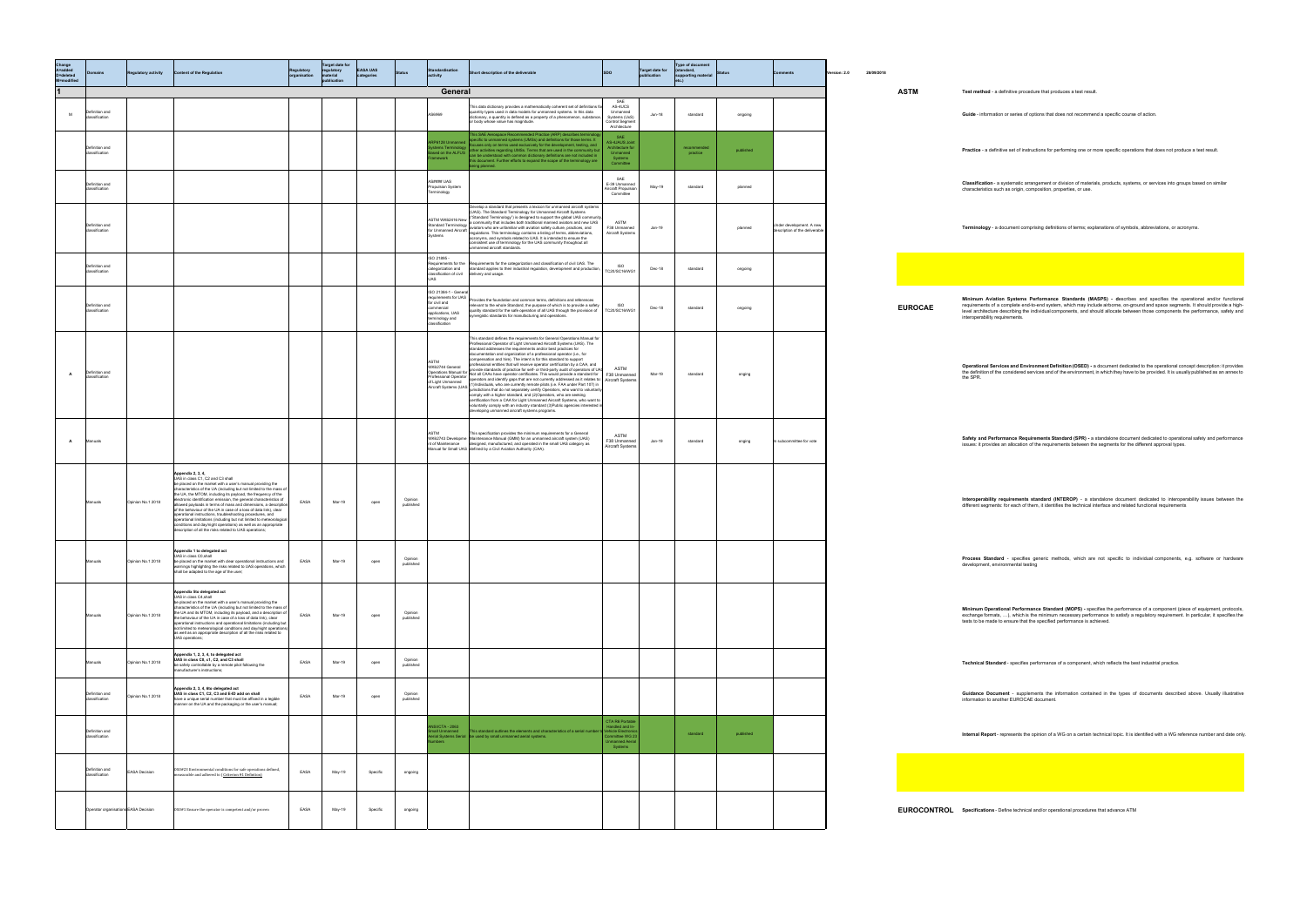organisation EASA Decision OSO#2 UAS manufactured by competent and/or proven entity EASA May-19 Specific ongoing **Guidelines** - Provide more general implementation support to stakeholders.

**NOTE**: Standards are developed and maintained as both harmonising standards and as means of compilance. Standards are used as<br>reference material by ICAO and EASA, and continue to provide the basis of Community Specificati

**International Standard** - provides rules, guidelines or characteristics for activities or for their results, aimed at achieving the optimum<br>degree of order in a given context. It can take many forms. Apart from product st

l'**echnical Specification** - addresses work still under technical development, or where it is believed that there will be a future, but not<br>mmediate, possibility of agreement on an International Standard. A Technical Speci

l'**echnical Report** - contains information of a different kind from that of the previous two publications. It may include data obtained from<br>ı survey, for example, or from an informative report, or information of the perce

**Publicly Available Specificatio**n- is published to respond to an urgent market need, representing either the consensus of the experts<br>within a working group, or a consensus in an organization external to ISO. As with Tech

International Workshop Agreement - is a document developed outside the normal ISO committee system to enable market players<br>to negotiale in an "open workshop " environment. International Workshop Agreements are typically a

**3uides** - help readers understand more about the main areas where standards add value. Some Guides talk about how, and why, ISO<br>tandards can make it work better, safer, and more efficiently.

**Standards -** these Technical Reports are a documentation of broadly accepted engineering practices or specifications for a material, product, process, procedure<br>or test method.

l**ecommended Practices -** these Technical Reports are documentations of practice, procedures and technology that are intended as guides to standard<br>ngineering practice. Their content may be of a more general nature, or the

**formation Reports -** these Technical Reports are compilations of engineering reference data or educational material useful to the technical community.

**erospace Material Specifications -** these Technical Reports identify material and process specifications conforming to sound, established engineering and<br>retallurgical practices in aerospace sciences and practices.

|                |   | manufacturer<br>organisation         | <b>EASA Decision</b> | OSO#2 UAS manufactured by competent and/or proven entity                                                                              | EASA | May-19 | Specific                      | ongoing |                                                                                                         |                                                                                                                                                                                                                                                                                                                                                                                                                                                                                                                                                                                                                                                                                                                                                                                                                                                             |        |                               |                                                                                             |            |           |
|----------------|---|--------------------------------------|----------------------|---------------------------------------------------------------------------------------------------------------------------------------|------|--------|-------------------------------|---------|---------------------------------------------------------------------------------------------------------|-------------------------------------------------------------------------------------------------------------------------------------------------------------------------------------------------------------------------------------------------------------------------------------------------------------------------------------------------------------------------------------------------------------------------------------------------------------------------------------------------------------------------------------------------------------------------------------------------------------------------------------------------------------------------------------------------------------------------------------------------------------------------------------------------------------------------------------------------------------|--------|-------------------------------|---------------------------------------------------------------------------------------------|------------|-----------|
|                |   | Maintenance<br>organisation          | <b>EASA Decision</b> | OSO#3 UAS maintained by competent and/or proven entity (e.g.<br>industry standards). (Criterion #1 Procedure)                         | EASA | May-19 | Specific                      | ongoing |                                                                                                         |                                                                                                                                                                                                                                                                                                                                                                                                                                                                                                                                                                                                                                                                                                                                                                                                                                                             |        |                               |                                                                                             |            | reg       |
|                |   | Maintenance<br>organisation          | ASA Decision         | OSO#3 UAS maintained by competent and/or proven entity (e.g.<br>industry standards). (Criterion #2 Training)                          | EASA | May-19 | Specific                      | ongoing |                                                                                                         |                                                                                                                                                                                                                                                                                                                                                                                                                                                                                                                                                                                                                                                                                                                                                                                                                                                             |        |                               |                                                                                             |            |           |
|                |   | service provider                     | <b>EASA Decision</b> | OSO #13 - External services supporting UAS operations are<br>dequate to the operation                                                 | EASA | May-19 | Specific                      | ongoing |                                                                                                         |                                                                                                                                                                                                                                                                                                                                                                                                                                                                                                                                                                                                                                                                                                                                                                                                                                                             |        |                               |                                                                                             | <b>ISO</b> | de<br>of  |
|                |   | Operator organisations EASA Decision |                      | OSO #07 - Inspection of the UAS (product inspection) to ensure<br>consistency to the ConOps                                           | EASA | May-19 | Specific                      | ongoing |                                                                                                         |                                                                                                                                                                                                                                                                                                                                                                                                                                                                                                                                                                                                                                                                                                                                                                                                                                                             |        |                               |                                                                                             |            | pro       |
|                |   | Operator organisations EASA Decision |                      | OSO #08 - Operational procedures are defined, validated and<br>adhered to (to address technical issues with the UAS): Criteria 1      | EASA | May-19 | Specific                      | ongoing |                                                                                                         |                                                                                                                                                                                                                                                                                                                                                                                                                                                                                                                                                                                                                                                                                                                                                                                                                                                             |        |                               |                                                                                             |            | Te<br>a s |
|                |   | Operator organisations EASA Decision |                      | OSO #11 - Procedures are in-place to handle the deterioration of<br>external systems supporting UAS operation: Criteria 1, 2,3        | EASA | May-19 | Specific                      | ongoing |                                                                                                         |                                                                                                                                                                                                                                                                                                                                                                                                                                                                                                                                                                                                                                                                                                                                                                                                                                                             |        |                               |                                                                                             |            | Int       |
|                |   | Operator organisations EASA Decision |                      | OSO #14 - Operational procedures are defined, validated and<br>adhered to (to address Human Errors): Criteria 1, 2,3                  | EASA | May-19 | Specific                      | ongoing |                                                                                                         |                                                                                                                                                                                                                                                                                                                                                                                                                                                                                                                                                                                                                                                                                                                                                                                                                                                             |        |                               |                                                                                             |            | Int<br>de |
|                |   | Operator organisations EASA Decision |                      | OSO #21 - Operational procedures are defined, validated and<br>adhered to (to address Adverse Operating Conditions): Criteria 1<br>23 | EASA | May-19 | Specific                      | ongoing |                                                                                                         |                                                                                                                                                                                                                                                                                                                                                                                                                                                                                                                                                                                                                                                                                                                                                                                                                                                             |        |                               |                                                                                             |            | Gι<br>sta |
|                |   | Operator organisations EASA Decision |                      | OSO#19 Safe recovery from Human Error (Criterion #1<br>Procedures and checklists)                                                     | EASA | May-19 | Specific                      | ongoing |                                                                                                         |                                                                                                                                                                                                                                                                                                                                                                                                                                                                                                                                                                                                                                                                                                                                                                                                                                                             |        |                               |                                                                                             |            |           |
|                |   | Operator organisations EASA Decision |                      | 0S0#16 Multi crew coordination. (Criterion #1 Procedures)                                                                             | EASA | May-19 | Specific                      | ongoing |                                                                                                         |                                                                                                                                                                                                                                                                                                                                                                                                                                                                                                                                                                                                                                                                                                                                                                                                                                                             |        |                               |                                                                                             | <b>SAE</b> | Sta<br>or |
|                |   | Operator organisations EASA Decision |                      | 0S0#23 Environmental conditions for safe operations defined,<br>neasurable and adhered to (Criterion #1 Procedures)                   | EASA | May-19 | Specific                      | ongoing |                                                                                                         |                                                                                                                                                                                                                                                                                                                                                                                                                                                                                                                                                                                                                                                                                                                                                                                                                                                             |        |                               |                                                                                             |            |           |
|                |   | Operator organisations EASA Decision |                      | M#1 An Emergency Response Plan (ERP) is in place, operator<br>validated and effective (Criterion #1 Operational)                      | EASA | May-19 | Specific                      | ongoing |                                                                                                         |                                                                                                                                                                                                                                                                                                                                                                                                                                                                                                                                                                                                                                                                                                                                                                                                                                                             |        |                               |                                                                                             |            |           |
| $\overline{2}$ |   |                                      |                      |                                                                                                                                       |      |        |                               |         | <b>UAS Traffic Management</b>                                                                           |                                                                                                                                                                                                                                                                                                                                                                                                                                                                                                                                                                                                                                                                                                                                                                                                                                                             |        |                               |                                                                                             |            | Ae<br>me  |
|                |   | U-space                              | TBD                  | Network E-identification. It is linked to the U-Space                                                                                 | EASA | TBD    | Open category and<br>Specific |         |                                                                                                         |                                                                                                                                                                                                                                                                                                                                                                                                                                                                                                                                                                                                                                                                                                                                                                                                                                                             |        |                               |                                                                                             |            |           |
|                |   | Electronic<br>Identification         |                      |                                                                                                                                       |      |        |                               |         | MASPS for UAS e-<br>dentification                                                                       | "Minimun Aviation Systems Performance Standard for UAS e-identification"<br><b>EUROCAE</b><br>defining minimum system level end-to-end requirements for the<br><b>WG-105</b><br>nplementation of the electronic identification function for UAS.                                                                                                                                                                                                                                                                                                                                                                                                                                                                                                                                                                                                            | Nov-18 | standard<br>ongoing           |                                                                                             |            |           |
|                |   | Electronic<br>Identification         |                      |                                                                                                                                       |      |        |                               |         | MOPS for UAS e-<br>identifcation                                                                        | "Minimum Operational Performance Standard for UAS e-identification"<br><b>EUROCAE</b><br>defining minimum requirements for the e-identification function at the level<br><b>WG-105</b><br>of individual components.                                                                                                                                                                                                                                                                                                                                                                                                                                                                                                                                                                                                                                         | Jun-19 | standard<br>planned           |                                                                                             |            |           |
|                | M | U-space                              |                      |                                                                                                                                       |      |        |                               |         | <b>ASTM WK63418</b><br>Protocol for Service<br>Provided under UAS<br><b>Traffic Management</b><br>(UTM) | Develop minimum requirements ensuring deconfliction of routes in the<br>same operating region and develop industry agreed protocols that would<br>promote the interchange and use of data between USSs (UAS Service<br>ASTM<br>Suppliers) to enable aircraft separation in the same region. These<br>protocols will enable safe and efficient low-altitude airspace operations by<br>F38 Unmanned<br>providing services such as airspace design, corridors, dynamic geofencing,<br>Aircraft Systems<br>severe weather and wind avoidance, congestion management, terrain<br>avoidance, route planning and re-routing, separation management,<br>sequencing and spacing, and contingency management.                                                                                                                                                         | TBD    | standard<br>planned           | Terms of Reference under<br>development. Working group<br>formed                            |            |           |
|                | M | U-space                              |                      |                                                                                                                                       |      |        |                               |         | ASTM WK27055 New<br>Practice for UAS<br>Remote ID and<br>Tracking                                       | Identify the requirements and data transmission protocols for meeting the<br>security and public safety needs of the law enforcement, homeland defence,<br>and national security communities for the remote identification and tracking<br>ASTM<br>F38 Unmanned<br>of UAS. Evaluate the need to provide information that could assist in threat<br>discrimination and determination of hostile intent. Will also inform<br>Aircraft Systems<br>requirement for civil and commercial operators to ensure appropriate<br>compliance with regulation.                                                                                                                                                                                                                                                                                                          | TBD    | standard<br>planned           | Terms of reference under<br>development. Working group<br>forming. Change in<br>description |            |           |
|                |   | U-space                              |                      |                                                                                                                                       |      |        |                               |         | AIR6388 Remote<br>Identification and<br>nterrogation of<br>Unmanned Aerial<br>Systems                   | The information presented in this AIR is intended to provide information<br>about current remote identification methods and practical considerations for<br>remotely identifying UAS. Depending on rigor and adherence requirements,<br>SAE<br>Aerospace Standard (AS) and Aerospace Recommended Practice (ARP)<br>AS-4UCS<br>documents may be developed. For example, ARPs may provide methods to<br>Unmanned<br>remotely identify UAS using existing hardware technologies typically<br>Systems (UxS)<br>available to most consumers. ARPs may also specify the information<br><b>Control Segment</b><br>exchange and message format between unmanned aerial systems and<br>Architecture<br>remote interrogation instruments. An AS, however, may highlight the<br>wireless frequency band, message type, message encoding bits, and<br>nessage contents. | Dec-18 | information report<br>ongoing |                                                                                             |            |           |
|                | M | U-space                              |                      |                                                                                                                                       |      |        |                               |         | ASTERIX Category<br>aports                                                                              | efines a message structure allowing transmitting the identification of a<br>UAS as well as its the aircraft's current position. This data is required in<br>29 UAS Identification order to establish the basic principles of UTM (UAS Traffic Management)<br>EUROCONTROL<br>which shall enable the safe integration of UAS into non-segregated<br>airspace.                                                                                                                                                                                                                                                                                                                                                                                                                                                                                                 | Apr-18 | standard<br>published         |                                                                                             |            |           |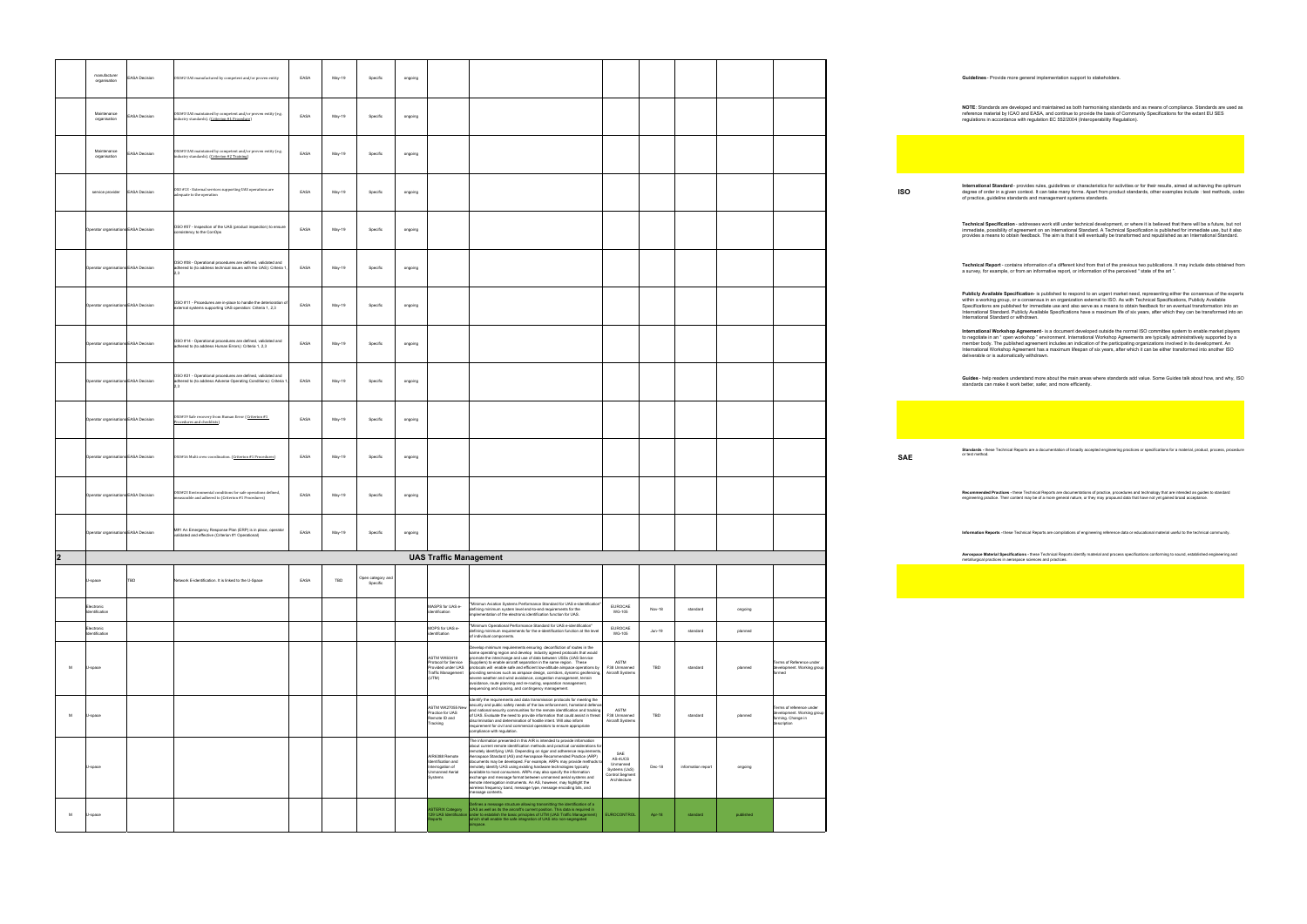|                         | Local E-identification Opinion No.1/2018            |                   | Appendix 2,3,4,6 to Delegated Act<br>A UAS Class C1, C2 and C3 and a add-on module shall:<br>An electronic identification shall:<br>. allow the user to insert the 10-digit UAS operator registration<br>number;<br>2. provide in real time during the whole duration of the flight the<br>following information through electronic data:<br>EASA<br>(a) the UAS operator registration number;<br>(b) the unique serial number of the add-on;<br>(c) the geographical position of the UA, its height and associated<br>time; and<br>(d) the geographical position of the UA take-off point;<br>3. the information shall be protected against unauthorised<br>modification.                                                                                                                                                                                                                                                                                                                                                                                                                                                             | Mar-19   | open category and<br>specific        | Opinion<br>published |                                                                                                                                       |                                                                                                                                                                                                                                                                                                                                                                                                                                                                                                                                                                                       |                                                                                       |               |                    |           |                                                                                                     |
|-------------------------|-----------------------------------------------------|-------------------|----------------------------------------------------------------------------------------------------------------------------------------------------------------------------------------------------------------------------------------------------------------------------------------------------------------------------------------------------------------------------------------------------------------------------------------------------------------------------------------------------------------------------------------------------------------------------------------------------------------------------------------------------------------------------------------------------------------------------------------------------------------------------------------------------------------------------------------------------------------------------------------------------------------------------------------------------------------------------------------------------------------------------------------------------------------------------------------------------------------------------------------|----------|--------------------------------------|----------------------|---------------------------------------------------------------------------------------------------------------------------------------|---------------------------------------------------------------------------------------------------------------------------------------------------------------------------------------------------------------------------------------------------------------------------------------------------------------------------------------------------------------------------------------------------------------------------------------------------------------------------------------------------------------------------------------------------------------------------------------|---------------------------------------------------------------------------------------|---------------|--------------------|-----------|-----------------------------------------------------------------------------------------------------|
|                         | Marking and<br>Registration                         | Opinion No.1/2018 | <b>UAS.OPEN.060</b><br>3. UAS operator shall display the registration information on the<br>AMC:<br>EASA<br>The registration number should be stated on a fire-resistant<br>placard; a QR code (Quick Response Code) may be an<br>cceptable means.                                                                                                                                                                                                                                                                                                                                                                                                                                                                                                                                                                                                                                                                                                                                                                                                                                                                                     | Mar-19   | Open category and<br>Specific        | Opinion<br>published |                                                                                                                                       |                                                                                                                                                                                                                                                                                                                                                                                                                                                                                                                                                                                       |                                                                                       |               |                    |           |                                                                                                     |
|                         | Marking and<br>Registration                         |                   |                                                                                                                                                                                                                                                                                                                                                                                                                                                                                                                                                                                                                                                                                                                                                                                                                                                                                                                                                                                                                                                                                                                                        |          |                                      |                      | <b>ASTM F2851-10</b><br>ndard Practice for<br><b>JAS Registration and</b><br>larking (Excluding<br>mall Unmanned<br>Vircraft Systems) | This practice follows ICAO Annex 7 SARPS except in areas where the<br>unique aspects of UAS may not allow compliance. In these cases, this<br>document will address the issue and recommend the need for an alternate<br>mpliance method.                                                                                                                                                                                                                                                                                                                                             | <b>ASTM</b><br>F38 Unmanned<br><b>Aircraft Systems</b>                                |               | standard           | published | <b>Ballotting for renewal</b>                                                                       |
|                         | Marking and Registrati Opinion No.1/2018            |                   | Art 7:<br>Each registered UAS operator shall obtain a registration number<br>according to the format defined by EASA.<br>AMC1 Article 7 Registration number<br>The registration number should consist of 10 digits organised as<br>the following:<br>- 2 digits representing the nation;<br>- 1 digit identifying the national register (if the nation defines<br>multiple registers); and<br>- 7 digits uniquely identifying the operator.<br>UAS.OPEN.060 and UAS.Spec.060 Registration<br><b>EASA</b><br>2. update their registration every time data is changed and renew<br>the registration as required by the competent authority;<br>AMC1 UAS.OPEN.060(1) and UAS.SPEC.060(1) Registration<br>1. The UAS operator should complete the registration process<br>online and provide at least their:<br>(a) Full name or the name of the business, if a company;<br>(b) mailing address where the operator is established or residing;<br>(c) email address and telephone number;<br>(d) insurance policy number; and<br>(e) date of birth for natural persons;<br>2. If it is an organisation, the UA operator should include the |          | Mar-19 Open category and<br>Specific | Opinion<br>published |                                                                                                                                       |                                                                                                                                                                                                                                                                                                                                                                                                                                                                                                                                                                                       |                                                                                       |               |                    |           |                                                                                                     |
|                         | Marking and<br>Registration                         |                   |                                                                                                                                                                                                                                                                                                                                                                                                                                                                                                                                                                                                                                                                                                                                                                                                                                                                                                                                                                                                                                                                                                                                        |          |                                      |                      | <b>ASTM F2851-10</b><br>andard Practice for<br>JAS Registration and<br>larking (Excluding<br>nall Unmanned<br>ircraft Systems)        | This practice follows ICAO Annex 7 SARPS except in areas where the<br>unique aspects of UAS may not allow compliance. In these cases, this<br>focument will address the issue and recommend the need for an alternate<br>mpliance method.                                                                                                                                                                                                                                                                                                                                             | <b>ASTM</b><br>F38 Unmanned<br><b>Aircraft Systems</b>                                |               | standard           | published |                                                                                                     |
|                         | Geo-awareness                                       | Opinion No.1 2018 | Appendix 2,3,4 to delegated act - Geoawareness system<br>A UAS Class C1, C2 and C3 shall:<br>The UAS shall be equipped with a geo-awareness system<br>providing:<br>(a) an interface to load and update data containing information on<br>airspace limitations, as defined by Regulation (EU) / [IR],<br>EASA<br>which ensures that the process of loading or updating of such<br>data does not degrade its integrity and validity;<br>(b) a warning alert when a potential breach of airspace limitations<br>is detected; and<br>(c) information on its status as well as a warning alert when the<br>positioning or navigation of the UA cannot ensure the proper<br>functioning of the system;                                                                                                                                                                                                                                                                                                                                                                                                                                      | Mar-19   | Open category and<br>Specific        | Opinion<br>published |                                                                                                                                       |                                                                                                                                                                                                                                                                                                                                                                                                                                                                                                                                                                                       |                                                                                       |               |                    |           |                                                                                                     |
|                         | Definition of zones                                 | Opinion No.1 2018 | Article 11<br>Airspace conditions for UAS operations<br>1. Member States may establish airspace restrictions on zones in<br>which one or more of the following conditions applies:<br>(a) certain UAS operations are not permitted without prior<br>authorisation or are not permitted at all;<br>(b) access is only allowed for certain UAS classes;<br>(c) access is only allowed for UAS equipped with electronic<br>lentification and/or geo-awareness systems;<br>(d) UAS operations comply with the specified environmental<br>EASA<br>standards.<br>2. Member States may define airspace in which UAS operations<br>are exempted from one or more of the 'open' category<br>requirements of this Requlation, and in which operators are not<br>required to hold an authorisation or submit a declaration.<br>3. Member States shall publish the information on airspace<br>established in accordance with paragraphs 1 or 2 of this Article,<br>as well as on how, if required, authorisation may be obtained, in a<br>manner and format established by EASA.                                                                   | $Jan-18$ | Open category and<br>Specific        | Opinion<br>published |                                                                                                                                       |                                                                                                                                                                                                                                                                                                                                                                                                                                                                                                                                                                                       |                                                                                       |               |                    |           |                                                                                                     |
|                         | U-space                                             |                   |                                                                                                                                                                                                                                                                                                                                                                                                                                                                                                                                                                                                                                                                                                                                                                                                                                                                                                                                                                                                                                                                                                                                        |          |                                      |                      | Fencing                                                                                                                               | "Minimun Aviation Systems Performance Standard for UAS geo-fencing"<br>MASPS for UAS Geo-<br>AMASPS for UAS Geo-<br>AMASPS for UAS Geo-<br>AMASPS for the defining minimum system level end-to-end requirements for the<br>implementation of the geo-fencing function for UAS.                                                                                                                                                                                                                                                                                                        | EUROCAE<br><b>WG-105</b>                                                              | Nov-18        | standard           | ongoing   |                                                                                                     |
|                         | U-space                                             |                   |                                                                                                                                                                                                                                                                                                                                                                                                                                                                                                                                                                                                                                                                                                                                                                                                                                                                                                                                                                                                                                                                                                                                        |          |                                      |                      | MOPS for UAS Geo-<br>Fencing                                                                                                          | "Minimum Operational Performance Standard for UAS geo-fencing" defining<br>minimum requirements for the geo-fencing function at the level of individual<br>components.                                                                                                                                                                                                                                                                                                                                                                                                                | <b>FUROCAE</b><br><b>WG-105</b>                                                       | Jun-19        | standard           | planned   |                                                                                                     |
| $\overline{\mathbf{3}}$ |                                                     |                   |                                                                                                                                                                                                                                                                                                                                                                                                                                                                                                                                                                                                                                                                                                                                                                                                                                                                                                                                                                                                                                                                                                                                        |          |                                      |                      |                                                                                                                                       | <b>Command, Control and Communication</b>                                                                                                                                                                                                                                                                                                                                                                                                                                                                                                                                             |                                                                                       |               |                    |           |                                                                                                     |
| M                       | C3 datalink and<br>ommunication                     |                   |                                                                                                                                                                                                                                                                                                                                                                                                                                                                                                                                                                                                                                                                                                                                                                                                                                                                                                                                                                                                                                                                                                                                        |          |                                      |                      | MOPS (Terrestrial<br>LOS)                                                                                                             | Minimum Operational Performance Standard for the terrestrial Line of Sight<br>Command and Control Data Link                                                                                                                                                                                                                                                                                                                                                                                                                                                                           | EUROCAE<br><b>WG-105</b>                                                              | $Jun-20$      | standard           | ongoing   |                                                                                                     |
| M                       | C3 datalink and<br>communication<br>C3 datalink and |                   |                                                                                                                                                                                                                                                                                                                                                                                                                                                                                                                                                                                                                                                                                                                                                                                                                                                                                                                                                                                                                                                                                                                                        |          |                                      |                      | MOPS (SATCOM)                                                                                                                         | Minimum Operational Performance Standard for the satellite Command and<br>Control Data Link<br>Minimum Aviation System Performance Standard for the Command and                                                                                                                                                                                                                                                                                                                                                                                                                       | EUROCAE<br><b>WG-105</b><br>EUROCAE                                                   | Nov-18        | standard           | ongoing   |                                                                                                     |
| м                       | communication                                       |                   |                                                                                                                                                                                                                                                                                                                                                                                                                                                                                                                                                                                                                                                                                                                                                                                                                                                                                                                                                                                                                                                                                                                                        |          |                                      |                      | MASPS                                                                                                                                 | Control Link                                                                                                                                                                                                                                                                                                                                                                                                                                                                                                                                                                          | WG-105                                                                                | Sep-19        | standard           | ongoing   |                                                                                                     |
|                         | C3 datalink and<br>communication                    |                   |                                                                                                                                                                                                                                                                                                                                                                                                                                                                                                                                                                                                                                                                                                                                                                                                                                                                                                                                                                                                                                                                                                                                        |          |                                      |                      | ASTM F3002-14a<br>andard Specification<br>for Design of the<br>vstem for Small<br>manned Aircraft<br>ystems (sUAS)                    | This specification is provided as a consensus standard in support of an<br>application to a nation's governing aviation authority (GAA) for a permit to<br>mmand and Control operate a small unmanned aircraft system (sUAS) for commercial or public<br>use purposes. This standard outlines the general, spectrum and link<br>requirements for C2.                                                                                                                                                                                                                                  | ASTM<br>F38 Unmanned<br><b>Aircraft Systems</b>                                       |               | standard           | published | FAA Notice Of Availability<br>(NOA) Pending approval of<br>ASTM WK57659 as<br>foundational document |
|                         | C3 datalink and<br>communication                    |                   |                                                                                                                                                                                                                                                                                                                                                                                                                                                                                                                                                                                                                                                                                                                                                                                                                                                                                                                                                                                                                                                                                                                                        |          |                                      |                      | <b>IR6514 UxS Control</b><br>Segment (UCS)<br>Control Document<br><b>ICD)</b>                                                         | This interface control document (ICD) specifies all software services in the<br>vchitecture: Interface Unmanned Systems (UxS) Control Segment Architecture, including<br>interfaces, messages, and data model.                                                                                                                                                                                                                                                                                                                                                                        | SAF<br>AS-4UCS<br>Unmanned<br>Systems (UxS)<br>Control Segment<br>Architecture        |               | information report | published |                                                                                                     |
| M                       | C3 datalink and<br>communication                    |                   |                                                                                                                                                                                                                                                                                                                                                                                                                                                                                                                                                                                                                                                                                                                                                                                                                                                                                                                                                                                                                                                                                                                                        |          |                                      |                      | <b>IR6514A UxS Contro</b><br>egment (UCS)<br>ontrol Document<br><b>ICD)</b>                                                           | This interface control document (ICD) specifies all software services in the<br>chitecture: Interface Unmanned Systems (UxS) Control Segment Architecture, including<br>interfaces, messages, and data model.<br>The UCS technical governance comprises a set of policies, processes, and                                                                                                                                                                                                                                                                                             | SAF<br>AS-4UCS<br>Unmanned<br>Systems (UxS)<br><b>Control Segment</b><br>Architecture | <b>Nov-18</b> | information report | ongoing   |                                                                                                     |
| M                       | C3 datalink and<br>communication                    |                   |                                                                                                                                                                                                                                                                                                                                                                                                                                                                                                                                                                                                                                                                                                                                                                                                                                                                                                                                                                                                                                                                                                                                        |          |                                      |                      | S6522A Unmanned<br>gment (UCS)<br>chitecture:<br>vernance                                                                             | standard definitions to establish consistency and quality in the developmen<br>stems (UxS) Control of architecture artifacts and documents. It provides guidance for the use of<br>adopted industry standards and modeling conventions in the use of Unified<br>fodeling Language (UML) and Service Oriented Architecture Modeling<br>chitecture Technical Language (SoaML), including where the UCS Architecture deviates from<br>normal UML conventions. This document identifies the defining policies,<br>uidelines, and standards of technical governance in the following subje | SAF<br>AS-4UCS<br>Unmanned<br>Systems (UxS)<br>Control Segment<br>Architecture        | <b>Nov-18</b> |                    | ongoing   |                                                                                                     |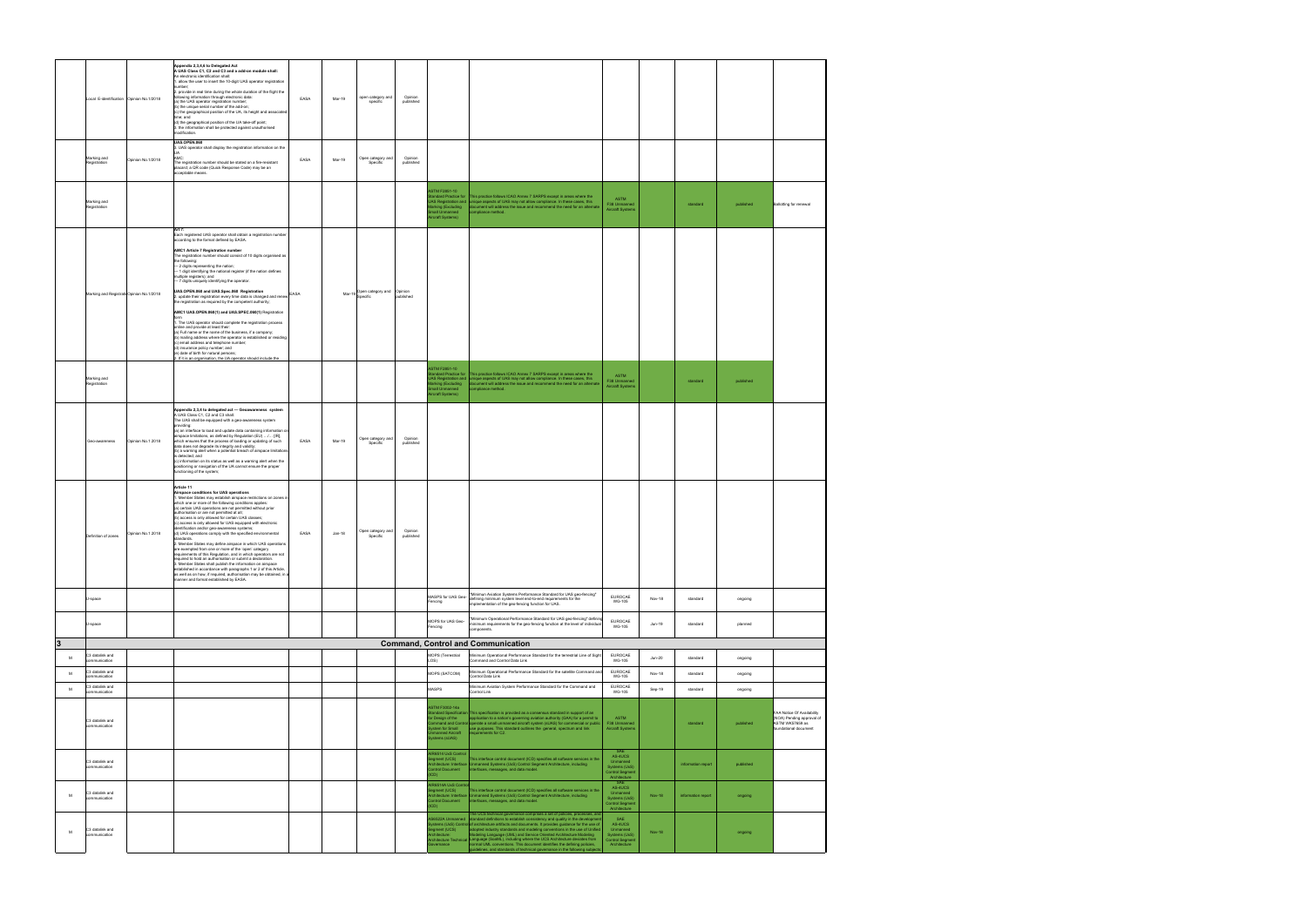| C3 datalink and<br>communication |  |  | JR6515 Unmanned<br>stems (UxS) Control<br>gment (UCS)<br>chitecture: EA<br>ersion of UCS ICD<br>Indel             | This User Guide describes the content of the Enterprise Architect (EA)<br>version of the UCS Architectural Model and how to use this model within the<br>EA modeling tool environment. The purpose of the EA version of the UCS<br>Architectural Interface Control Document (ICD) model is to provide a<br>orking model for Enterprise Architect tool users and to serve as the source<br>todel for the Rational Software Architect (RSA) and Rhapsody models<br>(AIR6516 and AIR6517). The AIR6515 EA Model has been validated to<br>ntain the same content as the AS6518 model for: - all UCS ICD interfa<br>Ill UCS ICD messages - all UCS ICD data directly or indirectly referenced<br>by ICD messages and interfaces - the Domain Participant, Information,<br>.<br>Service, and Non Functional Properties Models. Preconditions for using the<br>AIR6515 EA Model include:-access to / experience with Enterprise Arch<br>10 or higher, Corporate Edition. -experience with the Unified Modeling<br>Language (UML)  -an understanding of the UCS Architectural Model as<br>originally created in the EA Model AS6518-MODEL                                                                               | SAE<br>AS-4UCS<br>Unmanned<br>Systems (UxS)<br><b>Control Segment</b><br>Architecture        | information report        | published |  |
|----------------------------------|--|--|-------------------------------------------------------------------------------------------------------------------|-----------------------------------------------------------------------------------------------------------------------------------------------------------------------------------------------------------------------------------------------------------------------------------------------------------------------------------------------------------------------------------------------------------------------------------------------------------------------------------------------------------------------------------------------------------------------------------------------------------------------------------------------------------------------------------------------------------------------------------------------------------------------------------------------------------------------------------------------------------------------------------------------------------------------------------------------------------------------------------------------------------------------------------------------------------------------------------------------------------------------------------------------------------------------------------------------------------------|----------------------------------------------------------------------------------------------|---------------------------|-----------|--|
| C3 datalink and<br>ommunication  |  |  | <b>IR6516 Unmanned</b><br>stems (UxS) Control<br>gment (UCS)<br>chitecture: RSA<br>rsion of UCS ICD<br>odel       | This User Guide describes the content of the Rational Software Architect<br>(RSA) version of the UCS Architectural Model and how to use this model<br>within the RSA modeling tool environment. The purpose of the RSA version<br>of the UCS Architectural Interface ICD model is to provide a model for<br>tional Software Architect (RSA) users, derived from the Enterprise<br>Architect (EA) ICD model (AIR6515). The AIR6515 EA Model, and by<br>derivation, the AIR6516 RSA Model, have been validated to contain the<br>ame content as the AS6518 model for: - all UCS ICD interfaces - all UCS<br>ICD messages - all UCS ICD data directly or indirectly referenced by ICD<br>essages and interfaces - the Domain Participant, Information, Service and<br>Non Eunctional Properties Models, Preconditions for using the AIR6516<br>RSA Model include:-access to Rational Software Architect. Version 9.0 or<br>higher. This release was checked with version 9.1.1. -experience with the<br>Jnified Modeling Language (UML) $\frac{\langle V_{\rm H} \rangle}{2E}$ -an understanding of the UCS<br>Architectural Model as originally created in the EA model AS6518 MODEL.                             | SAE<br>AS-4UCS<br>Unmanned<br>Systems (UxS)<br><b>Control Segment</b><br>Architecture        | <b>Information Report</b> | published |  |
| C3 datalink and<br>communication |  |  | JR6517 Unmanned<br>stems (UxS) Contro<br>egment (UCS)<br>chitecture:<br>apsody Version of<br><b>ICS ICD Model</b> | This User Guide describes the content of the Rhapsody version of the UCS<br>Architectural Model and how to use this model within the Rhapsody<br>odeling tool environment. The purpose of the Rhapsody version of the<br>UCS Architectural Interface Control Document (ICD) model is to provide a<br>nodel for Rhapsody users, derived from the Enterprise Architect (EA) mode<br>AIR6515). The AIR6515 EA Model, and by derivation, the AIR6517<br>psody Model, have been validated to contain the same content as the<br>AS6518 model for: - all UCS ICD interfaces - all UCS ICD messages - all<br>UCS ICD data directly or indirectly referenced by ICD messages and<br>terfaces - the Domain Participant, Information, Service and Non Functio<br>Properties Models. Preconditions for using the AIR6517 Rhapsody Model<br>nclude: -access to / experience with the Rhapsody Modeling Tool<br>Environment version 8.1 or higher. This product was validated using<br>Rational Rhapsody Architect for System Engineers, version 8.1.1.<br>experience with the Unified Modeling Language (UML),,,, an<br>understanding of the UCS Architectural Model as originally created in the<br>EA model AS6518-MODEL. | SAE<br>AS-4UCS<br>Unmanned<br>Systems (UxS)<br><b>Control Segment</b><br>Architecture        | information report        | published |  |
| C3 datalink and<br>ommunication  |  |  | egment (UCS)<br>Architecture:<br>JCTRACE                                                                          | The Use Case Trace (UCTRACE) is SAE publication AIR6519 of the<br>Department of Defense Unmanned Control Segment (UCS) Architecture.<br>This document is the SAE publication of the Department of Defense UAS<br>Control Segment (UCS) Architecture: Use Case Trace (UCTRACE) Versio<br>3.4(PR) approved for Distribution A public release 15.S-1859. This<br>mation is produced from a script run against the System Use Case<br>IR6519 UxS Control Model contained in the UCS Architecture Model AS6518-MODEL.eap<br>configuration item. The System Use Case Model includes, at its lowest level<br>of elaboration, use cases Level 2/3 (L2/L3) that describe specific scenarios<br>of message exchanges between Actors and internal system Participants via<br>ServiceInterfaces. These message exchanges provide a way to create<br>detailed traces that answer the question: "What UCS service interfaces mu<br>my components implement to satisfy functional requirements represented<br>by a given Level 2/3 UCS use case?" The AIR6519-UCTRACE spreadshe<br>ontains trace information derived directly from the message sequences in<br>the L2/L3 use cases.                                            | 20-Dec-16                                                                                    | information report        | published |  |
| C3 datalink and<br>ommunication  |  |  | <b>IR6520 Unmanned</b><br>gment (UCS)<br>hitecture: Version                                                       | Governance of the Unmanned Aircraft System (UAS) Control Segment<br>UCS) Architecture was transferred from the United States Office of the<br>Secretary of Defense (OSD) to SAE International in April 2015.<br>stems (UxS) Control Consequently, a subset of the UCS Architecture Library Release 3.4 (PR)<br>as been published under SAE as the Unmanned Systems (UxS) Control<br>Segment (UCS) Architecture, AS6512. This Version Description Document<br>scription Document (VDD) describes the correspondence and differences between the two<br>architecture libraries.                                                                                                                                                                                                                                                                                                                                                                                                                                                                                                                                                                                                                                   | <b>SAF</b><br>AS-4UCS<br>Unmanned<br>Systems (UxS)<br><b>Control Segment</b><br>Architecture | <b>Information Report</b> | published |  |
| C3 datalink and<br>ommunication  |  |  | IR6521 Unmanned<br>gment (UCS)<br>chitecture: Data<br>stribution Service<br>DDS)                                  | This platform specific Interface Control Document (ICD) provides an<br>example mapping to the Object Management Group's (OMG) Data<br>Distribution Service (DDS) infrastructure middleware. The mapping is based<br>on the Unmanned Systems (UxS) Control Segment (UCS) Architecture:<br>stems (UxS) Control Model, AS6518. A series of non-normative implementation choices have<br>en made that are specific to this ICD. These implementation choices may<br>not be appropriate for different system implementations. The machine<br>adable ICD and result of this mapping and implementation choices are<br>ovided with AIR6521. Use and understanding of this document assumes<br>working knowledge of the UCS Architecture, the model structure and its<br>contents.                                                                                                                                                                                                                                                                                                                                                                                                                                      | SAF<br>AS-4UCS<br>Unmanned<br>Systems (UxS)<br><b>Control Segment</b><br>Architecture        | information report        | published |  |
| C3 datalink and<br>ommunication  |  |  | 6512 Unmanned<br>stems (UxS) Control<br>ament (UCS)<br>chitecture:<br>chitecture<br>scription                     | This document is the Architecture Description (AD) for the SAE Unmanned<br>Systems (UxS) Control Segment (UCS) Architecture. This AD serves as the<br>official designation of the UCS Architecture - SAE AS6512. The UCS<br>Architecture is expressed by a library of SAE publications as referenced<br>erein. The other publications in the UCS Architecture Library are: AS6513,<br>AIR6514, AIR6515, AIR6516, AIR6517, AS6518, AIR6519, AIR6520,<br>AIR6521, and AS6522.                                                                                                                                                                                                                                                                                                                                                                                                                                                                                                                                                                                                                                                                                                                                     | SAE<br>AS-4UCS<br>Unmanned<br>Systems (UxS)<br><b>Control Segment</b><br>Architecture        | standard                  | published |  |
| C3 datalink and<br>communication |  |  | S6513 Unmanned<br>stems (UxS) Contro<br>gment (UCS)<br>chitecture:<br>nformance<br>ecification                    | This document is the authoritative specification within the SAE Unmanned<br>ystems (UxS) Control Segment (UCS) Architecture for establishing<br>nformance requirements for UCS products. The UCS products address<br>by this specification are UCS software components and UCS software<br>onfigurations that provide one or more UCS services, and UCS systems<br>that employ one or more UCS services. The conformance of UCS products<br>is determined by assessing the conformance of the UCS product description<br>to the UCS Architecture. The UCS product description includes test<br>artifacts.                                                                                                                                                                                                                                                                                                                                                                                                                                                                                                                                                                                                       | SAE<br>AS-4UCS<br>Unmanned<br>Systems (UxS)<br><b>Control Segment</b><br>Architecture        | standard                  | published |  |
| C3 datalink and<br>communication |  |  | S6518 Unmanned<br>tems (UxS) Contro<br>gment (UCS)<br>hitecture: UCS<br>chitecture Model                          | This brief User Guide recaps the content of the AS6518 UCS Architectural<br>Aodel described in detail in AS6512 UCS Architecture: Architecture<br>Description. The purpose of the UCS Architecture Model is to provide the<br>authoritative source for other models and products within the UCS<br>Architecture as shown in the AS6512 UCS Architecture: Architecture<br>Description. Preconditions for using the AS6518 EA Model include: -access<br>- experience with Enterprise Architect 10 or higher, Corporate Edition.<br>xperience with the Unified Modeling Language (UML) -installation of the<br>included] UCS_MDG.xml add in for Sparx Enterprise Architect per<br>nstructions below                                                                                                                                                                                                                                                                                                                                                                                                                                                                                                                | SAE<br>AS-4UCS<br>Unmanned<br>Systems (UxS)<br><b>Control Segment</b><br>Architecture        | standard                  | published |  |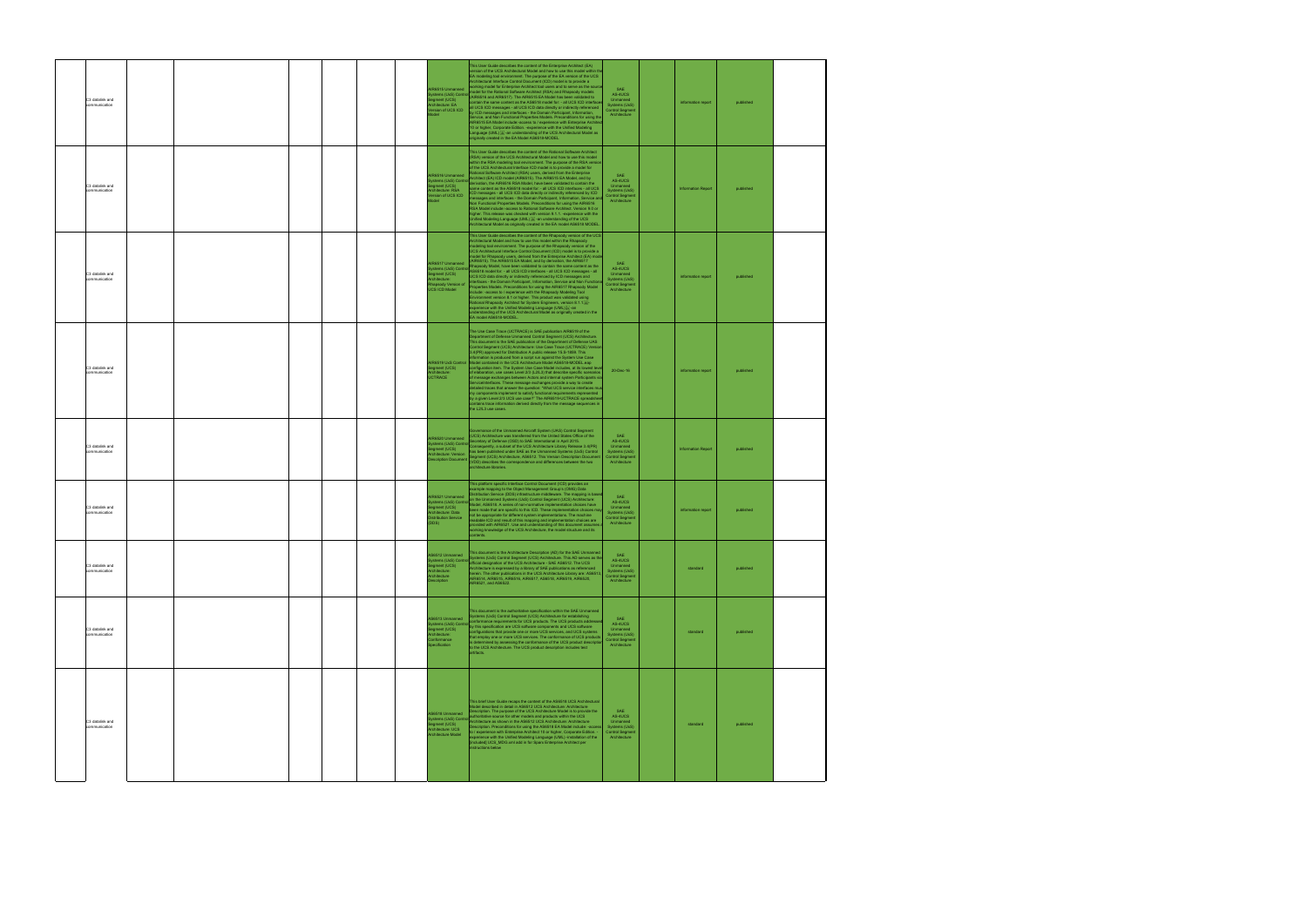|                         | C3 datalink and<br>communication |                      |                                                                                                                                                                                            |      |        |          |                      | S6522 Unmanned<br>stems (UxS) Contri<br>gment (UCS)<br>tecture:<br>hitecture Technical<br>mance                                                                                               | The UCS technical governance comprises a set of policies, processes, and<br>standard definitions to establish consistency and quality in the developmer<br>of architecture artifacts and documents. It provides guidance for the use of<br>adopted industry standards and modeling conventions in the use of Unified<br>Modeling Language (UML) and Service Oriented Architecture Modeling<br>Language (SoaML), including where the UCS Architecture deviates from<br>ormal UML conventions. This document identifies the defining policies,<br>uidelines, and standards of technical governance in the following subjects<br>ndustry standards adopted by the AS-4UCS Technical Committee: These<br>are the industry standards and specifications adopted by AS-4UCS in the<br><b>SAF</b><br>AS-4UCS<br>neration and documentation of the architecture. - UCS Architecture<br>levelopment: UCS specific policies on the development of the UCS<br>Unmanned<br>vchitecture. The AS-4UCS Technical Committee governance policies are<br>Systems (UxS)<br>intentionally minimal. The object is to provide direction specific to the intent<br><b>Control Segment</b><br>and scope of developing architecture artifacts that follow a consistent set of<br>Architecture<br>specifications and industry best practices. Standards are referenced within<br>policies. Standards may place constraints on policies that are implemente<br>by processes. Each process is intended to guide the development of<br>hitecture artifacts. For example, a standard may dictate that a UML<br>liagram be modeled in a particular methodology using only approved<br>ereotypes from the SoaML UML profile. UCS technical governance appl<br>to the following technical work products that are generated within the AS-<br>4UCS Technical Committee. It is not applicable to third party developers,<br>ograms, or any other consumer of the UCS Architecture. |        | standard | published |                                                                                                    |
|-------------------------|----------------------------------|----------------------|--------------------------------------------------------------------------------------------------------------------------------------------------------------------------------------------|------|--------|----------|----------------------|-----------------------------------------------------------------------------------------------------------------------------------------------------------------------------------------------|-------------------------------------------------------------------------------------------------------------------------------------------------------------------------------------------------------------------------------------------------------------------------------------------------------------------------------------------------------------------------------------------------------------------------------------------------------------------------------------------------------------------------------------------------------------------------------------------------------------------------------------------------------------------------------------------------------------------------------------------------------------------------------------------------------------------------------------------------------------------------------------------------------------------------------------------------------------------------------------------------------------------------------------------------------------------------------------------------------------------------------------------------------------------------------------------------------------------------------------------------------------------------------------------------------------------------------------------------------------------------------------------------------------------------------------------------------------------------------------------------------------------------------------------------------------------------------------------------------------------------------------------------------------------------------------------------------------------------------------------------------------------------------------------------------------------------------------------------------------------------------------------------------------------------------------------------|--------|----------|-----------|----------------------------------------------------------------------------------------------------|
|                         | Vavigation                       |                      |                                                                                                                                                                                            |      |        |          |                      | WK58931 Evaluating<br>AerialResponse<br>RobotManeuvering:<br>Maintain Position and<br>Orientation                                                                                             | A suite of standard test methods has been developed to measure<br>ASTM<br>manueverability, endurance,communications, durability, logisitics,autonomy<br>E54 Homeland<br>and safety to guide purchasing decisions, support operator training and<br>Security<br>measure proficiency.<br>Applications                                                                                                                                                                                                                                                                                                                                                                                                                                                                                                                                                                                                                                                                                                                                                                                                                                                                                                                                                                                                                                                                                                                                                                                                                                                                                                                                                                                                                                                                                                                                                                                                                                             | Apr-18 | standard | ongoing   | Publication Delayed -Full<br>Committee Meting Feb 28-<br>Mar 2 2018 for adudication of<br>comments |
|                         | Navigation                       |                      |                                                                                                                                                                                            |      |        |          |                      | WK58932 Evaluating<br>AerialResponse<br>RobotManeuvering:<br>Orbit a Point                                                                                                                    | ASTM<br>A suite of standard test methods has been developed to measure<br>nanueverability, endurance,communications, durability, logisitics,autonon<br>E54 Homeland<br>and safety to guide purchasing decisions, support operator training and<br>Security<br>neasure proficiency.<br>Applications                                                                                                                                                                                                                                                                                                                                                                                                                                                                                                                                                                                                                                                                                                                                                                                                                                                                                                                                                                                                                                                                                                                                                                                                                                                                                                                                                                                                                                                                                                                                                                                                                                              | Apr-18 | standard | ongoing   | Publication Delayed -Full<br>Committee Meting Feb 28-<br>Mar 2 2018 for adudication of<br>comments |
|                         | Navigation                       |                      |                                                                                                                                                                                            |      |        |          |                      | WK58933 Evaluating<br>AerialResponse<br>RobotManeuvering:<br><b>Avoid Static Obstacles</b>                                                                                                    | A suite of standard test methods has been developed to measure<br>ASTM<br>manueverability, endurance,communications, durability, logisitics,autonomy<br>E54 Homeland<br>and safety to guide purchasing decisions, support operator training and<br>Security<br>measure proficiency.<br>Applications                                                                                                                                                                                                                                                                                                                                                                                                                                                                                                                                                                                                                                                                                                                                                                                                                                                                                                                                                                                                                                                                                                                                                                                                                                                                                                                                                                                                                                                                                                                                                                                                                                             | Jun-18 | standard | ongoing   |                                                                                                    |
|                         | Navigation                       |                      |                                                                                                                                                                                            |      |        |          |                      | WK58934 Evaluating<br>AerialResponse<br>RobotManeuvering:<br>Pass Through<br>Openings                                                                                                         | A suite of standard test methods has been developed to measure<br>ASTM<br>nanueverability, endurance,communications, durability, logisitics,autonom<br>E54 Homeland<br>and safety to guide purchasing decisions, support operator training and<br>Security<br>neasure proficiency.<br>Applications                                                                                                                                                                                                                                                                                                                                                                                                                                                                                                                                                                                                                                                                                                                                                                                                                                                                                                                                                                                                                                                                                                                                                                                                                                                                                                                                                                                                                                                                                                                                                                                                                                              | Apr-18 | standard | ongoing   | Publication Delayed -Full<br>Committee Meting Feb 28-<br>Mar 2 2018 for adudication of<br>comments |
|                         | Navigation                       |                      |                                                                                                                                                                                            |      |        |          |                      | WK58935 Evaluating<br>AerialResponse<br>RobotManeuvering:<br>Land Accurately<br>(Vertical)                                                                                                    | suite of standards test methods has been developed to measure<br>ASTM<br>nanueverability, endurance,communications, durability, logisitics,autonom<br>E54 Homeland<br>and safety to guide purchasing decisions, support operator training and<br>Security<br>neasure proficiency.<br>Applications                                                                                                                                                                                                                                                                                                                                                                                                                                                                                                                                                                                                                                                                                                                                                                                                                                                                                                                                                                                                                                                                                                                                                                                                                                                                                                                                                                                                                                                                                                                                                                                                                                               | Apr-18 | standard | ongoing   | Publication Delayed -Full<br>Committee Meting Feb 28-<br>Mar 2 2018 for adudication of<br>comments |
|                         | C3 datalink and<br>communication |                      |                                                                                                                                                                                            |      |        |          |                      | WK58942 Evaluating<br>AerialResponse<br>RobotRadio<br>Communication Range<br>: Line of Sight                                                                                                  | ASTM<br>A suite of standards test methods has been developed to measure<br>manueverability, endurance,communications, durability, logisitics,autonom<br>E54 Homeland<br>and safety to guide purchasing decisions, support operator training and<br>Security<br>neasure proficiency.<br>Applications                                                                                                                                                                                                                                                                                                                                                                                                                                                                                                                                                                                                                                                                                                                                                                                                                                                                                                                                                                                                                                                                                                                                                                                                                                                                                                                                                                                                                                                                                                                                                                                                                                             | Apr-18 | standard | ongoing   | Publication Delayed -Full<br>Committee Meting Feb 28-<br>Mar 2 2018 for adudication of<br>comments |
|                         | C3 datalink and<br>communication |                      |                                                                                                                                                                                            |      |        |          |                      | WK58941 Evaluating<br>AerialResponse<br>RobotRadio<br>Communications<br>Range: Non Line of<br>Sight                                                                                           | A suite of standards test methods has been developed to measure<br>ASTM<br>E54 Homeland<br>manueverability, endurance,communications, durability, logisitics,autonom<br>and safety to guide purchasing decisions, support operator training and<br>Security<br>measure proficiency.<br>Applications                                                                                                                                                                                                                                                                                                                                                                                                                                                                                                                                                                                                                                                                                                                                                                                                                                                                                                                                                                                                                                                                                                                                                                                                                                                                                                                                                                                                                                                                                                                                                                                                                                             | Apr-18 | standard | ongoing   | Publication Delayed -Full<br>Committee Meting Feb 28-<br>Mar 2 2018 for adudication of<br>comments |
|                         | C3 datalink and<br>communication |                      |                                                                                                                                                                                            |      |        |          |                      | STANAG 4660 -<br>eroperable<br>atalink for<br>manned Systems                                                                                                                                  | Common standard Line-Of-Sight command and control data link for the saf<br><b>NATO</b><br>mmand and Control and reliable operation of unmanned systems within a joint, coalition and<br>NNAG/JCGUAS<br>controlled airspace operating environment.                                                                                                                                                                                                                                                                                                                                                                                                                                                                                                                                                                                                                                                                                                                                                                                                                                                                                                                                                                                                                                                                                                                                                                                                                                                                                                                                                                                                                                                                                                                                                                                                                                                                                               |        | standard | published |                                                                                                    |
|                         | Navigation                       |                      |                                                                                                                                                                                            |      |        |          |                      | SAE6856 Improving<br>Navigation Solutions<br>Using Raw<br>Measurements from<br>Global Navigation<br>Satellite System<br>(GNSS) Receivers                                                      | <b>SMCPNT Position</b><br>This recommended practice provides users with the technical requirements<br>and methods for accessing, viewing, and processing raw GNSS receiver<br>Navigation, and<br>measurements for improved unmanned vehicle navigation solutions.<br><b>Timing Committee</b>                                                                                                                                                                                                                                                                                                                                                                                                                                                                                                                                                                                                                                                                                                                                                                                                                                                                                                                                                                                                                                                                                                                                                                                                                                                                                                                                                                                                                                                                                                                                                                                                                                                    | Mar-19 | standard | ongoing   |                                                                                                    |
|                         | Navigation                       |                      |                                                                                                                                                                                            |      |        |          |                      | SAE6857<br>Requirements for a<br>errestrial Based<br>Position, Navigation.<br>and Timing (PNT)<br>System to Improve<br>Navigation Solutions<br>and Ensure Critical<br>Infrastructure Security | This recommended practice defines the technical requirements for a<br><b>SMCPNT Position</b><br>terrestrial-based PNT system to improve vehicle (e.g. unmanned, aerial,<br>Navigation, and<br>ground, maritime) positioning/navigation solutions and ensure critical<br><b>Timing Committee</b><br>infrastructure security, complementing GNSS technologies.                                                                                                                                                                                                                                                                                                                                                                                                                                                                                                                                                                                                                                                                                                                                                                                                                                                                                                                                                                                                                                                                                                                                                                                                                                                                                                                                                                                                                                                                                                                                                                                    | Mar-19 | standard | ongoing   |                                                                                                    |
|                         | C3 datalink and<br>communication |                      |                                                                                                                                                                                            |      |        |          |                      | MASPS on C3<br>Spectrum<br>Management for the<br>5030/5091 MHz band                                                                                                                           | Ainimun Aviation Systems Performance Standard defining requirements for<br>EUROCAE<br>the management of the 5030/5091 MHz band fir use by C2 Link Services<br><b>WG-105</b>                                                                                                                                                                                                                                                                                                                                                                                                                                                                                                                                                                                                                                                                                                                                                                                                                                                                                                                                                                                                                                                                                                                                                                                                                                                                                                                                                                                                                                                                                                                                                                                                                                                                                                                                                                     | Dec-18 | standard | planned   |                                                                                                    |
| M                       | C3 datalink and<br>ommunication  |                      |                                                                                                                                                                                            |      |        |          |                      | Guidance on<br>Spectrum Access, Use Sunuance<br>Spectrum Access, Use UAS purposes<br>and Management                                                                                           | <b>EUROCAE</b><br>Guidance material describing considerations for the use of spectrum for<br>WG-105                                                                                                                                                                                                                                                                                                                                                                                                                                                                                                                                                                                                                                                                                                                                                                                                                                                                                                                                                                                                                                                                                                                                                                                                                                                                                                                                                                                                                                                                                                                                                                                                                                                                                                                                                                                                                                             | Mar-19 | guidance | ongoing   |                                                                                                    |
|                         | Cyber security                   | Opinion No.1 /2018   | Appendix 3, 4 to Delegated Act<br>A UAS Class C2 and C3 shall:<br>be equipped with a remote pilot data link protected against<br>unauthorised access to the command and control functions; | EASA | Mar-19 | open     | Opinion<br>published |                                                                                                                                                                                               |                                                                                                                                                                                                                                                                                                                                                                                                                                                                                                                                                                                                                                                                                                                                                                                                                                                                                                                                                                                                                                                                                                                                                                                                                                                                                                                                                                                                                                                                                                                                                                                                                                                                                                                                                                                                                                                                                                                                                 |        |          |           |                                                                                                    |
|                         | Cyber security                   |                      |                                                                                                                                                                                            |      |        |          |                      | Security                                                                                                                                                                                      | MASPS on RPAS C3 Minimun Aviation Systems Performance Standard defining system level<br><b>EUROCAE</b><br>requirements for the application of Security measures to the UAS C3 Link<br>WG-105                                                                                                                                                                                                                                                                                                                                                                                                                                                                                                                                                                                                                                                                                                                                                                                                                                                                                                                                                                                                                                                                                                                                                                                                                                                                                                                                                                                                                                                                                                                                                                                                                                                                                                                                                    | Jun-19 | standard | ongoing   |                                                                                                    |
| M                       | C3 datalink and<br>ommunication  |                      |                                                                                                                                                                                            |      |        |          |                      | Guidance on RPAS<br>C3 security                                                                                                                                                               | EUROCAE<br>Guidance material for the application of the MASPS listed above<br><b>WG-105</b>                                                                                                                                                                                                                                                                                                                                                                                                                                                                                                                                                                                                                                                                                                                                                                                                                                                                                                                                                                                                                                                                                                                                                                                                                                                                                                                                                                                                                                                                                                                                                                                                                                                                                                                                                                                                                                                     | Dec-19 | guidance | ongoing   |                                                                                                    |
|                         | C3 datalink and<br>ommunication  | <b>EASA Decision</b> | OSO#6 C3 link performance is appropriate for the operation                                                                                                                                 | EASA | May-19 | Specific | ongoing              |                                                                                                                                                                                               |                                                                                                                                                                                                                                                                                                                                                                                                                                                                                                                                                                                                                                                                                                                                                                                                                                                                                                                                                                                                                                                                                                                                                                                                                                                                                                                                                                                                                                                                                                                                                                                                                                                                                                                                                                                                                                                                                                                                                 |        |          |           |                                                                                                    |
|                         | C3 datalink and<br>communication | ASA Decision         | 0S0#16 Multi crew coordination. (Criterion #3 Communication<br>devices)                                                                                                                    | EASA | May-19 | Specific | ongoing              |                                                                                                                                                                                               |                                                                                                                                                                                                                                                                                                                                                                                                                                                                                                                                                                                                                                                                                                                                                                                                                                                                                                                                                                                                                                                                                                                                                                                                                                                                                                                                                                                                                                                                                                                                                                                                                                                                                                                                                                                                                                                                                                                                                 |        |          |           |                                                                                                    |
| $\overline{\mathbf{4}}$ |                                  |                      |                                                                                                                                                                                            |      |        |          |                      | <b>Detect and Avoid</b>                                                                                                                                                                       |                                                                                                                                                                                                                                                                                                                                                                                                                                                                                                                                                                                                                                                                                                                                                                                                                                                                                                                                                                                                                                                                                                                                                                                                                                                                                                                                                                                                                                                                                                                                                                                                                                                                                                                                                                                                                                                                                                                                                 |        |          |           |                                                                                                    |
| м                       | Detect and avoid                 |                      |                                                                                                                                                                                            |      |        |          |                      | MASPS                                                                                                                                                                                         | EUROCAE<br>Minimum Aviation System Performance Standard (End-to-end<br>Requirements at system level) for DAA of IFR Flights in class A-C airspace<br>WG-105                                                                                                                                                                                                                                                                                                                                                                                                                                                                                                                                                                                                                                                                                                                                                                                                                                                                                                                                                                                                                                                                                                                                                                                                                                                                                                                                                                                                                                                                                                                                                                                                                                                                                                                                                                                     | Dec-18 | standard | ongoing   |                                                                                                    |
| M                       | Detect and avoid                 |                      |                                                                                                                                                                                            |      |        |          |                      | <b>MOPS</b>                                                                                                                                                                                   | EUROCAE<br>Minimum Operational Performance Standard (Requirements at equipment<br>level) for DAA of IFR Flights in class A-C airspace.<br><b>WG-105</b>                                                                                                                                                                                                                                                                                                                                                                                                                                                                                                                                                                                                                                                                                                                                                                                                                                                                                                                                                                                                                                                                                                                                                                                                                                                                                                                                                                                                                                                                                                                                                                                                                                                                                                                                                                                         | Dec-19 | standard | ongoing   |                                                                                                    |
| M                       | Detect and avoid                 |                      |                                                                                                                                                                                            |      |        |          |                      | OSED                                                                                                                                                                                          | <b>EUROCAE</b><br>Operational Services and Environment Description for DAA for DAA in Class<br>D-G airspaces under VFR/IFR<br><b>WG-105</b>                                                                                                                                                                                                                                                                                                                                                                                                                                                                                                                                                                                                                                                                                                                                                                                                                                                                                                                                                                                                                                                                                                                                                                                                                                                                                                                                                                                                                                                                                                                                                                                                                                                                                                                                                                                                     | Aug-18 | standard | ongoing   |                                                                                                    |
| м                       | Detect and avoid                 |                      |                                                                                                                                                                                            |      |        |          |                      | MASPS                                                                                                                                                                                         | Minimum Aviation System Performance Standard (End-to-end<br>EUROCAE<br>Requirements at system level) for DAA against conflicting traffic for RPAS<br>WG-105<br>operating under IFR and VFR in all airspace classes                                                                                                                                                                                                                                                                                                                                                                                                                                                                                                                                                                                                                                                                                                                                                                                                                                                                                                                                                                                                                                                                                                                                                                                                                                                                                                                                                                                                                                                                                                                                                                                                                                                                                                                              | Dec-19 | standard | ongoing   |                                                                                                    |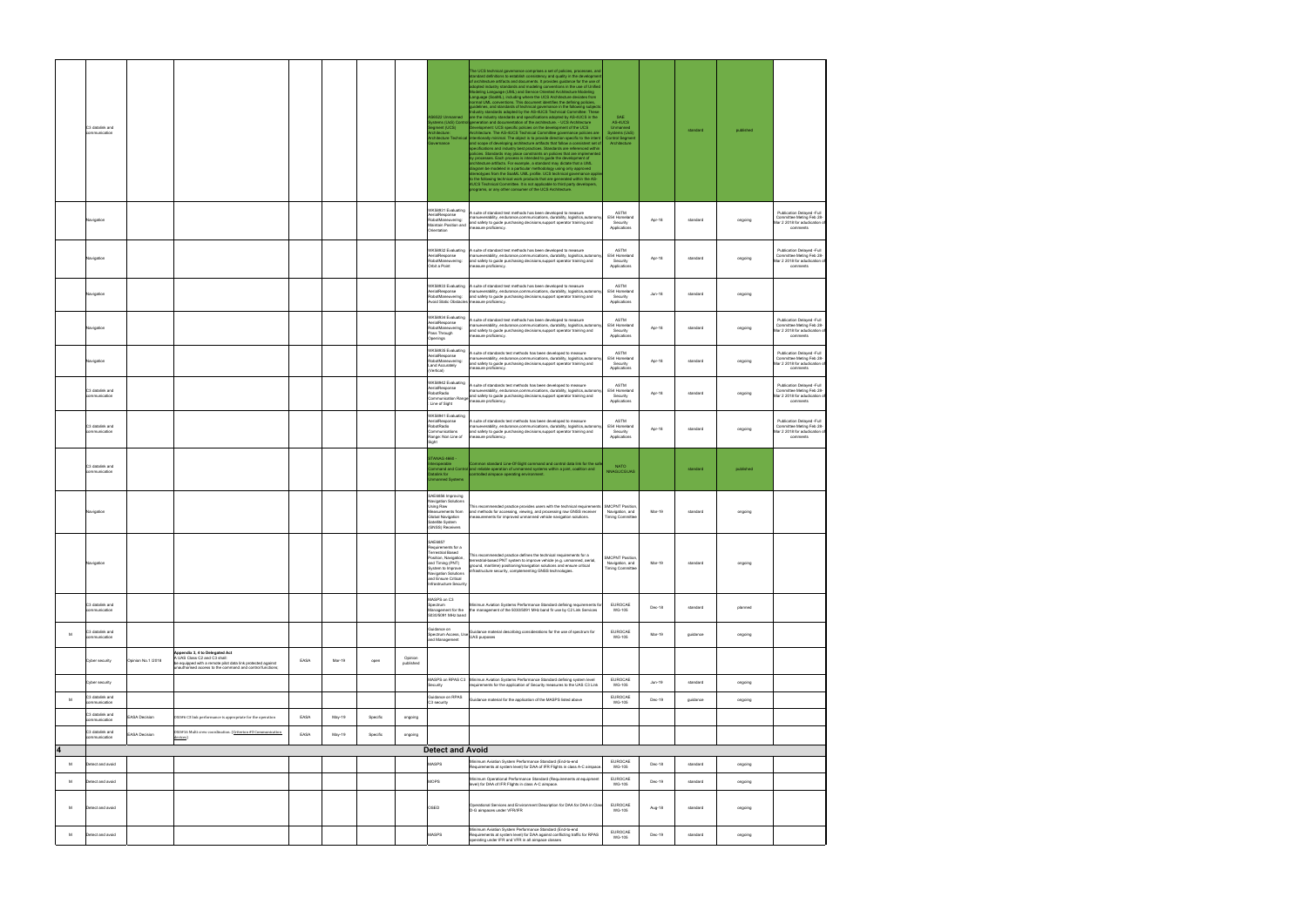|                 |              | Detect and avoid                                       |                   |                                                                                                                                       |      |        |                               |                      | MOPS                                                                                                                                                                                                     | Minimum Operational Performance Standard (Requirements at equipment<br>level) for DAA against conflicting traffic for RPAS operating under IFR and<br>VFR in all airspace classes                                                                                                                                                                                                                                                                                                                                                                                                                                                                                                                                                                                                                                                                                                                                                                                                                                                                                                                    | <b>EUROCAE</b><br><b>WG-105</b>                                                       | $Jun-20$       | standard | planned   |                                                                                                                                     |
|-----------------|--------------|--------------------------------------------------------|-------------------|---------------------------------------------------------------------------------------------------------------------------------------|------|--------|-------------------------------|----------------------|----------------------------------------------------------------------------------------------------------------------------------------------------------------------------------------------------------|------------------------------------------------------------------------------------------------------------------------------------------------------------------------------------------------------------------------------------------------------------------------------------------------------------------------------------------------------------------------------------------------------------------------------------------------------------------------------------------------------------------------------------------------------------------------------------------------------------------------------------------------------------------------------------------------------------------------------------------------------------------------------------------------------------------------------------------------------------------------------------------------------------------------------------------------------------------------------------------------------------------------------------------------------------------------------------------------------|---------------------------------------------------------------------------------------|----------------|----------|-----------|-------------------------------------------------------------------------------------------------------------------------------------|
|                 | M            | Detect and avoid                                       |                   |                                                                                                                                       |      |        |                               |                      | OSED                                                                                                                                                                                                     | OperationalServices and Environmental Description for DAA in very Low<br>Level Operations                                                                                                                                                                                                                                                                                                                                                                                                                                                                                                                                                                                                                                                                                                                                                                                                                                                                                                                                                                                                            | <b>EUROCAE</b><br><b>WG-105</b>                                                       | Jun-19         | standard | planned   |                                                                                                                                     |
|                 | M            | Detect and avoid                                       |                   |                                                                                                                                       |      |        |                               |                      | <b>MOPS</b>                                                                                                                                                                                              | Minimum Operational Performance Standard (Requirements at equipment<br>level) for DAA at Very Low Level (VLL)                                                                                                                                                                                                                                                                                                                                                                                                                                                                                                                                                                                                                                                                                                                                                                                                                                                                                                                                                                                        | <b>EUROCAE</b><br><b>WG-105</b>                                                       | $Jun-20$       | standard | planned   |                                                                                                                                     |
|                 | M            | Detect and avoid                                       |                   |                                                                                                                                       |      |        |                               |                      | <b>STANREC 4811 Ed.</b><br>/ AEP-. 101 Ed. A<br>oid"                                                                                                                                                     | To detail comprehensive guidance and recommended practice for the<br>/ AEP-. 101 Ed. A<br>of the discovering and providing<br>systems, referencing and providing<br>systems referencing and providing<br>systems referencing and providing<br>your the systems of existing standards and best practice.                                                                                                                                                                                                                                                                                                                                                                                                                                                                                                                                                                                                                                                                                                                                                                                              | <b>NATO</b><br><b>FINAS</b>                                                           | Feb-18         | quide    | published |                                                                                                                                     |
|                 | D            | Detect and avoid                                       |                   |                                                                                                                                       |      |        |                               |                      | <b>IKXXXX</b>                                                                                                                                                                                            |                                                                                                                                                                                                                                                                                                                                                                                                                                                                                                                                                                                                                                                                                                                                                                                                                                                                                                                                                                                                                                                                                                      |                                                                                       |                |          |           | The work it is now being<br>overed under WK                                                                                         |
|                 |              | Detect and avoid                                       |                   |                                                                                                                                       |      |        |                               |                      | WK62668<br>Specification for DAA<br>Performance<br>Requirements                                                                                                                                          | Defines minimum performance standards<br>Comprehensive DAA Standard under annex to define test methods AND<br>minimum performance standards for DAA systems and sensors applicable<br>to smaller UAS BLVOS operations for the protection of manned aircraft in<br>ower altitude airspace                                                                                                                                                                                                                                                                                                                                                                                                                                                                                                                                                                                                                                                                                                                                                                                                             | <b>ASTM</b><br>F38 Unmanned<br>Aircraft Systems                                       | Jun-19         | standard | ongoing   | 62668/62669<br>Working Group formed under<br>terms of reference                                                                     |
|                 |              | Detect and avoid                                       |                   |                                                                                                                                       |      |        |                               |                      | WK62669 Test<br>Method<br>for DAA                                                                                                                                                                        | Covering systems and sensors<br>Comprehensive DAA Standard under annex to define test methods AND<br>minimum performance standards for DAA systems and sensors applicable<br>to smaller UAS BLVOS operations for the protection of manned aircraft in<br>wer altitude airspace                                                                                                                                                                                                                                                                                                                                                                                                                                                                                                                                                                                                                                                                                                                                                                                                                       | ASTM<br>F38 Unmanned<br>Aircraft Systems                                              | Jun-19         | standard | ongoing   | <b>Norking Group formed under</b><br>terms of reference. Number<br>changed to WK62669 instead of<br>VK62668                         |
|                 | $\mathsf{D}$ | Detect and avoid                                       |                   |                                                                                                                                       |      |        |                               |                      | K60936<br>ecification for<br>oustic-based Detect<br>nd Avoid for sUAS                                                                                                                                    |                                                                                                                                                                                                                                                                                                                                                                                                                                                                                                                                                                                                                                                                                                                                                                                                                                                                                                                                                                                                                                                                                                      |                                                                                       |                |          |           | Performance requirements to<br>be covered unde WK62668                                                                              |
| $5\phantom{.0}$ |              |                                                        |                   |                                                                                                                                       |      |        |                               |                      | <b>RPAS Automation</b>                                                                                                                                                                                   |                                                                                                                                                                                                                                                                                                                                                                                                                                                                                                                                                                                                                                                                                                                                                                                                                                                                                                                                                                                                                                                                                                      |                                                                                       |                |          |           |                                                                                                                                     |
|                 |              | Development<br>assurance (Software                     |                   |                                                                                                                                       |      |        |                               |                      | <b>ASTM F3269</b><br>andard Practice for<br>thods to Safely<br>und Flight Behavior<br><b>Unmanned Aircraft</b><br>vstems Containing<br>molex Eunctions                                                   | This standard practice defines design and test best practices that if followe<br>would provide guidance to an applicant for providing evidence to the civil<br>wiation authority (CAA) that the flight behavior of an unmanned aircraft<br>ystem (UAS) containing complex function(s) is constrained through a run-<br>me assurance (RTA) architecture to maintain an acceptable level of flight<br>afety.                                                                                                                                                                                                                                                                                                                                                                                                                                                                                                                                                                                                                                                                                           | <b>ASTM</b><br>F38 Unmanned<br>Aircraft Systems                                       |                | standard | published | FAA Notice Of Availability<br>(NOA) Pending approval of<br>ASTM WK57659 as<br>foundational document                                 |
|                 | A            | Automatic modes,<br>takeoff, Landing,<br>taxing        |                   |                                                                                                                                       |      |        |                               |                      | <b>ASTM WK65056</b><br>revision to ASTM<br>F3269<br>Standard Practice for<br>Methods to Safely<br><b>Bound Flight Behavior</b><br>of Unmanned Aircraft<br><b>Systems Containing</b><br>Complex Functions | Goal is to develop the standard to a level of capability that defines run-time<br>monitoring (RTA) attributes to a level that the FAA or CAA will agree that<br>nonitors developed to this standard are sufficient to allow the UAS to evolve<br>the complex function with its associated avionics equipment and sensors<br>without requiring vehicle recertification as the CONOPS evolve after initial<br>certification. a. Provide additional guidance on Safety Monitor design best<br>practices, to explicitly include quidance on partitioning, dissimilarity, and the<br>option for multiple individual safety monitors comprising the Safety Monitor<br>unction, as well as defining safety monitor classes and key attributes. b.<br>Provide additional use cases as Appendices. c. Provide additional<br>nformation contrasting the F3269 approach with other architectural<br>approaches (e.g., SAE ARP 4754A, RTCA DO-178C). d. Modify<br>requirements to performance based to allow multiple implementation and<br>implementation architectures e. Make additional updates as required. | ASTM<br>F38 Unmanned<br>Aircraft Systems                                              | Spetember 2019 | standard |           | TOR being developed                                                                                                                 |
|                 | M            | Automatic modes.<br>takeoff, Landing,<br>taxing        |                   |                                                                                                                                       |      |        |                               |                      | ED-252 OSED                                                                                                                                                                                              | Operational Services and Enironment Description for Automatic Take-Off<br>and Landing                                                                                                                                                                                                                                                                                                                                                                                                                                                                                                                                                                                                                                                                                                                                                                                                                                                                                                                                                                                                                | <b>EUROCAE</b><br><b>WG-105</b>                                                       |                | standard | published |                                                                                                                                     |
|                 |              | Automatic modes.<br>takeoff, Landing,                  |                   |                                                                                                                                       |      |        |                               |                      | MASPS                                                                                                                                                                                                    | Minimum Aviation System Performance Standard (End-to-end<br>Requirements at system level) for Automatic Take-Off and Landing                                                                                                                                                                                                                                                                                                                                                                                                                                                                                                                                                                                                                                                                                                                                                                                                                                                                                                                                                                         | EUROCAE<br><b>WG-105</b>                                                              | $Jun-20$       | standard | planned   |                                                                                                                                     |
|                 | M            | taxing<br>Automatic modes,<br>takeoff, Landing,        |                   |                                                                                                                                       |      |        |                               |                      | D-251 OSED                                                                                                                                                                                               | Operational Services and Enironment Description for Automatic Taxiing                                                                                                                                                                                                                                                                                                                                                                                                                                                                                                                                                                                                                                                                                                                                                                                                                                                                                                                                                                                                                                | <b>EUROCAE</b><br><b>WG-105</b>                                                       |                | standard | published |                                                                                                                                     |
|                 |              | pnixa<br>Automatic modes<br>takeoff, Landing,          |                   |                                                                                                                                       |      |        |                               |                      | MASPS                                                                                                                                                                                                    | Minimum Aviation System Performance Standard (End-to-end                                                                                                                                                                                                                                                                                                                                                                                                                                                                                                                                                                                                                                                                                                                                                                                                                                                                                                                                                                                                                                             | EUROCAE                                                                               | $Jun-20$       | standard | planned   |                                                                                                                                     |
|                 |              | taxing<br>Emergency<br>recovery/terminations<br>/stems | Opinion No.1 2018 | Appendix 3 and 4 to delegated act<br>A UAS Class C2 and C3 shall:<br>case of loss of data link, have a reliable and predictable metho | EASA | Mar-19 | open category and<br>specific | Opinion<br>published |                                                                                                                                                                                                          | Requirements at system level) for Automatic Taxiing                                                                                                                                                                                                                                                                                                                                                                                                                                                                                                                                                                                                                                                                                                                                                                                                                                                                                                                                                                                                                                                  | WG-105                                                                                |                |          |           |                                                                                                                                     |
|                 | M            | Emergency<br>recovery/terminations<br>systems          |                   |                                                                                                                                       |      |        |                               |                      | OSED                                                                                                                                                                                                     | Operational Services and Enironment Description for Automation and<br>Emergency Recovery                                                                                                                                                                                                                                                                                                                                                                                                                                                                                                                                                                                                                                                                                                                                                                                                                                                                                                                                                                                                             | <b>EUROCAE</b><br><b>WG-105</b>                                                       | Dec-18         | standard | ongoing   |                                                                                                                                     |
|                 |              | Emergency<br>recovery/terminations<br>systems          |                   |                                                                                                                                       |      |        |                               |                      | MASPS                                                                                                                                                                                                    | Minimum Aviation System Performance Standard (End-to-end<br>Requirements at system level) for automation and Emergency Recovery                                                                                                                                                                                                                                                                                                                                                                                                                                                                                                                                                                                                                                                                                                                                                                                                                                                                                                                                                                      | <b>EUROCAF</b><br>WG-105                                                              | $Jun-20$       | standard | planned   |                                                                                                                                     |
| 6 <sup>1</sup>  |              |                                                        |                   |                                                                                                                                       |      |        |                               |                      | <b>Design &amp; Airworthiness</b>                                                                                                                                                                        |                                                                                                                                                                                                                                                                                                                                                                                                                                                                                                                                                                                                                                                                                                                                                                                                                                                                                                                                                                                                                                                                                                      |                                                                                       |                |          |           |                                                                                                                                     |
|                 |              | UA Design and<br>Airworthiness                         | Dpinion No.1 2018 | Appendix I, 2, 3, 4, 5 to delegated act<br>A UAS Class C0, C1, C2, C3 and C4 shall:<br>be designed and manufactured to fly safely;    | EASA | Mar-19 | open                          | Opinion<br>published |                                                                                                                                                                                                          |                                                                                                                                                                                                                                                                                                                                                                                                                                                                                                                                                                                                                                                                                                                                                                                                                                                                                                                                                                                                                                                                                                      |                                                                                       |                |          |           |                                                                                                                                     |
|                 | M            | Development<br>assurance (Software)                    |                   |                                                                                                                                       |      |        |                               |                      | <b>ASTM F3151</b><br>tandard Specification<br>erification of Avionics<br>vstems1                                                                                                                         | This specification provides a process by which the<br>ended function and compliance with safety objectives of<br>ionics systems may be verified by system-level testing. Software and<br>rdware development assurance are not<br>in the scope of this specification and this specification should<br>not be used if a development assurance process is required.                                                                                                                                                                                                                                                                                                                                                                                                                                                                                                                                                                                                                                                                                                                                     | <b>ASTM</b><br>F39 Aircraft<br>Systems                                                |                | standard | published | This will be reference in AC<br>for Special Class §21.17(b)<br>To be uses where appropriat<br>in lieu of DO 178. NEW<br>DELIVERABLE |
|                 |              | UA Design and<br>Airworthiness                         |                   |                                                                                                                                       |      |        |                               |                      | <b>AS6009A JAUS</b><br><b>Mobility Service Set</b>                                                                                                                                                       | This document defines a set of standard application layer interfaces called<br>JAUS Mobility Services. JAUS Services provide the means for software<br>entities in an unmanned system or system of unmanned systems to<br>ommunicate and coordinate their activities. The Mobility Services represe<br>the vehicle platform-independent capabilities commonly found across all<br>lomains and types of unmanned systems (referred to as UxVs). At present<br>over 15 services are defined in this document many of which were updated<br>in this revision to support Unmanned Underwater Vehicles (UUVs).                                                                                                                                                                                                                                                                                                                                                                                                                                                                                            | AS-4JAUS Joint<br>Architecture for<br>Unmanned<br>Systems<br>Committee                |                | standard | published |                                                                                                                                     |
|                 |              | UA Design and<br>Airworthiness                         |                   |                                                                                                                                       |      |        |                               |                      | AS5684B JAUS<br>ervice Interface<br>efinition Language                                                                                                                                                   | The SAE Aerospace Information Report AIR5315 - Generic Open<br>Architecture (GOA) defines "a framework to identify interface classes for<br>applying open systems to the design of a specific hardware/software<br>system." [sae] JAUS Service (Interface) Definition Language defines an XMI<br>schema for the interface definition of services at the Class 4L, or Application<br>Layer, and Class 3L, or System Services Layer, of the Generic Open<br>Architecture stack (see Figure 1). The specification of JAUS services shall<br>be defined according to the JAUS Service (Interface) Definition Language<br>document                                                                                                                                                                                                                                                                                                                                                                                                                                                                        | SAE<br>AS-4JAUS Joint<br>Architecture for<br>Unmanned<br>Systems<br>Committee         |                | standard | published |                                                                                                                                     |
|                 |              | UA Design and<br>Airworthiness                         |                   |                                                                                                                                       |      |        |                               |                      | pooling Service Set                                                                                                                                                                                      | This document defines a set of standard application layer interfaces called<br>JAUS Mission Spooling Services. JAUS Services provide the means for<br>software entities in an unmanned system or system of unmanned systems<br>to communicate and coordinate their activities. The Mission Spooling<br>Services represent the platform-independent capabilities commonly found<br>across all domains and types of unmanned systems. At present, 1 service is<br>AS6062 JAUS Mission across an unitame and vyocol changes are planned for future versions of<br>this document): • Mission Spooler: Stores mission plans, coordinates<br>ission plans, and parcels out elements of the mission plan for execution<br>The Mission Spooler service is described by a JAUS Service Definition<br>(JSD) which specifies the message set and protocol required for<br>ompliance. The JSD is fully compliant with the JAUS Service Interface<br>efinition Language [JSIDL].                                                                                                                                  | <b>SAE</b><br>AS-4.IAUS Joint<br>Architecture for<br>Unmanned<br>Systems<br>Committee |                | standard | published |                                                                                                                                     |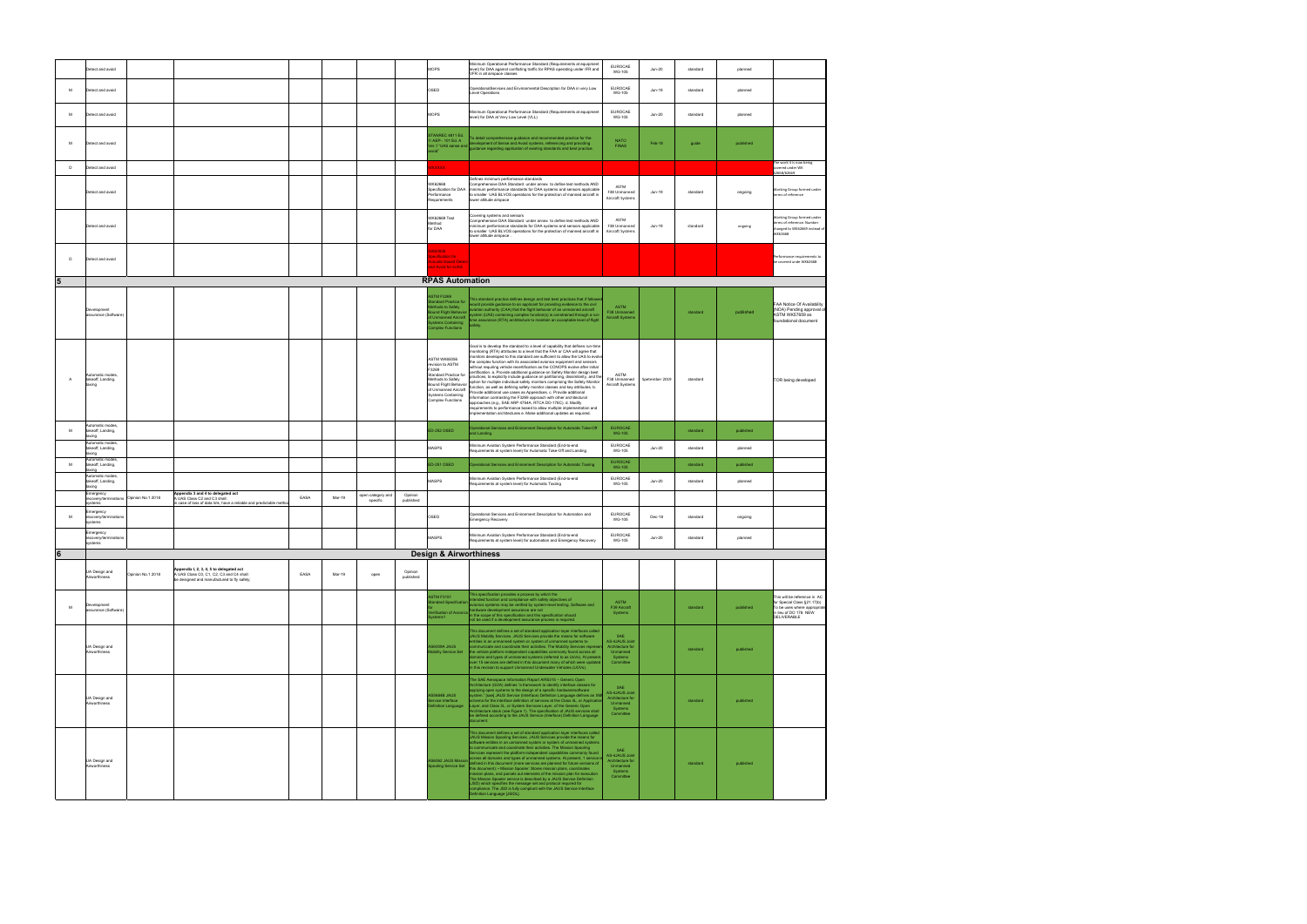| UA Design and<br>Airworthiness      |  |  | <b>S6060 JAUS</b><br>vironment Sensing<br>ervice Set                           | his document defines a set of standard application layer interfaces called<br>JAUS Environment Sensing Services. JAUS Services provide the means fo<br>software entities in an unmanned system or system of unmanned systems<br>to communicate and coordinate their activities. The Environment Sensing<br>Services represent typical environment sensing capabilities commonly<br>ound across all domains and types of unmanned systems in a platform-<br>dependent manner. At present, five services are defined in this documer<br>Range Sensor: Determine the proximity of objects in the platform's<br>vironment . Visual Sensor: Provides common configuration and setup for<br>lifferent types of imaging systems . Digital Video: A type of Visual Sensor<br>that manages digital video . Analog Video: A type of Visual Sensor that<br>manages analog video . Still Image: A type of Visual Sensor that manages<br>and encodes individual digital images Each service is described by a JAUS<br>Service Definition (JSD) which specifies the message set and protocol<br>equired for compliance. Each JSD is fully compliant with the JAUS Service<br>nterface Definition Language [AS5684].                                                                                                                                                                | SAF<br><b>AS-4JAUS Joint</b><br>Architecture for<br>Unmanned<br>Systems<br>Committee |        | standard             | published |  |
|-------------------------------------|--|--|--------------------------------------------------------------------------------|----------------------------------------------------------------------------------------------------------------------------------------------------------------------------------------------------------------------------------------------------------------------------------------------------------------------------------------------------------------------------------------------------------------------------------------------------------------------------------------------------------------------------------------------------------------------------------------------------------------------------------------------------------------------------------------------------------------------------------------------------------------------------------------------------------------------------------------------------------------------------------------------------------------------------------------------------------------------------------------------------------------------------------------------------------------------------------------------------------------------------------------------------------------------------------------------------------------------------------------------------------------------------------------------------------------------------------------------------------------------|--------------------------------------------------------------------------------------|--------|----------------------|-----------|--|
|                                     |  |  | IMH 2UAL 0P03A<br>Service Set                                                  | This document defines a set of standard application layer interfaces called<br>JAUS HMI Services. JAUS Services provide the means for software entities<br>n an unmanned system or system of unmanned systems to communicate<br>nd coordinate their activities. The HMI Services represent the platform<br>dependent Human Machine Interface (HMI) capabilities commonly found<br>cross all domains and types of unmanned systems. Five services are<br>lefined in this document: . Drawing . Pointing Device . Keyboard . Digital<br>Control · Analog Control Each service is described by a JAUS Service<br>Definition (JSD) which specifies the message set and protocol required for<br>ompliance. Each JSD is fully compliant with the JAUS Service Interface<br>Definition Language (JSIDL) [AS5684].                                                                                                                                                                                                                                                                                                                                                                                                                                                                                                                                                          | <b>SAE</b><br>AS-4JAUS Joint<br>Architecture for<br>Unmanned<br>Systems<br>Committee |        | standard             | published |  |
| UA Design and<br>Airworthiness      |  |  | AS5710A JAUS Core<br>Service Set                                               | This document defines a set of standard application layer interfaces called<br>JAUS Core Services. JAUS Services provide the means for software entit<br>n an unmanned system or system of unmanned systems to communicate<br>and coordinate their activities. The Core Services represent the<br>infrastructure commonly found across all domains and types of unmanned<br>systems. At present, eight services are defined in this document: • Transpr<br>Service: Abstracts the functionality of the underlying communication<br>ansport layer . Events Service: Establishes a publish/subscribe<br>nechanism for automatic messaging . Access Control: Manages<br>eemptable exclusive control for safety critical operations . Managem<br>Defines component life-cycle management . Time: Allows clients to query<br>and set the system time for the component . Liveness: Provides a means to<br>naintain connection liveness between communicating components .<br>Discovery: Governs automatic discovery of remote entities and their<br>apabilities . List Manager: Encompasses behavior common to doubly<br>inked lists Each service is described by a JAUS Service Definition (JSD)<br>which specifies the message set and protocol required for compliance. Each<br>JSD is fully compliant with the JAUS Service Interface Definition Language<br>[JSIDL]. | SAE<br>AS-4JAUS Joint<br>Architecture for<br>Unmanned<br>Systems<br>Committee        |        | standard             | published |  |
| UA Design and<br>Airworthiness      |  |  | ARP6012A JAUS<br>mpliance and<br>operability Policy                            | This document, the JAUS Compliance and Interoperability Policy<br>ARP6012), recommends an approach to documenting the complete<br>terface of an unmanned system or component in regard to the application<br>of the standard set. While non-SAE AS-4 JAUS documents are referenced<br>n this ARP they are not within the scope of this document and should be<br>iewed as examples only.                                                                                                                                                                                                                                                                                                                                                                                                                                                                                                                                                                                                                                                                                                                                                                                                                                                                                                                                                                             | SAE<br>AS-4JAUS Joint<br>Architecture for<br>Unmanned<br>Systems<br>Committee        |        | ecommended practic   | published |  |
| UA Design and<br>Airworthiness      |  |  | AIR5645A JAUS<br>ansport<br>nsiderations                                       | This SAE Aerospace Information Report (AIR) discusses characteristics of<br>data communications for the Joint Architecture for Unmanned Systems<br>(JAUS). This document provides guidance on the aspects of transport<br>nedia, unmanned systems and the characteristics of JAUS itself that are<br>elevant to the definition of a JAUS transport specification.                                                                                                                                                                                                                                                                                                                                                                                                                                                                                                                                                                                                                                                                                                                                                                                                                                                                                                                                                                                                    | SAF<br>AS-4JAUS Joint<br>Architecture for<br>Unmanned<br>Systems<br>Committee        |        | information report   | published |  |
| UA Design and<br>Airworthiness      |  |  | <b>902/2UAL AR6652A</b><br>nsport<br>ecification                               | This SAE Aerospace Standard (AS) specifies a data communications layer<br>for the transport of messages defined by the Joint Architecture for<br>Unmanned Systems (JAUS) or other Software Defined Protocols (SDP).<br>This Transport Specification defines the formats and protocols used for<br>mmunication between compliant entities for all supported link-layer<br>protocols and media. Although JAUS is the SDP used as the example<br>nplemented throughout this document, AS5669 can be used for any SDP<br>at meets the required capabilities. A Software Defined Protocol is defined<br>as an application data interface for communicating between software<br>ements. The SDP is agnostic of the underlying communications protocol<br>and in fact communicates in much the same manner regardless if the<br>communicating entities are collocated in the same memory space or<br>eparated by a satellite link.                                                                                                                                                                                                                                                                                                                                                                                                                                          | SAE<br>AS-4JAUS Joint<br>Architecture for<br>Unmanned<br>Systems<br>Committee        |        | standard             | published |  |
| UA Design and<br>Airworthiness      |  |  | <b>AS6091 JAUS</b><br>manned Ground<br>hicle Service Set                       | This document defines a set of standard application layer interfaces called<br>JAUS Unmanned Ground Vehicle Services. JAUS Services provide the<br>leans for software entities in an unmanned system or system of unmanne<br>stems to communicate and coordinate their activities. The Unmanned<br>Ground Vehicle Services represent the platform-specific capabilities<br>ommonly found in UGVs, and augment the Mobilty Service Set [AS6009]<br>which is platform-agnostic. At present ten (10) services are defined in this                                                                                                                                                                                                                                                                                                                                                                                                                                                                                                                                                                                                                                                                                                                                                                                                                                       | AS-4JAUS Joint<br>Architecture for<br>Unmanned<br>Systems<br>Committee               |        | standard             | published |  |
| UA Design and<br>Airworthiness      |  |  | S6057A.IAUS<br>nipulator Service                                               | his document defines a set of standard application layer interfaces called<br>AUS Manipulator Services JAUS Services provide the means for software<br>ntities in an unmanned system or system of unmanned systems to<br>ommunicate and coordinate their activities. The Manipulator Services<br>epresent platform-independent capabilities commonly found across<br>ed systems. At present, twenty-five (25)-<br>services are defined in this document.                                                                                                                                                                                                                                                                                                                                                                                                                                                                                                                                                                                                                                                                                                                                                                                                                                                                                                             | SAF<br>AS-4JAUS Joint<br>Architecture for<br>Unmanned<br>Systems<br>Committee        |        | standard             | published |  |
| UA Design and<br>Airworthiness      |  |  | RP6227 JAUS<br>ssaging over the<br><b>OMG Data Distributio</b><br>ervice (DDS) | This document defines a standard representation of JAUS AS5684A<br>essage data in DDS IDL defined by the Object Management Group (OMG<br>CORBA 3.2 specification. This document does NOT address how JAUS<br>ansport considerations or JAUS service protocols are implemented on<br>OMG DDS platforms.                                                                                                                                                                                                                                                                                                                                                                                                                                                                                                                                                                                                                                                                                                                                                                                                                                                                                                                                                                                                                                                               | <b>AS-4JAUS Joint</b><br>Architecture for<br>Unmanned<br>Systems                     |        | recommended practice | published |  |
| UA Design and<br>Airworthiness      |  |  | <b>IR5665B Archited</b><br>amework for<br>manned Systems                       | This SAE Aerospace Information Report (AIR) describes the Architecture<br>ramework for Unmanned Systems (AFUS). AFUS comprises a Concepti<br>View, a Capabilities View, and an Interoperability View. The Conceptual<br>liew provides definitions and background for key terms and concepts used<br>in the unmanned systems domain. The Capabilities View uses terms and<br>concepts from the Conceptual View to describe capabilities of unmanned<br>wstems and of other entities in the unmanned systems domain. The<br>Interoperability View provides guidance on how to design and develop<br>systems in a way that supports interoperability.                                                                                                                                                                                                                                                                                                                                                                                                                                                                                                                                                                                                                                                                                                                   | SAE<br>AS-4JAUS Joint<br>Architecture for<br>Unmanned<br>Systems<br>Committee        |        | information report   | published |  |
| UA Design and<br>Airworthiness      |  |  | <b>NR5664A JAUS</b><br>story and Domain<br>lodel                               | The purpose of this SAE Aerospace Information Report (AIR) is two-fold: to<br>form the reader of the extent of effort that went into the development of the<br>Joint Architecture for Unmanned Systems (JAUS); and to capture for<br>osterity the domain analysis that provides the underpinnings for the work<br>by the AS-4 Committee (Unmanned Systems).                                                                                                                                                                                                                                                                                                                                                                                                                                                                                                                                                                                                                                                                                                                                                                                                                                                                                                                                                                                                          | SAE<br>AS-4JAUS Joint<br>Architecture for<br>Unmanned<br>Systems<br>Committee        |        | information report   | published |  |
| UA Design and<br>M<br>Airworthiness |  |  | AS6062A JAUS<br>lission Spooling<br>Service Set                                | This document defines a set of standard application layer interfaces called<br>JAUS Mission Spooling Services. JAUS Services provide the means for<br>software entities in an unmanned system or system of unmanned systems<br>to communicate and coordinate their activities. The Mission Spooling<br>Services represent the platform-independent capabilities commonly found<br>across all domains and types of unmanned systems. At present, 1 service is<br>defined in this document (more services are planned for future versions of<br>this document): • Mission Spooler: Stores mission plans, coordinates<br>nission plans, and parcels out elements of the mission plan for execution<br>The Mission Spooler service is described by a JAUS Service Definition<br>(JSD) which specifies the message set and protocol required for<br>compliance. The JSD is fully compliant with the JAUS Service Interface<br>Definition Language [JSIDL].                                                                                                                                                                                                                                                                                                                                                                                                                | SAF<br>AS-4JAUS Joint<br>Architecture for<br>Unmanned<br>Systems<br>Committee        |        | standard             | published |  |
| UA Design and<br>Airworthiness      |  |  | AS6111 JAUS<br>Unmanned Maritime<br>Vehicle Service Set                        | This document defines a message-passing interface for services<br>representing the platform-specific capabilities common across unmanned<br>naritime vehicles.                                                                                                                                                                                                                                                                                                                                                                                                                                                                                                                                                                                                                                                                                                                                                                                                                                                                                                                                                                                                                                                                                                                                                                                                       | AS-4JAUS Joint<br>Architecture for<br>Unmanned<br>Systems<br>Committee               | Jun-19 | standard             | ongoing   |  |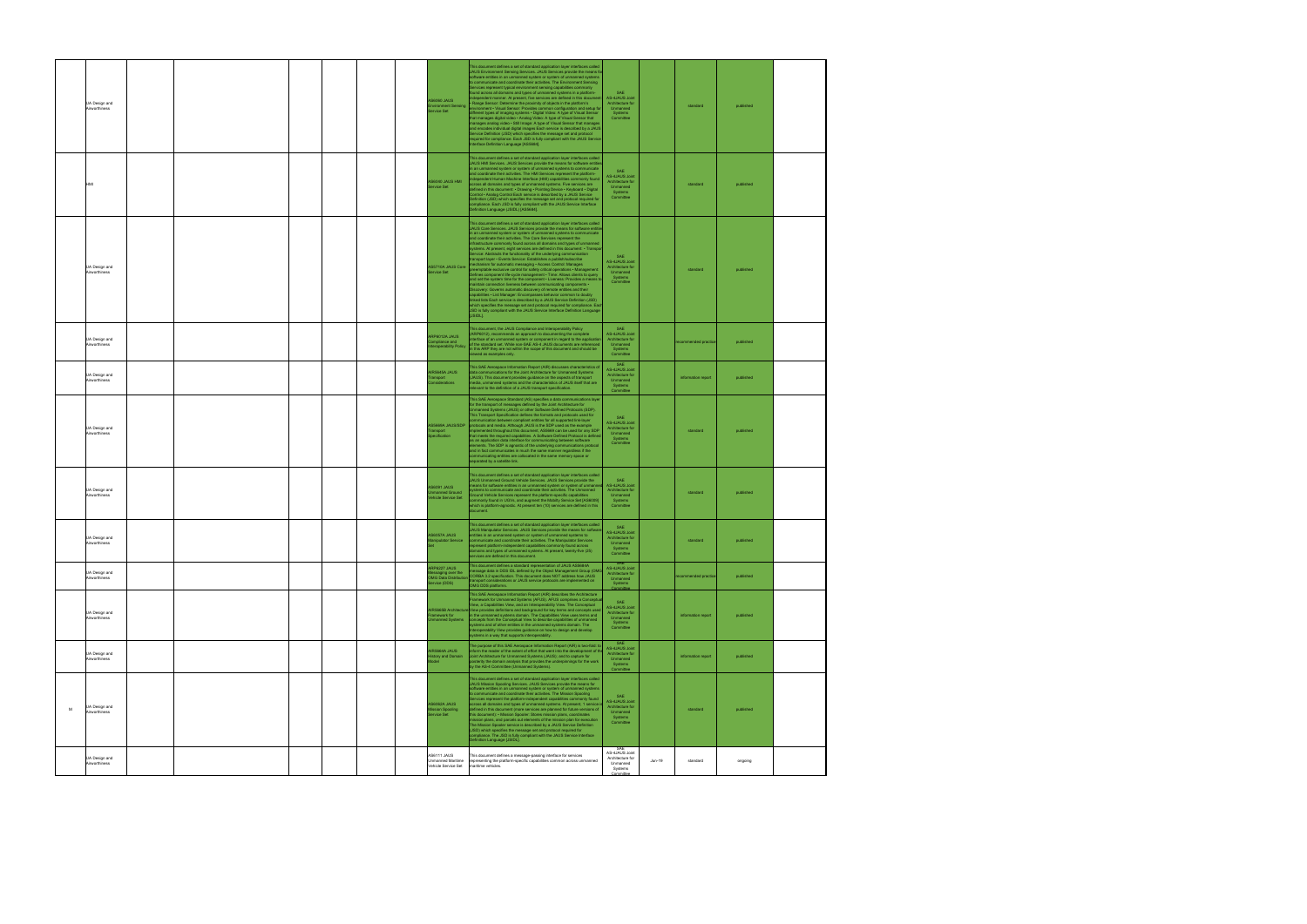|              | JA Design and<br>Airworthiness                |  |  | AS6971 Test Protocol<br>for UAS Reciprocating<br>(Intermittent) Engines<br>as Primary Thrust<br>Mechanism                                                                                                                                                                                                                 | This standard is intended to provide a method (or methods) to obtain<br>repeatable and consistent measurements to reflect true engine performar<br>and durability in customer. Standardized methodology is needed to<br>normalize engine performance to fairly rate engine operating variables and<br>parameters. Operational protocols will be defined according to engine class<br>and will be based on those developed for on-highway applications. Based<br>on typical engine operation, a series of speed and load combinations and/or<br>sequences will be determined. The scope will include dynamometer based<br>testing and static propeller-based experiments. The industry consists of<br>many platforms that use reciprocating engines as the main (or sole) provide<br>of rotational energy to propeller. There also exists a significant move<br>towards hybrid-based engine-battery systems that are expected to have<br>different operational requirements. This standard will focus on those using<br>the engine as the main thrust provider, but allowances will also be<br>considered for hybrid designs. The scope will include power correction<br>methodologies to provide a more accurate description of performance.                                                                                                                                                                                                                                                                                                                                                                                 | SAE<br>E-39 Unmanned<br>Aircraft Propulsion<br>Committee                                           | May-19   | standard             | ongoing           |                                                                     |
|--------------|-----------------------------------------------|--|--|---------------------------------------------------------------------------------------------------------------------------------------------------------------------------------------------------------------------------------------------------------------------------------------------------------------------------|------------------------------------------------------------------------------------------------------------------------------------------------------------------------------------------------------------------------------------------------------------------------------------------------------------------------------------------------------------------------------------------------------------------------------------------------------------------------------------------------------------------------------------------------------------------------------------------------------------------------------------------------------------------------------------------------------------------------------------------------------------------------------------------------------------------------------------------------------------------------------------------------------------------------------------------------------------------------------------------------------------------------------------------------------------------------------------------------------------------------------------------------------------------------------------------------------------------------------------------------------------------------------------------------------------------------------------------------------------------------------------------------------------------------------------------------------------------------------------------------------------------------------------------------------------------------------------------------------------------------------|----------------------------------------------------------------------------------------------------|----------|----------------------|-------------------|---------------------------------------------------------------------|
|              | UA Design and<br>Airworthiness                |  |  | AS#### Ground<br>support equipment<br>(preheaters, starters<br>fuel pumps, fuel<br>couplings, fuel mixing.<br>fuel filters, preflight<br>weight/balance, bore-<br>sighting of payload,<br>storage containers,<br>alignment hardware,<br>wheel chocks, "remov<br>before flight" items.<br>electronic and softwar<br>links. |                                                                                                                                                                                                                                                                                                                                                                                                                                                                                                                                                                                                                                                                                                                                                                                                                                                                                                                                                                                                                                                                                                                                                                                                                                                                                                                                                                                                                                                                                                                                                                                                                              | SAF<br>E-39 Unmanned<br>Aircraft Propulsion<br>Committee                                           | Jun-19   | standard             | planned           |                                                                     |
|              | UA Design and<br>Airworthiness                |  |  | AS#### Propeller<br>hubs                                                                                                                                                                                                                                                                                                  |                                                                                                                                                                                                                                                                                                                                                                                                                                                                                                                                                                                                                                                                                                                                                                                                                                                                                                                                                                                                                                                                                                                                                                                                                                                                                                                                                                                                                                                                                                                                                                                                                              | SAE<br>E-39 Unmanned<br>Aircraft Propulsion<br>Committee                                           | $Jul-19$ | standard             | planned           |                                                                     |
|              | UA Design and<br>Airworthiness                |  |  | ARP#### Propeller<br><b>Information Report</b>                                                                                                                                                                                                                                                                            |                                                                                                                                                                                                                                                                                                                                                                                                                                                                                                                                                                                                                                                                                                                                                                                                                                                                                                                                                                                                                                                                                                                                                                                                                                                                                                                                                                                                                                                                                                                                                                                                                              | SAE<br>E-39 Unmanned<br>Aircraft Propulsion<br>Committee                                           | Aug-19   | information report   | ongoing           |                                                                     |
| м            | UA Design and<br>Airworthiness                |  |  | AIR6962 Ice Protection<br>for Unmanned Aerial<br>Vehicles                                                                                                                                                                                                                                                                 | A review of icing materials that would be educational to a designer of a UAV<br>ice protection system is provided. Additionally, the differences between<br>unmanned and manned ice protection systems are explored along with a<br>discussion on how these differences can be addressed.                                                                                                                                                                                                                                                                                                                                                                                                                                                                                                                                                                                                                                                                                                                                                                                                                                                                                                                                                                                                                                                                                                                                                                                                                                                                                                                                    | SAE AC-9C Aircraf<br>Icing Technology<br>Committee                                                 | Dec-18   | information report   | ongoing           |                                                                     |
|              | UA Design and<br>Airworthiness                |  |  | ARP94910 Aerospace<br>ehicle Management<br>stems - Flight<br>ontrol Design,<br>tallation and Test<br>, Military Unmanned<br>ircraft, Specification<br>uide For                                                                                                                                                            | This document establishes recommended practices for the specification of<br>general performance, design, test, development, and quality assurance<br>quirements for the flight control related functions of the Vehicle<br>lanagement Systems (VMS) of military Unmanned Aircraft (UA), the<br>rborne element of Unmanned Aircraft Systems (UAS), as defined by<br>ASTM F 2395-07. The document is written for military unmanned aircraft<br>tended for use primarily in military operational areas. The document also<br>ovides a foundation for considerations applicable to safe flight in all<br>lasses of airspace.                                                                                                                                                                                                                                                                                                                                                                                                                                                                                                                                                                                                                                                                                                                                                                                                                                                                                                                                                                                                     | SAE<br>A-6 Aerospace<br><b>Actuation, Control</b><br>and Fluid Power<br>Systems                    |          | recommended practice | published         |                                                                     |
|              | UA Design and<br>Airworthiness                |  |  | RP5724 Aerospace -<br>asting of<br>ctromechanical<br>tuators, General<br>uidelines For                                                                                                                                                                                                                                    | This document provides an overview of the tests, and issues related to<br>esting, that are unique to Electromechanical Actuators (EMAs). The tests,<br>and issues documented, are not necessarily all-inclusive. This document<br>discusses both the tests applicable to EMAs and the test methodologies to<br>accomplish the test objectives. EMAs may be used in a wide variety of<br>applications such as utility, secondary flight controls and primary flight<br>ontrols, in a wide variety of markets including manned and unmanned civi<br>nd military aircraft, small missile fin and thrust vector control applications<br>up to high powered utility and flight controls. EMAs may also have either a<br>otary or a linear output, be servo controlled or use simple open loop point-t<br>oint or other control topologies. As such this document covers a wide range<br>of potential applications, the application of any given test requirement is<br>etermined by the application and the user. This document attempts to<br>ovide basic guidance on which tests should be considered for various<br>oplications. This document also lists tests that are not unique to EMAs, but<br>are still applicable to EMAs. In these instances a discussion of such tests is<br>not contained in this document, and as applicable, the reader may ref<br>the appropriate documents as indicated in the text. While many EMA<br>configurations include digital power drive electronics (PDE), the specific<br>ests required for the electronic hardware, software, or firmware are outside<br>the scope of this document. | A-6 Aerospace<br><b>Actuation, Control</b><br>and Fluid Power<br>Systems                           |          | recommended practice | published         |                                                                     |
|              | UA Design and<br>Airworthiness                |  |  | AIR744™ Aerospace<br>Auxiliary Power<br>Sources                                                                                                                                                                                                                                                                           | This SAE Aerospace Information Report (AIR) is a review of the general<br>characteristics of power sources that may be used to provide secondary,<br>auxiliary, or emergency power for use in aircraft, space vehicles, missiles,<br>remotely piloted vehicles, air cushion vehicles, surface effect ships, or othe<br>ehicles in which aerospace technology is used. The information contained<br>herein is intended for use in the selection of the power source most<br>appropriate to the needs of a particular vehicle or system. The information<br>may also be used in the preparation of a power source specification.<br>Considerations for use in making a trade study and an evaluation of the<br>several power sources are included. More detailed information relating to<br>specific power sources is available in other SAE Aerospace Information<br>.<br>Reports or in Aerospace Recommended Practices.                                                                                                                                                                                                                                                                                                                                                                                                                                                                                                                                                                                                                                                                                                      | A-6 Aerospace<br><b>Actuation, Control</b><br>and Fluid Power<br>Systems                           |          | information report   | published         |                                                                     |
|              | UA Design and<br>Airworthiness                |  |  | AS50881F Wiring<br>rospace Vehicle                                                                                                                                                                                                                                                                                        | This specification covers all aspects in electrical wire interconnection<br>ystems (EWIS) from the selection through installation of wiring and wiring<br>evices and optical cabling and termination devices used in aerospace<br>hicles. Aerospace vehicles include manned and unmanned airplanes.<br>elicopters, lighter-than-air vehicles, missiles and external pods.                                                                                                                                                                                                                                                                                                                                                                                                                                                                                                                                                                                                                                                                                                                                                                                                                                                                                                                                                                                                                                                                                                                                                                                                                                                    | SAE<br>AE-8A Elec Wiring<br>and Fiber Optic<br><b>Interconnect Sys</b><br><b>Install Committer</b> |          | standard             | published         |                                                                     |
|              | UA Design and<br>Airworthiness                |  |  | AS50881G Wiring<br>Aerospace Vehicle                                                                                                                                                                                                                                                                                      | This specification covers all aspects in electrical wire interconnection<br>systems (EWIS) from the selection through installation of wiring and wiring<br>evices and optical cabling and termination devices used in aerospace<br>vehicles. Aerospace vehicles include manned and unmanned airplanes,<br>helicopters, lighter-than-air vehicles, missiles and external pods.                                                                                                                                                                                                                                                                                                                                                                                                                                                                                                                                                                                                                                                                                                                                                                                                                                                                                                                                                                                                                                                                                                                                                                                                                                                | SAF<br>AE-8A Elec Wiring<br>and Fiber Optic<br>Interconnect Sys<br>Install Committee               | Dec-18   | standard             | ongoing           |                                                                     |
|              | UA Design and<br>Airworthiness                |  |  | AS#### Artificial<br>simulant standards for<br>drone or FOD<br>impact/ingestion                                                                                                                                                                                                                                           | danned                                                                                                                                                                                                                                                                                                                                                                                                                                                                                                                                                                                                                                                                                                                                                                                                                                                                                                                                                                                                                                                                                                                                                                                                                                                                                                                                                                                                                                                                                                                                                                                                                       | SAE<br>G-28 Simulants for<br>Impact and<br>Ingestion Testing                                       | Dec-19   | standard             | planned           |                                                                     |
| M            | Emergency<br>recovery/terminations<br>systems |  |  | ASTM WK50171<br>New Specification for<br>SUAS parachutes                                                                                                                                                                                                                                                                  | Develop a draft standard that defines the requirements for a parachute<br>system that would allow an applicant/proponent to obtain approval to<br>operate a small Unmanned Aircraft System (sUAS) directly over people.                                                                                                                                                                                                                                                                                                                                                                                                                                                                                                                                                                                                                                                                                                                                                                                                                                                                                                                                                                                                                                                                                                                                                                                                                                                                                                                                                                                                      | ASTM<br>F38 Unmanned<br>Aircraft Systems                                                           | Mar-18   | specification        | ongoing           | Will meet Jun 12-13 to<br>adiudicate final comments                 |
| $\mathsf{A}$ | Emergency<br>recovery/terminations<br>ystems  |  |  | 3322-18 Standard<br>pecification for Smal<br>manned Aircraft<br>stem (sUAS)<br>arachutes                                                                                                                                                                                                                                  | his specification covers the design and manufacture requirements for<br>ployable parachutes of small unmanned aircraft (sUA). This specification<br>fines the design, fabrication, and test requirements of installable<br>ployable parachute recovery systems (PRS) that are designed to be<br>egrated into a sUA to lessen the impact energy of the system should the<br>sUA fail to sustain normal stable safe flight. Compliance with this<br>specification is intended to support an applicant in obtaining permission<br>rom a civil aviation authority (CAA) to fly a sUA over people.                                                                                                                                                                                                                                                                                                                                                                                                                                                                                                                                                                                                                                                                                                                                                                                                                                                                                                                                                                                                                                | <b>ASTM</b><br>F38 Unmanned<br><b>Aircraft Systems</b>                                             | Sept-18  | specification        | Published         |                                                                     |
|              | UA Design and<br>Airworthiness                |  |  | F2490-05(2013)<br>tandard Guide for<br><b>Vircraft Electrical Load</b><br>d Power Source<br>apacity Analysis                                                                                                                                                                                                              | This guide covers how to prepare an electrical load analysis (ELA) to<br>neet Federal Aviation Administration (FAA) requirements.                                                                                                                                                                                                                                                                                                                                                                                                                                                                                                                                                                                                                                                                                                                                                                                                                                                                                                                                                                                                                                                                                                                                                                                                                                                                                                                                                                                                                                                                                            | <b>ASTM</b><br>F39 Aircraft<br>Systems                                                             |          | standard             | published         | Light Sport Aircraft guidanc<br>will be revised to apply to<br>UAS. |
|              | maintenance                                   |  |  | 2799-14 Standard<br>ractice for<br>intenance of Aircraft<br>ectrical Wiring<br>stems                                                                                                                                                                                                                                      | Damaged wiring or equipment in an aircraft, regardless of how minor it ma<br>ppear to be, cannot be tolerated. It is, therefore, important that maintena<br>be accomplished using the best techniques and practices to minimize the<br>ossibility of failure.                                                                                                                                                                                                                                                                                                                                                                                                                                                                                                                                                                                                                                                                                                                                                                                                                                                                                                                                                                                                                                                                                                                                                                                                                                                                                                                                                                | <b>ASTM</b><br>F39 Aircraft<br>Systems                                                             |          | standard             | published         |                                                                     |
| M            | UA Design and<br>Airworthiness                |  |  | <b>ASTM WK62670</b><br>New Specification for<br>Large UAS Design<br>and Construction                                                                                                                                                                                                                                      | To develop an ASTM design and construction standard for larger mass fixed<br>wing Unmanned Aerial Systems (UAS). Design and Construct Standards<br>are currently in existence for Part 23 General Manned Aircraft as well as for<br>Fixed Wing and VTOL Small UAS (sUAS). There currently exists a gap for<br>Part 23 General Aircraft of the Large Fixed Wing Unmanned Variety. This<br>ASTM standard will serve to fill that gap by including design and construct<br>requirements, best practices, and proposed methods of compliance specific<br>to Large UAS (up to 19,000 lbs).                                                                                                                                                                                                                                                                                                                                                                                                                                                                                                                                                                                                                                                                                                                                                                                                                                                                                                                                                                                                                                        | ASTM<br>F38 Unmanned<br>Aircraft Systems                                                           | Jun-19   | standard             | under development |                                                                     |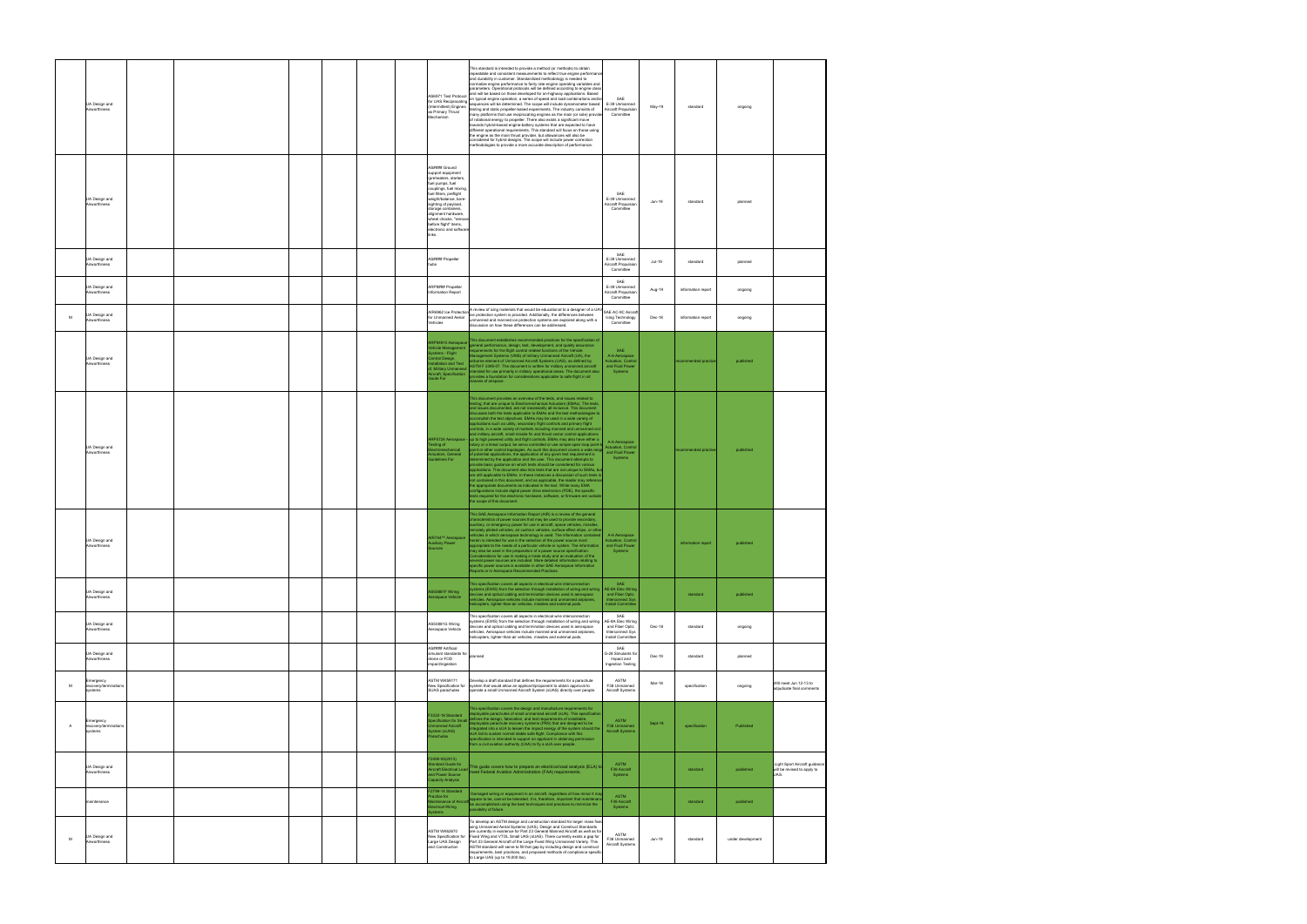|                | UA Design and<br>Airworthiness                          |                   |                                                                                                                                                                                                                                                                                                                                                                                                                                                                                  |                |      |                      | <b>ASTM F2910-14</b><br>andard Specificatio<br>or Design and<br>onstruction of a<br>mall Unmanned                                                                                                  | This specification establishes the design, construction, and test<br>equirements for a small unmanned aircraft system (sUAS). It is intended fo<br>all sUAS that are permitted to operate over a defined area and in airspace<br>authorized by a nation's governing aviation authority (GAA). Unless<br>otherwise specified by a nation's GAA, this specification applies only to UA<br>ircraft System (sUAS) that have a maximum takeoff gross weight of 55 lb/25 kg or less.                                                                                                                                                                                                                           | <b>ASTM</b><br>F38 Unmanned<br>Aircraft Systems        |          | standard          | published   | This will be reference in AC<br>for Special Class §21.17(b)                                             |
|----------------|---------------------------------------------------------|-------------------|----------------------------------------------------------------------------------------------------------------------------------------------------------------------------------------------------------------------------------------------------------------------------------------------------------------------------------------------------------------------------------------------------------------------------------------------------------------------------------|----------------|------|----------------------|----------------------------------------------------------------------------------------------------------------------------------------------------------------------------------------------------|----------------------------------------------------------------------------------------------------------------------------------------------------------------------------------------------------------------------------------------------------------------------------------------------------------------------------------------------------------------------------------------------------------------------------------------------------------------------------------------------------------------------------------------------------------------------------------------------------------------------------------------------------------------------------------------------------------|--------------------------------------------------------|----------|-------------------|-------------|---------------------------------------------------------------------------------------------------------|
| M              | UA Design and<br>Airworthiness                          |                   |                                                                                                                                                                                                                                                                                                                                                                                                                                                                                  |                |      |                      | 3298-18 Standard<br>pecification for<br>sign, Construction<br>nd Verification of<br>ixed-Wing<br>nmanned Aircraft<br>vstems (UAS)                                                                  | This specification covers the airworthiness requirements for the design of<br>xed-wing unmanned aircraft systems. This specification defines the<br>aseline design, construction, and verification requirements for an<br>manned aircraft system (UAS)                                                                                                                                                                                                                                                                                                                                                                                                                                                   | ASTM<br>F38 Unmanned<br>Aircraft Systems               |          | standard          | published   | Will be revised to include<br>VTOL aircraft under ASTM<br>WK64619/WK64619                               |
| M              | UA Design and<br><b>Nirworthiness</b>                   |                   |                                                                                                                                                                                                                                                                                                                                                                                                                                                                                  |                |      |                      | <b>ASTM WK63678/</b><br>WK64619 Revision of<br>F3298 - 18 Standard<br>Specification for<br>Design, Construction.<br>and Verification of<br>Fixed-Wing<br><b>Jnmanned Aircraft</b><br>Systems (UAS) | The initial standard only addressed Fixed-Wing UAS. Response from the<br>FAA required both vertical lift and fixed-wing in order to be accepted as a<br>method of compliance for UAS airworthiness certification in the forthcoming<br>advisory circular for 21-17(b). This required a rapid-action reorganization of<br>the standard, inclusion of VTOL-specific items and a title change.                                                                                                                                                                                                                                                                                                              | ASTM<br><b>E38 Unmanned</b><br>Aircraft Systems        | 19-Nov   | standard          | In progress | Ballot pending Sub-<br>Committee approval                                                               |
|                | Manufacturer<br>organisation                            |                   |                                                                                                                                                                                                                                                                                                                                                                                                                                                                                  |                |      |                      | <b>ASTM F2911-14e1</b><br>andard Practice for<br>roduction<br>cceptance of Small<br>manned Aircraft<br>ystem (sUAS)                                                                                | his standard defines the production acceptance requirements for a small<br>manned aircraft system (sUAS). This standard is applicable to sUAS tha<br>omply with design, construction, and test requirements identified in<br>pecification F2910. No sUAS may enter production until such compliance<br>demonstrated.                                                                                                                                                                                                                                                                                                                                                                                     | <b>ASTM</b><br>F38 Unmanned<br><b>Aircraft Systems</b> |          | standard          | published   |                                                                                                         |
|                | Manufacturer<br>organisation                            |                   |                                                                                                                                                                                                                                                                                                                                                                                                                                                                                  |                |      |                      | <b>ASTM F3003-14</b><br>andard Specificatio<br>or Quality Assurance<br>f a Small Unmanned<br>ircraft System (sUAS                                                                                  | This standard definesthe quality assurance requirements for the design,<br>anufacture, and production of a small unmanned aircraft system (sUAS).                                                                                                                                                                                                                                                                                                                                                                                                                                                                                                                                                        | <b>ASTM</b><br>F38 Unmanned<br><b>Nircraft Systems</b> |          | standard          | published   |                                                                                                         |
|                | <b>Batteries/fuel cell</b><br>power generating<br>/stem |                   |                                                                                                                                                                                                                                                                                                                                                                                                                                                                                  |                |      |                      | WKWK60937<br><b>Standard Specification</b><br>for design of Fuel<br>Cells for Use in<br><b>Jnmanned Aircraft</b><br>Systems (UAS)                                                                  | This standard will outline specification for the use of fuel cell power<br>generatinhg systems for application in UAS.                                                                                                                                                                                                                                                                                                                                                                                                                                                                                                                                                                                   | ASTM<br>F38 Unmanned<br>Aircraft Systems               | TBD      | standard          | ongoing     |                                                                                                         |
|                | Development<br>ssurance (Software)                      |                   |                                                                                                                                                                                                                                                                                                                                                                                                                                                                                  |                |      |                      | <b>ASTM F3201-16</b><br>andard Practice for<br>nsuring<br>ependability of<br>oftware Used in<br><b>Imanned Aircraft</b><br>ystems (UAS)                                                            | This standard practice intends to ensure the dependability of UAS software<br>ependability includes both the safety and security aspects of the software.<br>This practice will focus on the following areas: (a) Organizational controls<br>or example, management, training) in place during software develop<br>b) Use of the software in the system, including its architecture and<br>intribution to overall system safety and security. (c) Metrics and design<br>nalysis related to assessing the code. (d) Techniques and tools related to<br>ode review. (e) Quality assurance. (f) Testing of the software.                                                                                    | <b>ASTM</b><br>F38 Unmanned<br><b>Aircraft Systems</b> |          | standard          | published   |                                                                                                         |
| M              | UA Design and<br>Airworthiness                          |                   |                                                                                                                                                                                                                                                                                                                                                                                                                                                                                  |                |      |                      | ASTM WK16285 New<br>Specification for<br>Design and<br>Performance of an<br><b>Jnmanned Aircraft</b><br>System-Class 1320<br>550# Gross Weight to<br>1320# Gross Weight)                           | The specification covers airworthiness requirements for an acceptable<br>wered fixed wing aircraft UAS.                                                                                                                                                                                                                                                                                                                                                                                                                                                                                                                                                                                                  | ASTM<br>F38 Unmanned<br>Aircraft Systems               | TBD      | standard          | ongoing     | This work item will be<br>continued using guidelines<br>from ASTM F37 Light Sport<br>Aircraft Committee |
| M              | JA Design and<br>Airworthiness                          |                   |                                                                                                                                                                                                                                                                                                                                                                                                                                                                                  |                |      |                      | <b>ASTM WK60352</b><br>Test of VTOL                                                                                                                                                                | This specification establishes the design, construction, and test<br>requirements for a VTOL unmanned aircraft system (sUAS). It is intended<br>Design, Construct, and for all UAS that are permitted to operate over a defined area and in airspace<br>authorized by a nation's governing aviation authority (GAA). Unless<br>otherwise specified by a nation's GAA.                                                                                                                                                                                                                                                                                                                                    | ASTM<br>F38 Unmanned<br>Aircraft Systems               | Aug-18   | standard          | ongoing     | Will be incorporated in F3298<br>Draft complete                                                         |
| M              | JA Design and<br>irworthiness                           |                   |                                                                                                                                                                                                                                                                                                                                                                                                                                                                                  |                |      |                      | <b>ASTM WK57659</b><br>esign, Construction<br>nd Verification of<br>ixed Wing UAS                                                                                                                  | This specification establishes the design, construction, and test<br>equirements for a fixed wing unmanned aircraft system (sUAS). It is<br>itended for all UAS that are permitted to operate over a defined area and ir<br>irspace authorized by a nation's governing aviation authority (GAA). Unless<br>erwise specified by a nation's GAA.                                                                                                                                                                                                                                                                                                                                                           | <b>ASTM</b><br>F38 Unmanned<br><b>Aircraft Systems</b> |          | standard          | approved    |                                                                                                         |
| $\overline{A}$ | Manuals                                                 |                   |                                                                                                                                                                                                                                                                                                                                                                                                                                                                                  |                |      |                      | WK63407 Required<br>Product Information to<br>be Provided with a<br>Small Unmanned<br>Aircraft System                                                                                              | his specification covers the Unmanned Aircraft Flight Manua<br>(UFM), Maintenance Manual, Aircraft Kit Assembly Instructions<br>(KAI), Component Original Equipment Manufacturer (OEM)<br>manuals, SUAS OEMs Statement of Compliance, and Airframe<br>Records information required for aircraft designed and                                                                                                                                                                                                                                                                                                                                                                                             | ASTM<br>F38 Unmanned<br>Aircraft Systems               | TBD      | standard          | ongoing     |                                                                                                         |
|                | naintenance                                             |                   |                                                                                                                                                                                                                                                                                                                                                                                                                                                                                  |                |      |                      | <b>ASTM F2909-14</b><br>andard Practice for<br>intenance and<br>ontinued<br>irworthiness of Small<br>manned Aircraft<br>stems (sUAS)                                                               | This standard is written for all sUAS that are permitted to operate over a<br>defined area and in airspace authorized by a nation's governing aviation<br>uthority (GAA). It is assumed that a visual observer(s) will provide for the<br>sense and avoid requirement to avoid collisions with other aircraft and that<br>he maximum range and altitude at which the sUAS can be flown will be<br>ecified by the nation's GAA. Unless otherwise specified by a nation's GAA<br>this standard applies only to UA that have a maximum take off gross weight<br>of 25 kg (55 lb) or less. The sUAS shall be maintained for continued<br>airworthiness to meet sUAS limitations and performance capabilities | <b>ASTM</b><br>F38 Unmanned<br><b>Aircraft Systems</b> |          | standard          | published   | Updated revision underway                                                                               |
| M              | UA Design and<br>Airworthiness                          |                   |                                                                                                                                                                                                                                                                                                                                                                                                                                                                                  |                |      |                      | Aerospace series -<br><b>Jnmanned Aircraft</b><br>Systems (UAS) -<br>Product requirements                                                                                                          | To develop European standards specifying the means of compliance to the<br>regulatory requirements defined in the Delegated act of the EASA Opinion<br>No 01-2018.<br>These standards define the design, construction and test requirements for<br>CE marking conformity and covers topics such as:<br>Physical and mechanical properties,<br>Flammability,<br>Electrical properties,<br><b>Functional Safety</b><br>. Sound<br>Navigation lights                                                                                                                                                                                                                                                        | ASD-STAN<br>D5WG8                                      | Dec-2019 | European standard | planned     |                                                                                                         |
|                | Ground control station                                  |                   |                                                                                                                                                                                                                                                                                                                                                                                                                                                                                  |                |      |                      | MASPS                                                                                                                                                                                              | Minimum Aviation System Performance Standard (End-to-end<br>Requirements at system level) for the Remote Pilot Station interface to Air<br>Traffic Control (ATC).                                                                                                                                                                                                                                                                                                                                                                                                                                                                                                                                        | EUROCAE<br><b>WG-105</b>                               | Jun-19   | standard          | ongoing     |                                                                                                         |
|                | UA Design and<br>Airworthiness                          | Opinion No.1 2018 | Appendix 1, 2, 3, 4 to delegated act<br>A UAS Class C0, C1. C2 and C 3 shall:<br>have a maximum attainable height above the take-off point limited<br>to 120 m or be equipped with a system that limits the height<br>above the surface or above the take-off point to a value selectabl<br>by the remote pilot: in the latter case, clear information about the<br>height of the UA above the surface or take-off point during flight<br>shall be provided to the remote pilot; | EASA<br>Mar-19 | open | Opinion<br>published |                                                                                                                                                                                                    |                                                                                                                                                                                                                                                                                                                                                                                                                                                                                                                                                                                                                                                                                                          |                                                        |          |                   |             |                                                                                                         |
|                | UA Design and<br>Airworthiness                          | Opinion No.1 2018 | Appendix 1, 2 to delegated act<br>A UAS Class C0 and C1 shall<br>(3) if equipped with a follow-me mode, when this function is on.<br>keep a distance not exceeding 50 m from the remote pilot, and<br>allow the remote pilot to regain control of the UA or to activate an<br>mergency procedure that terminates the flight;                                                                                                                                                     | EASA<br>Mar-19 | open | Opinion<br>published |                                                                                                                                                                                                    |                                                                                                                                                                                                                                                                                                                                                                                                                                                                                                                                                                                                                                                                                                          |                                                        |          |                   |             |                                                                                                         |
|                | Manufacturer<br>organisation                            |                   |                                                                                                                                                                                                                                                                                                                                                                                                                                                                                  |                |      |                      | ISO 21384-2 -<br>Requirements for<br>ensuring the safety<br>and quality of the<br>design and<br>nanufacture of UAS                                                                                 | Requirements for ensuring the quality and safety of the design and<br>manufacture UAS. It includes information regarding the UA, any associated<br>emote control station(s), the C2 links, any other required data links and any<br>other system elements as may be required.                                                                                                                                                                                                                                                                                                                                                                                                                            | <b>ISO</b><br>TC20/SC16/WG2                            | Dec-17   | standard          | ongoing     |                                                                                                         |
|                | UA Design and<br>Airworthiness                          |                   |                                                                                                                                                                                                                                                                                                                                                                                                                                                                                  |                |      |                      | TANAG 4671 'UAV<br>stem Airworthiness<br>JSAR)". (Fix wing<br>AV, MTOW>1<br>)Kg).                                                                                                                  | Set of technical airworthiness requirements intended primarily for the<br>rworthiness certification of fixed-wing military UAS with a maximum take-<br>off weight between 150 and 20,000 kg that intend to regularly operate in no<br>egregated airspace                                                                                                                                                                                                                                                                                                                                                                                                                                                 | <b>NATO</b><br><b>FINAS</b>                            |          |                   | published   |                                                                                                         |
|                | UA Design and<br>Airworthiness                          |                   |                                                                                                                                                                                                                                                                                                                                                                                                                                                                                  |                |      |                      | TANAG 4702 "Rotar<br>ling Unmanned<br>erial Systems<br>irworthiness<br>equirements<br>otorcraft UAV,<br>50Kg <mtow<<br>125Kg</mtow<<br>                                                            | et of technical airworthiness requirements intended for the airworthiness<br>ertification of rotary-wing military UAV Systems with a maximum take-off<br>weight between 150 and 3175 kg that intend to regularly operate in non-<br>soagated airspace                                                                                                                                                                                                                                                                                                                                                                                                                                                    | <b>NATO</b><br><b>FINAS</b>                            |          |                   | published   |                                                                                                         |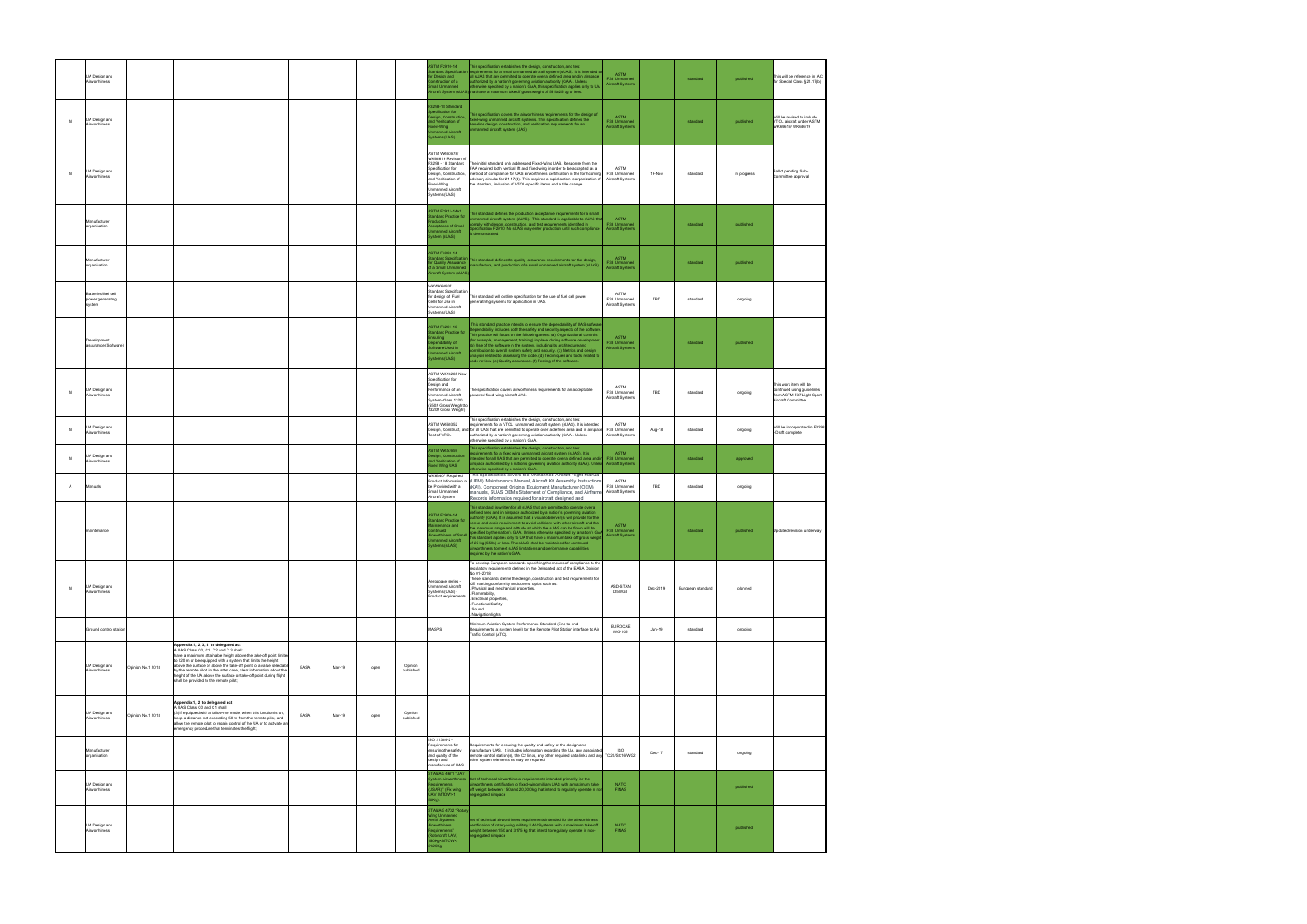|   | UA Design and<br>Airworthiness                    |                   |                                                                                                                                                                                                                                                                                                                                                                                                                                                                                                                                                              |      |        |      |                      | STANAG 4703 'Light<br>nmanned Aircraft<br>stems Airworthine<br>quirements". (Fix<br>ng UAV,<br>50Kg <mtow).< th=""><th>linimum set of technical airworthiness requirements intended for the<br/>airworthiness certification of fixed-wing Light UAS with a maximum take-off<br/>weight not greater than 150 kg and an impact energy1 greater than 66 J (49<br/>t-Ib) that intend to regularly operate in non-segregated airspace</th><th><b>NATO</b><br/><b>FINAS</b></th><th></th><th></th><th>published</th><th></th></mtow).<> | linimum set of technical airworthiness requirements intended for the<br>airworthiness certification of fixed-wing Light UAS with a maximum take-off<br>weight not greater than 150 kg and an impact energy1 greater than 66 J (49<br>t-Ib) that intend to regularly operate in non-segregated airspace                                                                                            | <b>NATO</b><br><b>FINAS</b>                      |        |                         | published |                                                                                                                                                |
|---|---------------------------------------------------|-------------------|--------------------------------------------------------------------------------------------------------------------------------------------------------------------------------------------------------------------------------------------------------------------------------------------------------------------------------------------------------------------------------------------------------------------------------------------------------------------------------------------------------------------------------------------------------------|------|--------|------|----------------------|-----------------------------------------------------------------------------------------------------------------------------------------------------------------------------------------------------------------------------------------------------------------------------------------------------------------------------------------------------------------------------------------------------------------------------------------------------------------------------------------------------------------------------------|---------------------------------------------------------------------------------------------------------------------------------------------------------------------------------------------------------------------------------------------------------------------------------------------------------------------------------------------------------------------------------------------------|--------------------------------------------------|--------|-------------------------|-----------|------------------------------------------------------------------------------------------------------------------------------------------------|
|   | UA Design and<br>Airworthiness                    |                   |                                                                                                                                                                                                                                                                                                                                                                                                                                                                                                                                                              |      |        |      |                      | STANAG 4746<br>'Unmanned Aerial<br>Vehicle System<br>Airworthiness<br>Requirements for Light certification<br>Vertical Take Off and<br>anding Aircraft"                                                                                                                                                                                                                                                                                                                                                                           | Set of technical airworthiness requirements intended for the airworthiness                                                                                                                                                                                                                                                                                                                        | NATO<br><b>FINAS</b>                             | 2018   |                         | ongoing   |                                                                                                                                                |
|   | UA Design and<br>Airworthiness                    | Opinion No.1 2018 | Appendix 1 and 2 to delegated act<br>A UAS Class C1 and C2 shall:<br>be designed and constructed in such a way as to minimise injury<br>to persons during operation; sharp edges shall be avoided; if<br>equipped with propellers, the UAS shall be designed in such a<br>way as to limit any injury that may be inflicted by the propeller<br>blades:                                                                                                                                                                                                       | EASA | Mar-19 | open | Opinion<br>published |                                                                                                                                                                                                                                                                                                                                                                                                                                                                                                                                   |                                                                                                                                                                                                                                                                                                                                                                                                   |                                                  |        |                         |           |                                                                                                                                                |
|   | UA Design and<br>Airworthiness                    | Opinion No.1 2018 | Appendix 2, 3, 4 to delegated act<br>A UAS Class C1, C2 and C 3 shall:<br>provide the remote pilot with clear warning when the battery of th<br>UA or its control station reaches a low level such that the remote<br>pilot has sufficient time to safely land the UA;                                                                                                                                                                                                                                                                                       | EASA | Mar-19 | open | Opinion<br>published |                                                                                                                                                                                                                                                                                                                                                                                                                                                                                                                                   |                                                                                                                                                                                                                                                                                                                                                                                                   |                                                  |        |                         |           |                                                                                                                                                |
|   | UA Design and<br>Airworthiness                    | Opinion No.1 2018 | Appendix 2, 3 to delegated act<br>A UAS Class C2 and C 3 shall:<br>(j) have the requisite mechanical strength and, where appropriate<br>stability to withstand any stress to which it is subjected during use<br>without breakage or deformation, which may interfere with its safe<br>flight:                                                                                                                                                                                                                                                               | EASA | Mar-19 | open | Opinion<br>published |                                                                                                                                                                                                                                                                                                                                                                                                                                                                                                                                   |                                                                                                                                                                                                                                                                                                                                                                                                   |                                                  |        |                         |           |                                                                                                                                                |
|   | UA Design and<br>Airworthiness                    | Opinion No.1 2018 | Appendix 2 to delegated act<br>A UAS Class C1 shall:<br>be equipped with lights that cannot be confused with the<br>navigation lights of a manned aircraft as required for<br>controllability:<br>(a) in daylight conditions;<br>(b) during night, if designed for night operation;                                                                                                                                                                                                                                                                          | EASA | Mar-19 | open | Opinion<br>published |                                                                                                                                                                                                                                                                                                                                                                                                                                                                                                                                   |                                                                                                                                                                                                                                                                                                                                                                                                   |                                                  |        |                         |           |                                                                                                                                                |
|   | UA Design and<br>Airworthiness                    | Opinion No.1 2018 | Appendix 3, 4 to delegated act<br>A UAS Class C2, C3 shall:<br>be equipped with lights for the purpose of controllability or<br>visibility of the UA; the design of the lights shall not be confused<br>with the navigation lights of manned aircraft;                                                                                                                                                                                                                                                                                                       | EASA | Mar-19 | open | Opinion<br>published |                                                                                                                                                                                                                                                                                                                                                                                                                                                                                                                                   |                                                                                                                                                                                                                                                                                                                                                                                                   |                                                  |        |                         |           |                                                                                                                                                |
|   | UA Design and<br>Airworthiness                    |                   |                                                                                                                                                                                                                                                                                                                                                                                                                                                                                                                                                              |      |        |      |                      | ARP6336 Lighting<br>Applications for<br>Unmanned Aircraft<br>Systems (UAS)                                                                                                                                                                                                                                                                                                                                                                                                                                                        | This SAE Aerospace Recommended Practice (ARP) provides technical<br>recommendations for the application, design and development of lighting for<br>Unmanned Aircraft (UA). The recommendations set forth in this document<br>are to aid in the design of UA lighting for the type or size of aircraft and the<br>operation in the National Aerospace System for which the aircraft is<br>ntended. | SAE<br>A-20 Aircraft<br>ighting Committe         | Dec-18 | Recommended<br>Practice | ongoing   | ongoing                                                                                                                                        |
|   | UA Design and<br>Airworthiness                    | Opinion No.1 2018 | Appendix 2 to delegated act<br>A UAS Class C1 shall:<br>be made of materials and have performance and physical<br>characteristics such as to ensure that in the event of an impact at<br>rminal velocity with a human head, the energy transmitted to the<br>human head is less than 80 J, or, as an alternative, the UAS shall                                                                                                                                                                                                                              | EASA | Mar-19 | open | Opinion<br>published |                                                                                                                                                                                                                                                                                                                                                                                                                                                                                                                                   |                                                                                                                                                                                                                                                                                                                                                                                                   |                                                  |        |                         |           |                                                                                                                                                |
|   | UA Design and<br>Airworthiness                    | Opinion No.1 2018 | have an MTOM, including payload, of less than 900 g;<br>Appendix I.2 to delegated act<br>A UAS Class C1 shall:<br>be made of materials and have performance and physical<br>characteristics such as to ensure that in the event of an impact at<br>terminal velocity with a human head, the energy transmitted to the<br>human head is less than 80 J, or, as an alternative, the UAS shall                                                                                                                                                                  | EASA | Mar-19 | open | Opinion<br>published |                                                                                                                                                                                                                                                                                                                                                                                                                                                                                                                                   |                                                                                                                                                                                                                                                                                                                                                                                                   |                                                  |        |                         |           |                                                                                                                                                |
|   | UA Design and<br>Airworthiness                    | Opinion No.1 2018 | have an MTOM, including payload, of less than 900 g;<br>Appendix 1,2 to delegated act<br>A UAS Class C0 and C1 shall:<br>f powered by electricity, the nominal voltage shall not exceed 24<br>V DC or the equivalent AC voltage; its accessible parts shall not<br>xceed 24 V DC or the equivalent AC voltage; internal voltages<br>shall not exceed 24 V DC or the equivalent AC voltage unless it is<br>ensured that the voltage and current combination generated does<br>not lead to any risk or harmful electric shock even when the UAS<br>is damaged; | EASA | Mar-19 | open | Opinion<br>published |                                                                                                                                                                                                                                                                                                                                                                                                                                                                                                                                   |                                                                                                                                                                                                                                                                                                                                                                                                   |                                                  |        |                         |           |                                                                                                                                                |
| M | UA Design and<br>Airworthiness                    |                   |                                                                                                                                                                                                                                                                                                                                                                                                                                                                                                                                                              |      |        |      |                      | WK58939 Evaluating<br>AerialResponse<br>RobotEnergy/Power:<br>Duration                                                                                                                                                                                                                                                                                                                                                                                                                                                            | A suite of standards test methods has been developed to measure<br>manueverability, endurance, communications, durability, logisitics, autonom<br>RobotEnergy/Power:<br>Endurance Range and safety to guide purchasing decisions,support operator training and<br>Duration                                                                                                                        | ASTM<br>E54 Homeland<br>Security<br>Applications | TBD    | standard                | ongoing   | E54 Full Committee<br>adjudication February 26 to<br>March 2, 2018                                                                             |
|   | UA Design and<br>Airworthiness                    | Opinion No.1 2018 | Appendix 3, 4<br>A UAS Class C2 and C 3 shall:<br>if powered by electricity, the nominal voltage shall not exceed 48<br>V DC or the equivalent AC voltage; its accessible parts shall not<br>exceed 48 V DC or the equivalent AC voltage; internal voltages<br>shall not exceed 48 V DC or the equivalent AC voltage unless it is<br>ensured that the voltage and current combination generated does<br>not lead to any risk or harmful electric shock even when the UAS<br>s damaged;                                                                       | EASA | Mar-19 | open | Opinion<br>published |                                                                                                                                                                                                                                                                                                                                                                                                                                                                                                                                   |                                                                                                                                                                                                                                                                                                                                                                                                   |                                                  |        |                         |           |                                                                                                                                                |
| м | UA Design and<br>Airworthiness                    |                   |                                                                                                                                                                                                                                                                                                                                                                                                                                                                                                                                                              |      |        |      |                      | AerialResponse<br>Endurance Dwell Time measure proficiency.                                                                                                                                                                                                                                                                                                                                                                                                                                                                       | WK58940 Evaluating A suite of standards test methods has been developed to measure<br>manueverability endurance communications, durability, logisitics autonomy<br>RobotEnergy/Power: and safety to guide purchasing decisions, support operator training and                                                                                                                                     | ASTM<br>E54 Homeland<br>Security<br>Applications | TBD    | standard                | ongoing   | E54 Full Committee<br>adjudication February 26 to<br>March 2, 2018<br>ongoing. Delayed till Apr -18                                            |
| м | UA Design and<br>Airworthiness                    |                   |                                                                                                                                                                                                                                                                                                                                                                                                                                                                                                                                                              |      |        |      |                      | WK58943 Evaluating<br>AerialResponse<br>RobotSafety: Lights<br>and Sounds<br>2639-15 Star                                                                                                                                                                                                                                                                                                                                                                                                                                         | A suite of standards test methods has been developed to measure<br>manueverability, endurance.communications, durability, logisitics.autonomy<br>and safety to guide purchasing decisions, support operator training and<br>neasure proficiency.                                                                                                                                                  | ASTM<br>E54 Homeland<br>Security<br>Applications | TBD    | standard                | ongoing   | E54 Full Committee<br>adjudication February 26 to<br>March 2, 2018<br>ongoing. Delayed till Apr -18                                            |
|   | UA Design and<br>Airworthiness                    |                   |                                                                                                                                                                                                                                                                                                                                                                                                                                                                                                                                                              |      |        |      |                      | ractice for Design,<br>teration, and<br>Certification of Aircraft<br>lectrical Wiring<br>stem                                                                                                                                                                                                                                                                                                                                                                                                                                     | This practice covers design configuration procedures for aircraft electrical<br>wiring systems.                                                                                                                                                                                                                                                                                                   | <b>ASTM</b><br>F39 Aircraft<br>Systems           |        | standard                | published |                                                                                                                                                |
|   | UA Design and<br>Airworthiness                    |                   |                                                                                                                                                                                                                                                                                                                                                                                                                                                                                                                                                              |      |        |      |                      | F2696-14 Standard<br>ractice for Inspection<br>of Aircraft Electrical<br>iring Systems                                                                                                                                                                                                                                                                                                                                                                                                                                            | This practice covers basic inspection procedures for electrical wiring<br>terconnect systems for aircraft electrical wiring systems.                                                                                                                                                                                                                                                              | ASTM<br>F39 Aircraft<br>Systems                  |        | standard                | published |                                                                                                                                                |
|   | Batteries/fuel cell<br>power generating<br>svstem |                   |                                                                                                                                                                                                                                                                                                                                                                                                                                                                                                                                                              |      |        |      |                      | ASTM F3005-14a<br>tandard Specificatio<br>for Batteries for Use in<br>mall Unmanned<br><b>Vircraft Systems</b><br>sUAS)                                                                                                                                                                                                                                                                                                                                                                                                           |                                                                                                                                                                                                                                                                                                                                                                                                   | ASTM<br>F38 Unmanned<br><b>Aircraft Systems</b>  |        | standard                | published | Currently being reviewed for<br>updates<br>FAA Notice Of Availability<br>(NOA) Pending approval of<br>ASTM WK57659 as<br>foundational document |
|   | UA Design and<br>Airworthiness                    |                   |                                                                                                                                                                                                                                                                                                                                                                                                                                                                                                                                                              |      |        |      |                      | F2490-05(2013)<br>andard Guide for<br>Ind Power Source<br>apacity Analysis                                                                                                                                                                                                                                                                                                                                                                                                                                                        | landard Guide for<br>rcraft Electrical Load This guide covers how to prepare an electrical load analysis (ELA) to meet<br>of Bourer Source Clearel Aviation Administration (FAA) requirements.                                                                                                                                                                                                    | <b>ASTM</b><br>F39 Aircraft<br>Systems           |        | standard                | published |                                                                                                                                                |
|   | UA Design and<br>Airworthiness                    | pinion No.1 2018  | <b>Appendix 5 to Delegated Act</b><br>A UAS Class C4 shall:<br>not be capable of automatic control modes;                                                                                                                                                                                                                                                                                                                                                                                                                                                    | EASA | Mar-19 | open | Opinion<br>published |                                                                                                                                                                                                                                                                                                                                                                                                                                                                                                                                   |                                                                                                                                                                                                                                                                                                                                                                                                   |                                                  |        |                         |           |                                                                                                                                                |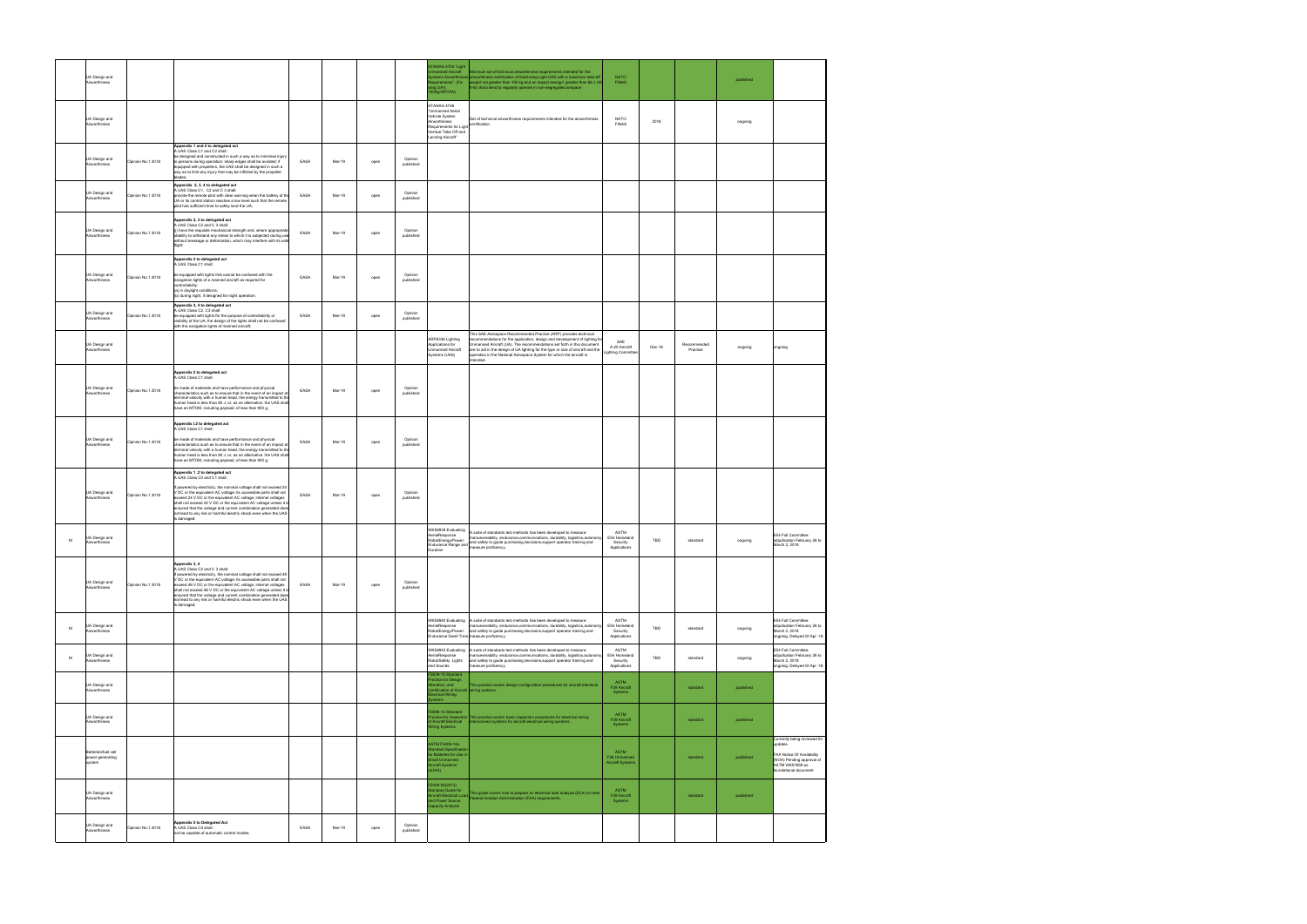|                | UA Design and<br>Airworthiness | Opinion No.1 2018    | Appendix 3 to Delegated Act<br>A UAS Class C2 shall:<br>unless it is a fixed-wing UA, be equipped with a low-speed mode<br>selectable by the remote pilot and limiting the maximum cruising<br>speed to no more than 3 m/s.                                                                                                                                                                                                                                                                                     | EASA | Mar-19 | open     | Opinion<br>published |                                                                                                                                 |                                                                                                                                                                                                                                                                                                                                                                                                                                                                                                                                                                                                                                                                                                                                                                                                                                                                       |                                                                               |     |               |           |                          |
|----------------|--------------------------------|----------------------|-----------------------------------------------------------------------------------------------------------------------------------------------------------------------------------------------------------------------------------------------------------------------------------------------------------------------------------------------------------------------------------------------------------------------------------------------------------------------------------------------------------------|------|--------|----------|----------------------|---------------------------------------------------------------------------------------------------------------------------------|-----------------------------------------------------------------------------------------------------------------------------------------------------------------------------------------------------------------------------------------------------------------------------------------------------------------------------------------------------------------------------------------------------------------------------------------------------------------------------------------------------------------------------------------------------------------------------------------------------------------------------------------------------------------------------------------------------------------------------------------------------------------------------------------------------------------------------------------------------------------------|-------------------------------------------------------------------------------|-----|---------------|-----------|--------------------------|
|                | UA Design and<br>Airworthiness | Opinion No.1 2018    | Appendix 3, 4 to Delegated Act<br>A UAS Class C2 and C3 shall:<br>in the case of a tethered UA, the tensile length of the tether shall<br>be less than 50 m and its mechanical strength shall be no less<br>(a) for heavier-than-air aircraft, 10 times the weight of the<br>aerodyne at maximum mass;<br>(b) for lighter-than-air aircraft, 4 times the force exerted by the<br>combination of the maximum static thrust and the aerodynamic<br>orce of the maximum allowed wind speed in flight;              | EASA | Mar-19 | open     | Opinion<br>published |                                                                                                                                 |                                                                                                                                                                                                                                                                                                                                                                                                                                                                                                                                                                                                                                                                                                                                                                                                                                                                       |                                                                               |     |               |           |                          |
|                | UA Design and<br>Airworthiness | Opinion No.1 2018    | Appendix 2, 3, 4 to Delegated Act<br>A UAS Class C1, C2 and C3 shall:<br>if the UA has a function that limits its access to certain airspace<br>areas or volumes, this function shall operate in such a manner<br>that it interacts smoothly with the flight control system of the UA<br>without adversely affecting flight safety; in addition, clear<br>information shall be provided to the remote pilot when the UA<br>flight control system is automatically engaged to keep the UA out<br>of these areas; | EASA | Mar-19 | open     | Opinion<br>published |                                                                                                                                 |                                                                                                                                                                                                                                                                                                                                                                                                                                                                                                                                                                                                                                                                                                                                                                                                                                                                       |                                                                               |     |               |           |                          |
|                | UA Design and<br>Airworthiness | Opinion No.1 2018    | Appendix 1, 2 to Delegated Act<br>A UAS Class C0 and C1 shall:<br>ave a maximum speed in level flight of 19 m/s;                                                                                                                                                                                                                                                                                                                                                                                                | EASA | Mar-19 | open     | Opinion<br>published |                                                                                                                                 |                                                                                                                                                                                                                                                                                                                                                                                                                                                                                                                                                                                                                                                                                                                                                                                                                                                                       |                                                                               |     |               |           |                          |
|                | UA Design and<br>Airworthiness | EASA Decision        | OSO#4 UAS developed to authority recognized design standards<br>(e.g. industry standards)                                                                                                                                                                                                                                                                                                                                                                                                                       | EASA | May-19 | Specific | ongoing              |                                                                                                                                 |                                                                                                                                                                                                                                                                                                                                                                                                                                                                                                                                                                                                                                                                                                                                                                                                                                                                       |                                                                               |     |               |           |                          |
|                | UA Design and<br>Airworthiness | EASA Decision        | 0S0#5 UAS is designed considering system safety and reliability                                                                                                                                                                                                                                                                                                                                                                                                                                                 | EASA | May-19 | Specific | ongoing              |                                                                                                                                 |                                                                                                                                                                                                                                                                                                                                                                                                                                                                                                                                                                                                                                                                                                                                                                                                                                                                       |                                                                               |     |               |           |                          |
|                | UA Design and<br>Airworthiness | <b>EASA Decision</b> | 0S0#10 Safe recovery from technical issue /                                                                                                                                                                                                                                                                                                                                                                                                                                                                     | EASA | May-19 | Specific | ongoing              |                                                                                                                                 |                                                                                                                                                                                                                                                                                                                                                                                                                                                                                                                                                                                                                                                                                                                                                                                                                                                                       |                                                                               |     |               |           |                          |
|                | UA Design and<br>Airworthiness | EASA Decision        | 0SO#12 The UAS is designed to manage the deterioration of<br>external systems supporting UAS operation                                                                                                                                                                                                                                                                                                                                                                                                          | EASA | May-19 | Specific | ongoing              |                                                                                                                                 |                                                                                                                                                                                                                                                                                                                                                                                                                                                                                                                                                                                                                                                                                                                                                                                                                                                                       |                                                                               |     |               |           |                          |
|                | UA Design and<br>Airworthiness | EASA Decision        | OSO#18 Automatic protection of the flight envelope from human<br>rrors                                                                                                                                                                                                                                                                                                                                                                                                                                          | EASA | May-19 | Specific | ongoing              |                                                                                                                                 |                                                                                                                                                                                                                                                                                                                                                                                                                                                                                                                                                                                                                                                                                                                                                                                                                                                                       |                                                                               |     |               |           |                          |
|                | UA Design and<br>Airworthiness | ASA Decision         | OSO#19 Safe recovery from Human Error (Criterion #3 UAS<br>lesign)                                                                                                                                                                                                                                                                                                                                                                                                                                              | EASA | May-19 | Specific | ongoing              |                                                                                                                                 |                                                                                                                                                                                                                                                                                                                                                                                                                                                                                                                                                                                                                                                                                                                                                                                                                                                                       |                                                                               |     |               |           |                          |
|                | HMI                            | <b>EASA Decision</b> | OSO #20 - A Human Factors evaluation has been performed and<br>the HMI found appropriate for the mission                                                                                                                                                                                                                                                                                                                                                                                                        | EASA | May-19 | Specific | ongoing              |                                                                                                                                 |                                                                                                                                                                                                                                                                                                                                                                                                                                                                                                                                                                                                                                                                                                                                                                                                                                                                       |                                                                               |     |               |           |                          |
|                | UA Design and<br>Airworthiness | <b>EASA Decision</b> | OSO #24 - UAS designed and qualified for adverse environmental<br>conditions (e.g. adequate sensors, DO-160 qualification)                                                                                                                                                                                                                                                                                                                                                                                      | EASA | May-19 | Specific | ongoing              |                                                                                                                                 |                                                                                                                                                                                                                                                                                                                                                                                                                                                                                                                                                                                                                                                                                                                                                                                                                                                                       |                                                                               |     |               |           |                          |
|                | UA Design and<br>Airworthiness | ASA Decision         | 0S0#24 UAS designed and qualified for adverse environmental<br>onditions (e.g. adequate sensors, DO-160 qualification)                                                                                                                                                                                                                                                                                                                                                                                          | EASA | May-19 | Specific | ongoing              |                                                                                                                                 |                                                                                                                                                                                                                                                                                                                                                                                                                                                                                                                                                                                                                                                                                                                                                                                                                                                                       |                                                                               |     |               |           |                          |
|                | UA Design and<br>Airworthiness | EASA Decision        | M#2 Effects of ground impact are reduced. A category. Measures<br>reducing the effect of the UAS impact dynamics (e.g. emergency<br>parachute).                                                                                                                                                                                                                                                                                                                                                                 | EASA | May-19 | Specific | ongoing              |                                                                                                                                 |                                                                                                                                                                                                                                                                                                                                                                                                                                                                                                                                                                                                                                                                                                                                                                                                                                                                       |                                                                               |     |               |           |                          |
|                | UA Design and<br>Airworthiness | EASA Decision        | M#3 Technical containment in place and effective (e.g. tether)                                                                                                                                                                                                                                                                                                                                                                                                                                                  | EASA | May-19 | Specific | ongoing              |                                                                                                                                 |                                                                                                                                                                                                                                                                                                                                                                                                                                                                                                                                                                                                                                                                                                                                                                                                                                                                       |                                                                               |     |               |           |                          |
| $\overline{7}$ |                                |                      |                                                                                                                                                                                                                                                                                                                                                                                                                                                                                                                 |      |        |          |                      | <b>Operations</b>                                                                                                               | This document defines a set of standard application layer interfaces called                                                                                                                                                                                                                                                                                                                                                                                                                                                                                                                                                                                                                                                                                                                                                                                           |                                                                               |     |               |           |                          |
|                | Operations                     |                      |                                                                                                                                                                                                                                                                                                                                                                                                                                                                                                                 |      |        |          |                      | AS6062 - Mission<br><b>Spooling Service Set</b>                                                                                 | JAUS Mission Spooling Services. JAUS Services provide the means for<br>software entities in an unmanned system or system of unmanned systems<br>to communicate and coordinate their activities. The Mission Spooling<br>Services represent the platform-independent capabilities commonly found<br>across all domains and types of unmanned systems. At present, 1 service i<br>defined in this document (more services are planned for future versions of<br>this document): • Mission Spooler: Stores mission plans, coordinates<br>mission plans, and parcels out elements of the mission plan for execution<br>The Mission Spooler service is described by a JAUS Service Definition<br>(JSD) which specifies the message set and protocol required for<br>compliance. The JSD is fully compliant with the JAUS Service Interface<br>Definition Language [JSIDL]. | SAE<br>AS-4JAUS Joint<br>Architecture for<br>Unmanned<br>Systems<br>Committee |     | standard      | published | published                |
| M              | Qualified entitites            |                      |                                                                                                                                                                                                                                                                                                                                                                                                                                                                                                                 |      |        |          |                      | Operator Audit<br>Programs                                                                                                      | ASTM WK62730 UAS Minimum requirements, responsibilities, qualifications for entities<br>conducting internal audits against ASTM standards on Unmanned Aircraft<br>Systems                                                                                                                                                                                                                                                                                                                                                                                                                                                                                                                                                                                                                                                                                             | ASTM<br>F38 Unmanned<br>Aircraft Systems                                      | TBD | standard      | ongoing   | Under subcommitte ballot |
| M              | Qualified entitites            |                      |                                                                                                                                                                                                                                                                                                                                                                                                                                                                                                                 |      |        |          |                      | ASTM WK62731 UAS<br>Operator Compliance<br>Audits                                                                               | -How to conduct a third party audit program for those who execute audits to<br>meet the consensus set of minimum requirements and qualifications.                                                                                                                                                                                                                                                                                                                                                                                                                                                                                                                                                                                                                                                                                                                     | ASTM<br>F38 Unmanned<br>Aircraft Systems                                      | TBD | standard      | ongoing   | Under subcommitte ballot |
| м              | Qualified entitites            |                      |                                                                                                                                                                                                                                                                                                                                                                                                                                                                                                                 |      |        |          |                      | ASTM WK62744<br><b>General Operations</b><br>Manual for<br>Professional Operator<br>of Light Unmanned<br>Aircraft Systems (UAS) | Best practices to support professional entities receiving operator certification<br>by a CAA, and provide practice for self- or third-party audit of operators of<br>UAS.                                                                                                                                                                                                                                                                                                                                                                                                                                                                                                                                                                                                                                                                                             | ASTM<br>F38 Unmanned<br>Aircraft Systems                                      | TBD | Best practice | ongoing   | Draft                    |
|                | Manuals                        |                      |                                                                                                                                                                                                                                                                                                                                                                                                                                                                                                                 |      |        |          |                      | <b>ASTM F2908-16</b><br>or Aircraft Flight                                                                                      | This specification provides the minimum requirements for an Aircraft Flight<br>Standard Specification Manual (AFM) for an unmanned aircraft system (UAS) designed,<br>manufactured, and operated in the small UAS (sUAS) category as defined<br>lanual (AFM) for a by a Civil Aviation Authority (CAA). Depending on the size and complexity of<br>nall Unmanned the sUAS, an AFM may also contain the instruction for maintenance and<br>rcraft System (sUAS) continuing airworthiness for owner / operator authorized maintenance.                                                                                                                                                                                                                                                                                                                                  | <b>ASTM</b><br>F38 Unmanned<br>Aircraft Systems                               |     | standard      | published | published                |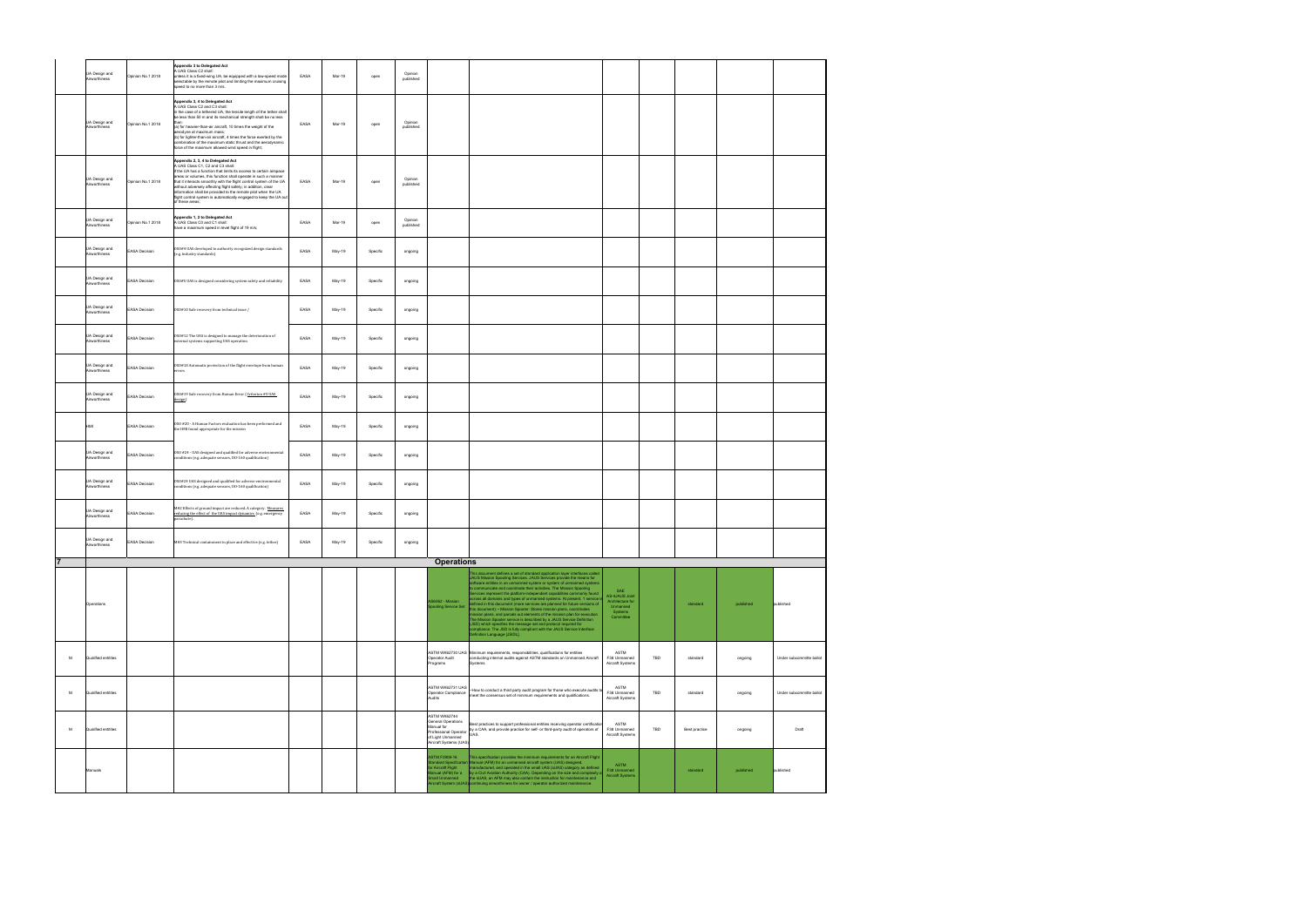| M | utomatic modes,<br>takeoff. Landing.<br>pnixa |  |  | WK58931 Evaluating<br>AerialResponse<br>RobotManeuvering:<br>Maintain Position and<br>Orientation                                                                                                     | The purpose of this test method is to specify the apparatuses, procedures,<br>and performance metrics necessary to quantitatively evaluate the system<br>capability to accurately maintain position and orientation (pose) in open<br>space relative to an object of interest. This test method applies to aerial<br>systems operated remotely from a standoff distance appropriate for the<br>tended mission. The system includes a remote operator in control of all<br>unctionality and any assistive features or autonomous behaviors that<br>mprove the effectiveness or efficiency of the overall system. This test<br>method may be performed anywhere the specified apparatuses and<br>environmental conditions can be implemented as described. Results should<br>be considered within the context of related test methods in the Maneuverin<br>suite when comprehensively evaluating robotic system capabilities. | ASTM<br>E54 Homeland<br>Security<br>Applications       | TBD      | standard             | ongoing   | E54 Full Committee<br>adjudication February 26 to<br>March 2, 2018. Delayed till<br>Apr-18                                                                                                                                                                                                                                                                                                                                         |
|---|-----------------------------------------------|--|--|-------------------------------------------------------------------------------------------------------------------------------------------------------------------------------------------------------|-----------------------------------------------------------------------------------------------------------------------------------------------------------------------------------------------------------------------------------------------------------------------------------------------------------------------------------------------------------------------------------------------------------------------------------------------------------------------------------------------------------------------------------------------------------------------------------------------------------------------------------------------------------------------------------------------------------------------------------------------------------------------------------------------------------------------------------------------------------------------------------------------------------------------------|--------------------------------------------------------|----------|----------------------|-----------|------------------------------------------------------------------------------------------------------------------------------------------------------------------------------------------------------------------------------------------------------------------------------------------------------------------------------------------------------------------------------------------------------------------------------------|
| M | utomatic modes<br>takeoff, Landing,<br>prix   |  |  | WK58932 Evaluating<br>AerialResponse<br>RobotManeuvering:<br>Orbit a Point                                                                                                                            | The purpose of this test method is to specify the apparatuses, procedures,<br>and performance metrics necessary to quantitatively evaluate the system<br>capability to accurately orbit an object of interest . Results should be<br>considered within the context of related test methods in the Maneuvering<br>suite when comprehensively evaluating robotic system capabilities. This tes<br>nethod applies to aerial systems operated remotely from a standoff distanc<br>appropriate for the intended mission. The system includes a remote operato<br>n control of all functionality and any assistive features or autonomous<br>behaviors that improve the effectiveness or efficiency of the overall system.<br>This test method may be performed anywhere the specified apparatuses<br>and environmental conditions can be implemented as described.                                                               | ASTM<br>E54 Homeland<br>Security<br>Applications       | TBD      | standard             | ongoing   |                                                                                                                                                                                                                                                                                                                                                                                                                                    |
| M | Detect and avoid                              |  |  | WK58933 Evaluating<br>AerialResponse<br>RobotManeuvering:<br><b>Avoid Static Obstacles</b>                                                                                                            | The purpose of this test method is to specify the apparatuses, procedures,<br>and performance metrics necessary to quantitatively evaluate the system<br>capability to avoid static obstacles.                                                                                                                                                                                                                                                                                                                                                                                                                                                                                                                                                                                                                                                                                                                              | ASTM<br>E54 Homeland<br>Security<br>Applications       | TBD      | standard             | ongoing   | E54 Full Committee<br>adiudication February 26 to<br>March 2, 2018. Delayed till<br>Apr-18                                                                                                                                                                                                                                                                                                                                         |
| M | Detect and avoid                              |  |  | WK58934 Evaluating<br>AerialResponse<br>RobotManeuvering:<br>Pass Through<br>Openings                                                                                                                 | The purpose of this test method is to specify the apparatuses, procedures,<br>and performance metrics necessary to quantitatively evaluate the system<br>capability to pass through openings of various sizes and orientations.                                                                                                                                                                                                                                                                                                                                                                                                                                                                                                                                                                                                                                                                                             | ASTM<br>E54 Homeland<br>Security<br>Applications       | TBD      | standard             | ongoing   | E54 Full Committee<br>adjudication February 26 to<br>March 2, 2018. Delayed till<br>Apr-18                                                                                                                                                                                                                                                                                                                                         |
| M | utomatic modes,<br>takeoff, Landing,<br>pnixa |  |  | WK58935 Evaluating<br>AerialResponse<br>RobotManeuvering:<br>Land Accurately<br>(Vertical)                                                                                                            | The purpose of this test method is to specify the apparatuses, procedures,<br>and performance metrics necessary to quantitatively evaluate the system<br>capability to accurately land vertically within a defined area.                                                                                                                                                                                                                                                                                                                                                                                                                                                                                                                                                                                                                                                                                                    | ASTM<br>E54 Homeland<br>Security<br>Applications       | TBD      | standard             | ongoing   | E54 Full Committee<br>adjudication February 26 to<br>March 2, 2018. Delayed till<br>Apr-18                                                                                                                                                                                                                                                                                                                                         |
|   | UAS-ATM                                       |  |  | pecifications for the<br>.<br>Ise of Military<br>nmanned Aerial<br>hicles (UAV) as<br>DAT) outside<br>gregated airspace<br>ecification, v 1.0,<br>m7                                                  | This specification addresses aspects of military UAV ATM, dealing briefly<br>with extant regulations that impact upon the UAV specifications and then<br>perational Air Traffic explaining the nature of UAV airspace requirements. It also summarises a<br>umber of national UAV ATM regulations, albeit none were suitable for<br>adaptation into EUROCONTROL specifications                                                                                                                                                                                                                                                                                                                                                                                                                                                                                                                                              | <b>EUROCONTROL</b>                                     |          | specification        | published |                                                                                                                                                                                                                                                                                                                                                                                                                                    |
|   | JAS-ATM                                       |  |  | <b>Nir Traffic</b><br>inagement<br>iidelines for Global<br>lawk in European<br>irspace, v 1.0, 2010                                                                                                   | These Guidelines establish a set of minimum ATM requirements for Global<br>Hawk (GH) / Euro Hawk (EH) flight in European airspace, with the primary<br>urpose of enabling GH/EH operators to use them as the basis for<br>gotiating access to national airspace within Europe. The Guidelines<br>nvisage the isolation of GH/EH from other airspace users by requiring it to<br>limb-out and recover in segregated airspace and to fly IFR/OAT in the<br>ruise in non-segregated airspace at high altitudes that are above those<br>ccupied by manned aviation.                                                                                                                                                                                                                                                                                                                                                             | EUROCONTROL                                            |          | guidance material    | published |                                                                                                                                                                                                                                                                                                                                                                                                                                    |
|   | Local E-identification                        |  |  | Aerospace series -<br>Unmanned Aircraft<br>Systems (UAS) -<br>Security requirements                                                                                                                   | To develop European standards specifying the means of compliance to the<br>regulatory requirements defined in the Delegated act of the EASA Opinion<br>No 01-2018.<br>This activity shall be coordinated with EUROCAE WG105 (SG-32 and SG-<br>33) and it will intent to address at least the following topics:<br>"Geo-awareness" function for UA Operations which includes Airspace<br>areas, Qualification of the UA operator, relevant authorization, prohibited<br>area, identification of special zones (ref. level U1 U-Space)<br>"e-ID" Electronic Identification, means the capability to identify a UA in<br>flight without direct physical access to that aircraft (only for local<br>identification from the ground)                                                                                                                                                                                             | ASD-STAN<br>D5WG8                                      | Dec-19   | European standard    | planned   |                                                                                                                                                                                                                                                                                                                                                                                                                                    |
|   | Standard scenarios                            |  |  | <b>ASTM F3196-17</b><br>andard Practice for<br>Sight (EVLOS) or<br>manned Aircraft<br>ystem (sUAS)<br>perations                                                                                       | eking Approval for Compliance with this practice is recommended as one means of seeking<br>ktended Visual Line   approval from a civil aviation authority (CAA) to operate a small unmanned<br>aircraft system (sUAS) to fly extended visual line of sight (EVLOS) or<br>yond Visual Line of beyond visual line of sight (BVLOS), or both. Any regulatory application of<br>ght (BVLOS) Small this practice to sUAS and other unmanned aircraft systems (UASs) is at the<br>discretion of the appropriate CAA.                                                                                                                                                                                                                                                                                                                                                                                                              | ASTM<br>F38 Unmanned<br><b>Aircraft Systems</b>        |          | standard             | published | To be revised and<br>ammended to include use<br>case scenarios: package<br>delivery, infrastructure<br>inspection, linear inspection<br>search and rescue,<br>emergency response,<br>terminal operations,<br>agriculture. First of these<br>apendixes (package delivery)<br>to be completed Jun<br>2018. Final available but<br>revisions to standard will be<br>incorporated in Jan 2018<br>after Pathfinder Technical<br>terchan |
|   | Standard scenarios                            |  |  | <b>ASTM WK60746</b><br><b>Standard Practice for</b><br>Seeking Approval for<br>Extended Visual Line<br>of Sight (EVLOS) or<br>Sight (BVLOS) Small<br>Unmanned Aircraft<br>System (sUAS)<br>Operations | The main purpose of this revision is to add an Appendix A that provides<br>research findings from the FAA EVLOS Pathfinder program than can be<br>used in developing proposed risk mitigation strategies for sUAS EVLOS<br>Beyond Visual Line of operations. This revision also provides a reference to Unmanned Systems<br>Canada Best Practices for BVLOS Operations for use in developing<br>proposed risk mitigation strategies for both EVLOS and BVLOS operations.                                                                                                                                                                                                                                                                                                                                                                                                                                                    | ASTM<br>F38 Unmanned<br>Aircraft Systems               | $Jun-18$ | standard             | ongoing   | Revisions to F3196 being<br>finalized.                                                                                                                                                                                                                                                                                                                                                                                             |
|   | Standard scenarios                            |  |  | <b>ASTM WK 62344</b><br><b>BVLOS Package</b><br>Delivery as an<br>Appendix to F3196-17                                                                                                                | Appendix to to ASTM F3196-17. The main purpose of this revision is to add<br>an Appendix that can be used in developing proposed risk mitigation<br>strategies for package delivery sUAS BVLOS operationsy                                                                                                                                                                                                                                                                                                                                                                                                                                                                                                                                                                                                                                                                                                                  | ASTM<br>F38 Unmanned<br>Aircraft Systems               | $Jun-19$ | standard             | ongoing   | Working group formed                                                                                                                                                                                                                                                                                                                                                                                                               |
|   | Operations                                    |  |  | <b>ASTM F2849-10</b><br>tandard Practice for<br>andling of<br>nmanned Aircraft<br>stems at Divert<br>rfields                                                                                          |                                                                                                                                                                                                                                                                                                                                                                                                                                                                                                                                                                                                                                                                                                                                                                                                                                                                                                                             | <b>ASTM</b><br>F38 Unmanned<br><b>Aircraft Systems</b> |          | practice             | published |                                                                                                                                                                                                                                                                                                                                                                                                                                    |
|   | Operations                                    |  |  | ISO 21384-3 -<br>Requirements for safe<br>civil RPAS/UAS<br>classes, sizes and<br>modes of operation of<br>UAS.                                                                                       | operations and applies Requirements for safe commercial UAS operations and applies to all types,<br>to all types, categories, categories, classes, sizes and modes of operation of UAS.                                                                                                                                                                                                                                                                                                                                                                                                                                                                                                                                                                                                                                                                                                                                     | ISO                                                    | Dec-18   | standard             | ongoing   |                                                                                                                                                                                                                                                                                                                                                                                                                                    |
|   | UAS-ATM                                       |  |  | ARP#### Access to<br>controlled airspace                                                                                                                                                              |                                                                                                                                                                                                                                                                                                                                                                                                                                                                                                                                                                                                                                                                                                                                                                                                                                                                                                                             | SAE<br>G-30 UAS Operato<br>Qualifications<br>Committee | May-19   | recommended practic  | planned   |                                                                                                                                                                                                                                                                                                                                                                                                                                    |
|   | Standard scenarios                            |  |  | ARP#### Flight<br>beyond visual line of<br>sight                                                                                                                                                      |                                                                                                                                                                                                                                                                                                                                                                                                                                                                                                                                                                                                                                                                                                                                                                                                                                                                                                                             | SAE<br>G-30 UAS Operato<br>Qualifications<br>Committee | May-19   | ecommended practice  | planned   |                                                                                                                                                                                                                                                                                                                                                                                                                                    |
|   | Standard scenarios                            |  |  | ARP#### Night<br>operations                                                                                                                                                                           |                                                                                                                                                                                                                                                                                                                                                                                                                                                                                                                                                                                                                                                                                                                                                                                                                                                                                                                             | SAE<br>G-30 UAS Operato<br>Qualifications<br>Committee | May-19   | recommended practice | planned   |                                                                                                                                                                                                                                                                                                                                                                                                                                    |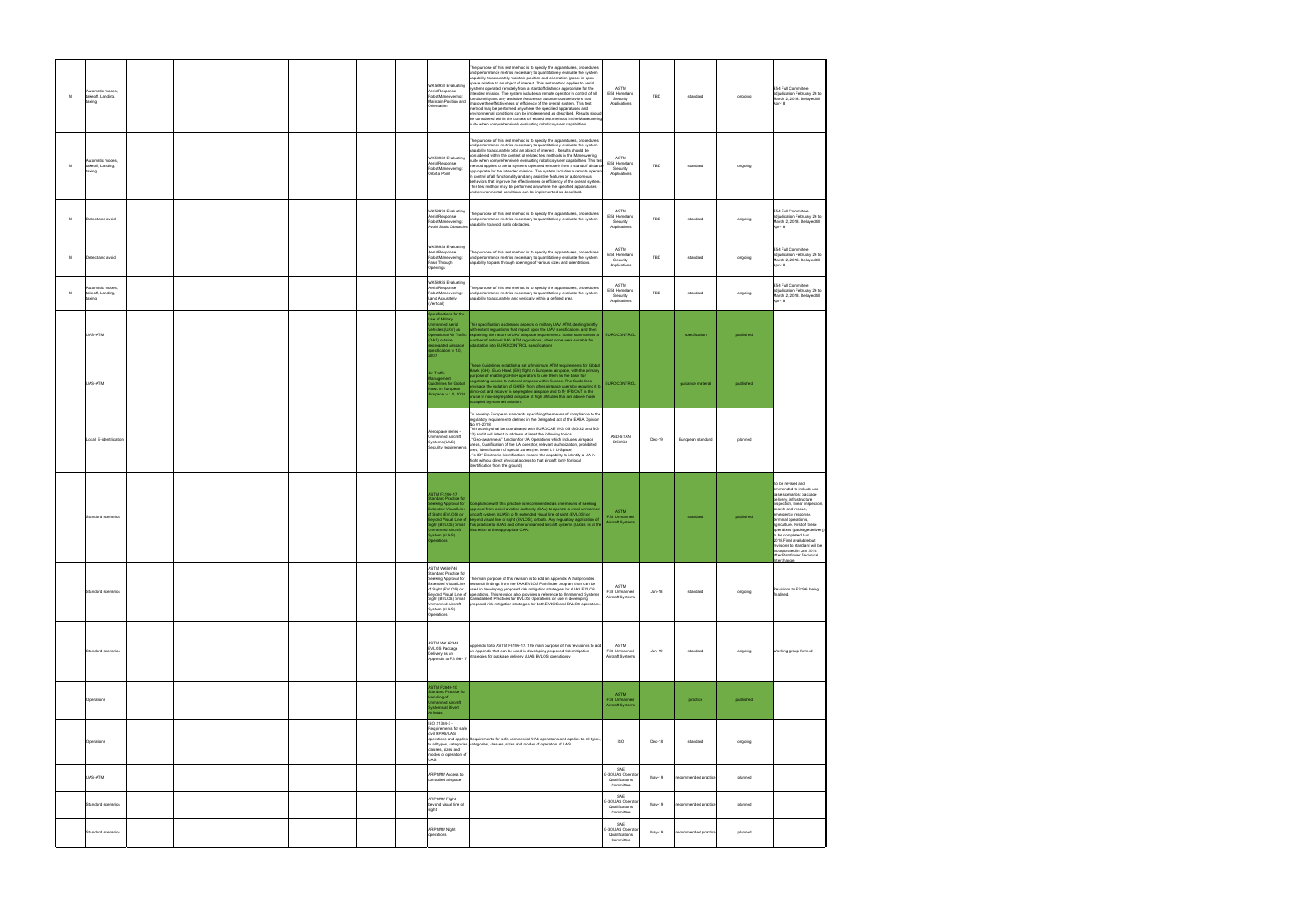| Standard scenarios                  |  |  | ARP#### Aerial<br>photography                                                                                                                   |                                                                                                                                                                                                                                                                                                                                                                                                                                                                                                                                                                                                                                                                                                                                                                                                                                                                                                | SAE<br>3-30 UAS Operato<br>Qualifications<br>Committee | Jun-19        | commended practio    | planned   |                                                                                            |
|-------------------------------------|--|--|-------------------------------------------------------------------------------------------------------------------------------------------------|------------------------------------------------------------------------------------------------------------------------------------------------------------------------------------------------------------------------------------------------------------------------------------------------------------------------------------------------------------------------------------------------------------------------------------------------------------------------------------------------------------------------------------------------------------------------------------------------------------------------------------------------------------------------------------------------------------------------------------------------------------------------------------------------------------------------------------------------------------------------------------------------|--------------------------------------------------------|---------------|----------------------|-----------|--------------------------------------------------------------------------------------------|
| Standard scenarios                  |  |  | ARP#### Power line<br>nspection                                                                                                                 |                                                                                                                                                                                                                                                                                                                                                                                                                                                                                                                                                                                                                                                                                                                                                                                                                                                                                                | SAE<br>3-30 UAS Operato<br>Qualifications<br>Committee | Jul-19        | commended practic    | planned   |                                                                                            |
| Standard scenarios                  |  |  | ARP#### Precision<br>agriculture                                                                                                                |                                                                                                                                                                                                                                                                                                                                                                                                                                                                                                                                                                                                                                                                                                                                                                                                                                                                                                | SAE<br>3-30 UAS Operate<br>Qualifications<br>Committee | Aug-19        | recommended practice | planned   |                                                                                            |
| Standard scenarios                  |  |  | ARP#### Bridge<br>nspection                                                                                                                     |                                                                                                                                                                                                                                                                                                                                                                                                                                                                                                                                                                                                                                                                                                                                                                                                                                                                                                | SAE<br>3-30 UAS Operato<br>Qualifications<br>Committee | Sep-19        | ecommended practice  | planned   |                                                                                            |
| Standard scenarios                  |  |  | ARP#### Train right-<br>of-way's                                                                                                                |                                                                                                                                                                                                                                                                                                                                                                                                                                                                                                                                                                                                                                                                                                                                                                                                                                                                                                | SAF<br>3-30 UAS Operato<br>Qualifications<br>Committee | Oct-19        | recommended practice | planned   |                                                                                            |
| Standard scenarios                  |  |  | ARP#### Flare stack<br>nspections                                                                                                               |                                                                                                                                                                                                                                                                                                                                                                                                                                                                                                                                                                                                                                                                                                                                                                                                                                                                                                | SAE<br>G-30 UAS Operato<br>Qualifications<br>Committee | Nov-19        | recommended practice | planned   |                                                                                            |
| Standard scenarios                  |  |  | WK58243 New Guide<br>for Visual Inspection of                                                                                                   | This standard consists of guidelines for utilizing drones with cameras to<br>document facade conditions with video and still photography. The purpose<br>of this standard is to establish procedures and methodologies for conducting<br>Building Facade using virus sensors is was sensored procedured.<br>-<br>-<br>nspections.                                                                                                                                                                                                                                                                                                                                                                                                                                                                                                                                                              | ASTM<br>E06 Performance<br>of Buildings                | Jan-18        | guide                | ongoing   |                                                                                            |
| Navigation                          |  |  | WK58677 Evaluating<br>AerialResponse<br>RobotSensing: Visual<br>Image Acuity                                                                    | The purpose of this test method is to specify the apparatuses, procedures,<br>and performance metrics necessary to quantitatively evaluate the visual<br>(electro-optical) image acuity of the system as viewed through a control<br>station. This test method applies to aerial systems operated remotely from a<br>standoff distance appropriate for the intended mission. The system includes<br>a remote operator in control of all functionality and any assistive features or<br>autonomous behaviors that improve the effectiveness or efficiency of the<br>overall system. This test method may be performed anywhere the specified<br>apparatuses and environmental conditions can be implemented as<br>described. Results should be considered within the context of related test<br>methods in the Maneuvering suite when comprehensively evaluating roboti<br>system capabilities. | ASTM<br>E54 Homeland<br>Security<br>Applications       | Apr-18        | standard             | ongoing   | E54 Full Committee<br>adjudication February 26 to<br>March 2, 2018. Delayed till<br>Apr-18 |
| Ground control station              |  |  | WK58925 Evaluating<br>AerialResponse<br>RobotSensing: Visual<br>Color Acuity                                                                    | The purpose of this test method is to specify the apparatuses, procedures.<br>and performance metrics necessary to quantitatively evaluate the visual<br>(electro-optical) color acuity of the system as viewed through a control<br>tation.                                                                                                                                                                                                                                                                                                                                                                                                                                                                                                                                                                                                                                                   | ASTM<br>E54 Homeland<br>Security<br>Applications       | Apr-18        | standard             | ongoing   | E54 Full Committee<br>adjudication February 26 to<br>March 2, 2018. Delayed till<br>Apr-18 |
| Ground control station              |  |  | AerialResponse<br>RobotSensing: Visual<br>Dynamic Range                                                                                         | WK58926 Evaluating The purpose of this test method is to specify the apparatuses, procedures,<br>and performance metrics necessary to quantitatively evaluate the visual<br>(electro-optical) dynamic range of the system as viewed through a control<br>station.                                                                                                                                                                                                                                                                                                                                                                                                                                                                                                                                                                                                                              | ASTM<br>E54 Homeland<br>Security<br>Applications       | Apr-18        | standard             | ongoing   | E54 Full Committee<br>adjudication February 26 to<br>March 2, 2018. Delayed till<br>Apr-18 |
| C3 datalink and<br>communication    |  |  | WK58927 Evaluating<br>AerialResponse<br>RobotSensing: Audio<br>Speech Acuity                                                                    | The purpose of this test method is to specify the apparatuses, procedures,<br>and performance metrics necessary to quantitatively evaluate the audio<br>speech acuity of the system as heard bi-directionally between a control<br>station and aerial robot in flight.                                                                                                                                                                                                                                                                                                                                                                                                                                                                                                                                                                                                                         | ASTM<br>E54 Homeland<br>Security<br>Applications       | Apr-18        | standard             | ongoing   | E54 Full Committee<br>adjudication February 26 to<br>March 2, 2018. Delayed till<br>Apr-18 |
| Ground control station              |  |  | WK58928 Evaluating<br>AerialResponse<br>RobotSensing:<br>Thermal Image Acuity                                                                   | The purpose of this test method is to specify the apparatuses, procedures,<br>and performance metrics necessary to quantitatively evaluate the thermal<br>mage acuity of the system as viewed through a control station. This test<br>nethod applies to aerial systems operated remotely from a standoff distan<br>appropriate for the intended mission                                                                                                                                                                                                                                                                                                                                                                                                                                                                                                                                        | ASTM<br>E54 Homeland<br>Security<br>Applications       | Apr-18        | standard             | ongoing   | E54 Full Committee<br>adjudication February 26 to<br>March 2, 2018. Delayed till<br>Apr-18 |
| Ground control station              |  |  | WK58929 Evaluating<br>AerialResponse<br>RobotSensing:<br>Thermal Dynamic<br>Range                                                               | The purpose of this test method is to specify the apparatuses, procedures,<br>and performance metrics necessary to quantitatively evaluate the thermal<br>dynamic range of the system as viewed through a control station.                                                                                                                                                                                                                                                                                                                                                                                                                                                                                                                                                                                                                                                                     | ASTM<br>E54 Homeland<br>Security<br>Applications       | Apr-18        | standard             | ongoing   | E54 Full Committee<br>adjudication February 26 to<br>March 2, 2018. Delayed till<br>Apr-18 |
| Ground control station              |  |  | WK58930 Evaluating<br>AerialResponse<br>RobotSensing:<br>Latency of Video,<br>Audio, and Control                                                | The purpose of this test method is to specify the apparatuses, procedures,<br>and performance metrics necessary to quantitatively evaluate the latency of<br>video, audio, and control sub-systems as viewed through a control station.                                                                                                                                                                                                                                                                                                                                                                                                                                                                                                                                                                                                                                                        | ASTM<br>E54 Homeland<br>Security<br>Applications       | Apr-18        | standard             | ongoing   | E54 Full Committee<br>adjudication February 26 to<br>March 2, 2018. Delayed till<br>Apr-18 |
| Detect and avoid                    |  |  | WK58936 Evaluating<br>AerialResponse<br>RobotSituational<br>wareness: Identify<br>Objects (Point and<br>(oom Cameras)                           | The purpose of this test method is to specify the apparatuses, procedures,<br>and performance metrics necessary to quantitatively evaluate the system<br>capability to identify objects of interest in the environment using cameras<br>electro-optical and thermal) from defined altitudes in open space.                                                                                                                                                                                                                                                                                                                                                                                                                                                                                                                                                                                     | ASTM<br>E54 Homeland<br>Security<br>Applications       | Apr-18        | standard             | ongoing   | E54 Full Committee<br>adjudication February 26 to<br>March 2, 2018. Delayed till<br>Apr-18 |
| Standard scenarios                  |  |  | WK58937 Evaluating<br>AerialResponse<br>RobotSituational<br>Awareness: Inspect<br><b>Static Objects</b>                                         | The purpose of this test method is to specify the apparatuses, procedures,<br>and performance metrics necessary to quantitatively evaluate the system<br>capability to inspect objects of interest in close proximity                                                                                                                                                                                                                                                                                                                                                                                                                                                                                                                                                                                                                                                                          | ASTM<br>E54 Homeland<br>Security<br>Applications       | Apr-18        | standard             | ongoing   | E54 Full Committee<br>adjudication February 26 to<br>March 2, 2018. Delayed till<br>Apr-18 |
| Standard scenarios                  |  |  | WK58938 Evaluating<br>AerialResponse<br>RobotSituational<br>Areas (Stitched<br>(Images                                                          | The purpose of this test method is to specify the apparatuses, procedures,<br>and performance metrics necessary to quantitatively evaluate the system<br>Awareness: Map Wide capability to accurately map wide areas with objects of interest in the<br>environment                                                                                                                                                                                                                                                                                                                                                                                                                                                                                                                                                                                                                            | ASTM<br>E54 Homeland<br>Security<br>Applications       | Apr-18        | standard             | ongoing   | E54 Full Committee<br>adjudication February 26 to<br>March 2, 2018. Delayed till<br>Apr-18 |
| Standard scenarios                  |  |  | <b>ASTM WK52858</b><br>Small Unmanned<br>Aircraft Systems<br>(sUASs) for Land<br>.<br>Search and Rescue                                         | This classification defines small unmanned aircraft system (sUAS) land<br>earch and rescue resources in terms of their capabilities. It provides a<br>means by which resource managers and sUAS pilots/operators can convey<br>to emergency management the tasks for which their systems are capable of<br>performing.                                                                                                                                                                                                                                                                                                                                                                                                                                                                                                                                                                         | ASTM<br>F32 Search and<br>Rescue                       | TBD           | standard             | ongoing   |                                                                                            |
| Standard scenarios                  |  |  | <b>ASTM WK54226</b><br>sUAS Operations in<br>Search and Rescue<br>Operations                                                                    | This guide establishes a framework within which sUAS search and rescue<br>(SAR) operations shall be conducted as part of the National Incident<br>Management System (NIMS)/Incident Command System (ICS). 1.2 The<br>requirements of this guide shall apply to individuals, agencies, and<br>organizations that respond to SAR operations, including those not regulated<br>by government mandates.                                                                                                                                                                                                                                                                                                                                                                                                                                                                                            | <b>ASTM</b><br>F32 Search and<br>Rescue                | TBD           | standard             | ongoing   |                                                                                            |
| M<br>Standard scenarios             |  |  | ASTM WK52089 New                                                                                                                                | Recent research conducted on risk, safety, design, operations and impact to<br>inform development of standard with supporting documentation from<br>Pathfinder studies. Using results of the Pathfinder Program, impact testing<br>ресликавил юг (слова) and mitigations such as deployable sUAS parachutes to be incorporated<br>Operation over People and mitigations such as deployable sUAS parachutes to be incorporated<br>into standard.                                                                                                                                                                                                                                                                                                                                                                                                                                                | ASTM<br>F38 Unmanned<br>Aircraft Systems               | <b>Mar-19</b> | specification        | ongoing   | Final draft for ballot in<br>October 2018                                                  |
| UA Design and<br>M<br>Airworthiness |  |  | <b>ASTM WK56338</b><br>Safety of Unmanned<br>Aircraft Systems for<br>Flying Over People                                                         | Develop a draft standard for product marking of UAS weighing 250 grams o<br>less. Develop draft standard for Category 2, 3, and 4 UAS that: (1)<br>Establishes a test method(s) to measure typical or likely impact energy of<br>the small unmanned aircraft when the aircraft is operating in the most<br>probable failure mode(s) to determine whether it meets the FAA specified<br>mpact energy threshold. Testing may be subject to manufacturer defined<br>pperating limitations, if any. The impact energy threshold used in the<br>standards may account for the energy dissipation caused by the physical<br>design of the small unmanned aircraft and likely impact scenarios.                                                                                                                                                                                                       | ASTM<br>F38 Unmanned<br>Aircraft Systems               | <b>TBD</b>    | standard             | ongoing   | Adjudicating ballot<br>comments                                                            |
| Risk Assessment<br>M                |  |  | <b>ASTM F3178-16</b><br>andard Practice for<br>perational Risk<br>sessment of Small<br>manned Aircraft<br>stems (sUAS)                          | Preparation of an ORA in accordance with this practice is intended to<br>reduce, the risk of an operation in which system complexity is minimal, the<br>operation is conducted in a lower risk environment, and the likelihood for<br>harm to people or property, though present, is reduced to an acceptable<br>level. As mission complexity increases, the operational environment may<br>become less risk tolerant.A.                                                                                                                                                                                                                                                                                                                                                                                                                                                                       | <b>ASTM</b><br>F38 Unmanned<br>Aircraft Systems        |               | standard             | published | This will be reference in AC<br>for Special Class §21.17(b)                                |
| м<br>Manuals                        |  |  | ASTM WK60938 New<br>Practice for General<br>Operations Manual for<br>Professional Operator of<br><b>Light Unmanned Aircraft</b><br>ystems (UAS) | This standard defines the requirements for General Operations Manual for<br>Professional Operator of Light Unmanned Aircraft Systems (UAS). The<br>standard addresses the requirements and/or best practices for<br>documentation and organization of a professional operator (i.e., for<br>compensation and hire).                                                                                                                                                                                                                                                                                                                                                                                                                                                                                                                                                                            | ASTM<br>F38 Unmanned<br>Aircraft Systems               | Sep-18        | specification        | ongoing   | Draft Complete - will be<br>balloted Jun 2018                                              |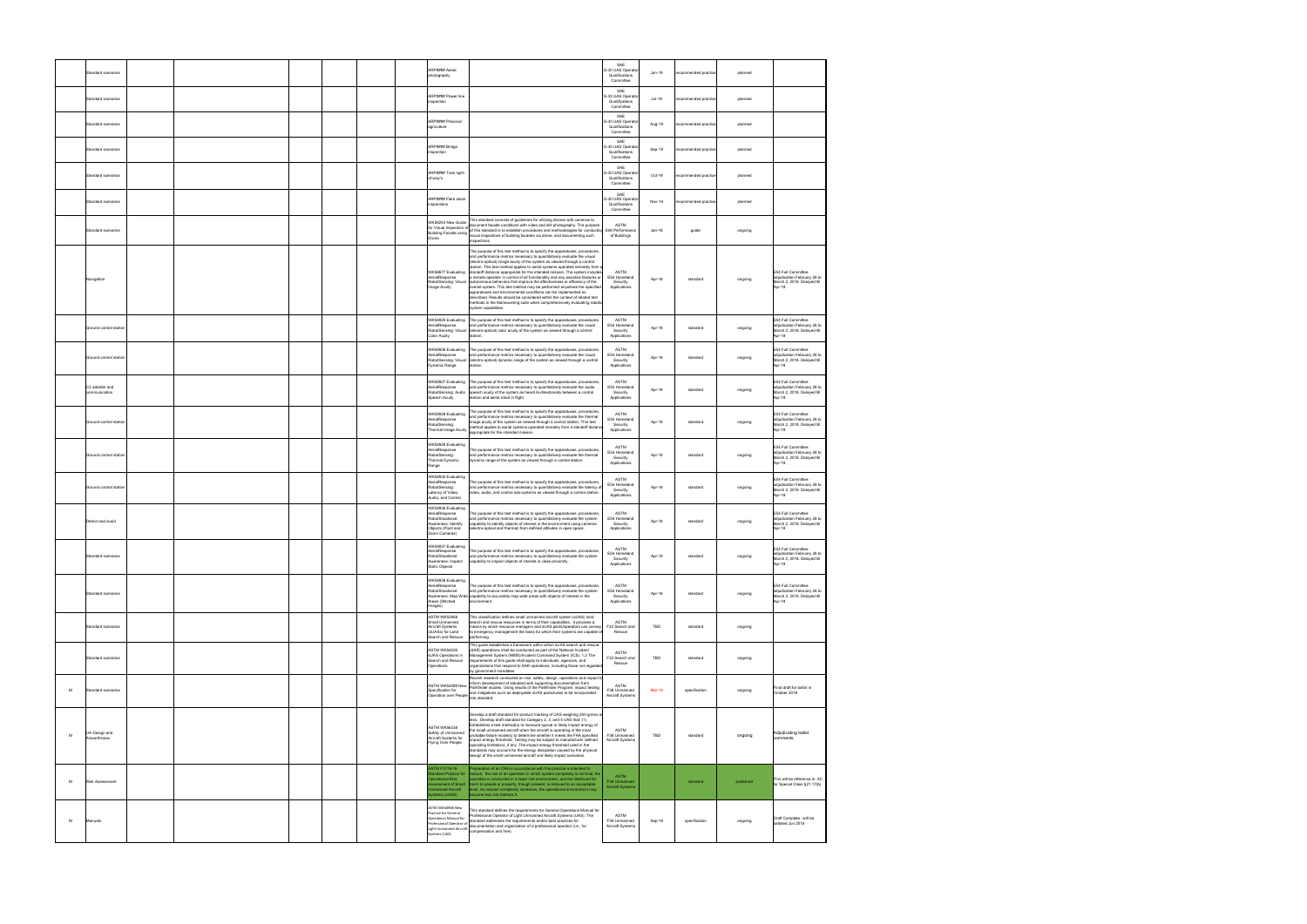| Take off/ Landing<br>zones          |                      |                                                                                                                                                                                                                                                                                                                                                                              |      |        |                   |                      | <b>ASTM WK59317</b><br>ertiport Design                                                                                                                      | Tto support the design of civil vertiports and vertistops for the landing and<br>takeoff of VTOL aircraft boarding and discharging passengers or cargo. The<br>proliferation of electric-powered VTOL should be carefully considered in the<br>development of this document. The standard must be scalable to address<br>aircraft ranging in size and kinetic energy, including unmanned and<br>optionally piloted aircraft.                                                                                                                                                                                                                                                                                                                                                                                                                                                                                                                                                                                                               | ASTM<br>F38 Unmanned<br>Aircraft Systems                                                                     | TBD    | specification        | ongoing   | New draft in work                             |
|-------------------------------------|----------------------|------------------------------------------------------------------------------------------------------------------------------------------------------------------------------------------------------------------------------------------------------------------------------------------------------------------------------------------------------------------------------|------|--------|-------------------|----------------------|-------------------------------------------------------------------------------------------------------------------------------------------------------------|--------------------------------------------------------------------------------------------------------------------------------------------------------------------------------------------------------------------------------------------------------------------------------------------------------------------------------------------------------------------------------------------------------------------------------------------------------------------------------------------------------------------------------------------------------------------------------------------------------------------------------------------------------------------------------------------------------------------------------------------------------------------------------------------------------------------------------------------------------------------------------------------------------------------------------------------------------------------------------------------------------------------------------------------|--------------------------------------------------------------------------------------------------------------|--------|----------------------|-----------|-----------------------------------------------|
| UAS-ATM                             |                      |                                                                                                                                                                                                                                                                                                                                                                              |      |        |                   |                      | <b>STANAG 7234</b><br>Remotely Piloted<br>Aircraft Systems<br>(RPAS) Airspace<br>Integration (AI) -<br>AATMP-51                                             |                                                                                                                                                                                                                                                                                                                                                                                                                                                                                                                                                                                                                                                                                                                                                                                                                                                                                                                                                                                                                                            | NATO<br><b>FINAS</b>                                                                                         | 2018   | standard             | ongoing   | Under development                             |
| C3 datalink and<br>communication    |                      |                                                                                                                                                                                                                                                                                                                                                                              |      |        |                   |                      | STANAG 7232<br><b>Unmanned Aerial</b><br>Systems Tactics<br>Techniques and<br>Procedures - ATP-<br>3.3.8.2 Edition A                                        | rovide standardized tactics, techniques, and procedures 217 for the<br>lanning, command and control (C2), and employment of unmanned aircraft MCASB/JCGUAS<br>ystems 218 (UAS) in NATO operations                                                                                                                                                                                                                                                                                                                                                                                                                                                                                                                                                                                                                                                                                                                                                                                                                                          | <b>NATO</b><br>os                                                                                            | 2018   | standard             | ongoing   | Under development                             |
| 8                                   |                      |                                                                                                                                                                                                                                                                                                                                                                              |      |        |                   |                      | <b>FCL</b>                                                                                                                                                  |                                                                                                                                                                                                                                                                                                                                                                                                                                                                                                                                                                                                                                                                                                                                                                                                                                                                                                                                                                                                                                            |                                                                                                              |        |                      |           |                                               |
| Remore pilot<br>competence          | Opinion No.1 2018    | UAS.OPEN.30 and UAS.OPEN.50<br>by a remote pilot who holds a certificate of remote pilot<br>competency that is necessary to ensure a safe flight, respecting<br>privacy, data protection, security and environmental<br>requirements, by passing a theoretical test in a manner and<br>format established by EASA at an entity recognised by the<br>competent authority; and | EASA | Mar-19 | open and specific | Opinion<br>published |                                                                                                                                                             |                                                                                                                                                                                                                                                                                                                                                                                                                                                                                                                                                                                                                                                                                                                                                                                                                                                                                                                                                                                                                                            |                                                                                                              |        |                      |           |                                               |
| Remore pilot<br>competence          |                      |                                                                                                                                                                                                                                                                                                                                                                              |      |        |                   |                      | RP5707 - Pilot<br>ining<br>nanned Aircraft<br>stems (UAS) Civil<br>erations                                                                                 | This document provides an approach to the development of training topics<br>for pilots of Unmanned Aircraft Systems (UAS) for use by operators,<br>manufacturers, and regulators. The identification of training topics is based<br>initially on Practical Test Standard (PTS) topics for manned aircraft pilots.<br>The topics identified could be used for the construction of a PTS for UAS<br>mmercial pilot operations and a PTS for a UAS pilot instrument rating.<br>The UAS commercial pilot rating would contain restrictions on the types of<br>berations that could be flown that would be dependent on the type of UAS<br>sed. The UAS type would also influence the specific training topics that<br>would be covered. This document is not intended to outline the<br>requirements for other crewmembers, such as observers, payload operators<br>or ground personnel, nor does it distinguish between different levels of pilot<br>authority or discuss the roles for pilot-in-command, supplemental pilot, or<br>observer. | SAE<br>G-30 UAS Operato<br>Qualifications<br>Committee & G-<br>10U Unmanned<br>Aerospace Vehicl<br>Committee |        | ecommended practice  | published |                                               |
| Remore pilot<br>competence          |                      | UAS.OPEN.040<br>by a remote pilot who has demonstrated the competencies                                                                                                                                                                                                                                                                                                      |      |        |                   |                      | ARP#### Common<br>operator qualifications                                                                                                                   |                                                                                                                                                                                                                                                                                                                                                                                                                                                                                                                                                                                                                                                                                                                                                                                                                                                                                                                                                                                                                                            | SAE<br>G-30 UAS Operato<br>Qualifications<br>Committee                                                       | May-19 | recommended practice | planned   |                                               |
| Remore pilot<br>competence          | Opinion No.1 2018    | necessary to ensure a safe flight, respecting privacy, data<br>protection, security and environmental requirements, by having<br>completed an online training course and passed an online test,<br>according to a manner and format established by EASA, and<br>rovided by an entity recognised by the competent authority;                                                  | EASA | Mar-19 | open and specific | Opinion<br>published |                                                                                                                                                             |                                                                                                                                                                                                                                                                                                                                                                                                                                                                                                                                                                                                                                                                                                                                                                                                                                                                                                                                                                                                                                            |                                                                                                              |        |                      |           |                                               |
| naintenance                         |                      |                                                                                                                                                                                                                                                                                                                                                                              |      |        |                   |                      | Maintenance<br>Technician<br>Qualification                                                                                                                  | ASTM WK60659 UAS<br>- - - - - - - - - - Will outline qulaifications required for skilled UAS maintenance technicians<br>with broad understanding of supporting the continued airworthiness of UAS   F38 Unmanned<br>platforms and their subsystems.<br>To develop a standard that defines the requirements for Training for Public                                                                                                                                                                                                                                                                                                                                                                                                                                                                                                                                                                                                                                                                                                         | ASTM<br>Aircraft Systems                                                                                     | Jun-18 | standard             | ongoing   | Undergoing revisions prior to<br>ballot       |
| Remore pilot<br>competence          |                      |                                                                                                                                                                                                                                                                                                                                                                              |      |        |                   |                      | WK61764 Training for<br>Public Safety Remote<br>Pilot of UAS<br>indorsement                                                                                 | Safety Remote Pilot of Unmanned Aircraft Systems (UAS) Endorsement.<br>The guide describes the knowledge, skills, and abilities required to operate<br>unmanned aircraft for public safety purposes. A CAA may, at their<br>discretion, use this guide to aid the development of regulations. An<br>approved ASTM guide that describes required education, training, and<br>continuing professional development for those performing as professional                                                                                                                                                                                                                                                                                                                                                                                                                                                                                                                                                                                       | ASTM<br>F38 Unmanned<br>Aircraft Systems                                                                     | TBD    | standard             | ongoing   |                                               |
| Remore pilot<br>competence          |                      |                                                                                                                                                                                                                                                                                                                                                                              |      |        |                   |                      | <b>ASTM F3266</b><br>tandard Guide for<br>raining for Remote<br>filot in Command of<br>nmanned Aircraft<br>stems (UAS)<br>dorsement<br>STM WK29229 New      | Establish criteria for Training and Certification of sUAS Pilots, Instructors,<br>and School Houses. This practice defines the knowledge, skills, and abiliti<br>UAS pilots require for the conduct training and flight operations for Small<br>nmanned Aircraft Sytems (sUAS) in the NAS. The Training and<br>ertification of sUAS Pilots, Instructors, and School Houses include areas to F38 Unmanned<br>over pilot qualifications, training and proficiency, instructor certification, and Aircraft Systems<br>cover plus usuances using any provinces, the measurement sets forth standards<br>to meet the requirements to establish quality training and certification<br>programs, and failitate aviation safety.                                                                                                                                                                                                                                                                                                                   | ASTM                                                                                                         | Apr-18 | standard             | published |                                               |
| Remore pilot<br>$\Box$<br>ompetence |                      |                                                                                                                                                                                                                                                                                                                                                                              |      |        |                   |                      | actice for<br><b>ertification of Pilots</b><br><b>isual Observers</b> , and<br>structor Pilots and<br>raining courses for<br>hall Unmanned<br>craft Systems | This document provides an approach to the development of training topics                                                                                                                                                                                                                                                                                                                                                                                                                                                                                                                                                                                                                                                                                                                                                                                                                                                                                                                                                                   |                                                                                                              |        |                      |           | It has been published as<br>F3266 in line 235 |
| Remore pilot<br>competence          |                      |                                                                                                                                                                                                                                                                                                                                                                              |      |        |                   |                      | ARP5707 Pilot<br>raining<br>nmanned Aircraft<br>ystems (UAS) Civil<br>perations<br>TANAG 7192 Ed: 1                                                         | for pilots of Unmanned Aircraft Systems (UAS) for use by operators, C-30 UAS Operators<br>nanufacturers, and regulators. The identification of training topics is based<br>raining<br>ecommendations for initially on Practical Test Standard (PTS) topics for manned aircraft pilots.<br>proponed Aircraft<br>commercial pilot operations and a PTS for a UAS pilot instrument rating.<br>The UAS commercial pilot rating would contain restrictions on the types of<br>operations that could be flown that would be dependent on the type of UAS                                                                                                                                                                                                                                                                                                                                                                                                                                                                                         | Qualifications<br>Committee & G-<br>10U Unmanned<br>Aerospace Vehicle<br>Committee                           |        | commended practice   | published |                                               |
| Remore pilot<br>competence          |                      |                                                                                                                                                                                                                                                                                                                                                                              |      |        |                   |                      | inciples<br>Jnderpinning Medica<br>Standards for<br>perators of<br>Imanned Aerial<br>ystems (UAS) -<br>.<br>AMedP-1.25, Edition                             | Highlight the medical factors involved in the medical aspects<br>of Flight Crew Licensing to enable individual nations to further their own<br>medical<br>standards for safe UAS operation.                                                                                                                                                                                                                                                                                                                                                                                                                                                                                                                                                                                                                                                                                                                                                                                                                                                | <b>NATO</b>                                                                                                  |        | standard             | published |                                               |
| Remore pilot<br>competence          | <b>EASA Decision</b> | OSO #09 - Remote crew trained and current and able to control<br>the abnormal and emergency situations (i.e. Technical issue with<br>the UAS)                                                                                                                                                                                                                                | EASA | May-19 | Specific          | ongoing              |                                                                                                                                                             |                                                                                                                                                                                                                                                                                                                                                                                                                                                                                                                                                                                                                                                                                                                                                                                                                                                                                                                                                                                                                                            |                                                                                                              |        |                      |           |                                               |
| Remore pilot<br>competence          | <b>EASA Decision</b> | OSO #15 - Remote crew trained and current and able to control<br>the abnormal and emergency situations (i.e. Human Error)                                                                                                                                                                                                                                                    | EASA | May-19 | Specific          | ongoing              |                                                                                                                                                             |                                                                                                                                                                                                                                                                                                                                                                                                                                                                                                                                                                                                                                                                                                                                                                                                                                                                                                                                                                                                                                            |                                                                                                              |        |                      |           |                                               |
| Remore pilot<br>competence          | <b>EASA Decision</b> | OSO #22 - The remote crew is trained to identify critical<br>environmental conditions and to avoid them                                                                                                                                                                                                                                                                      | EASA | May-19 | Specific          | ongoing              |                                                                                                                                                             |                                                                                                                                                                                                                                                                                                                                                                                                                                                                                                                                                                                                                                                                                                                                                                                                                                                                                                                                                                                                                                            |                                                                                                              |        |                      |           |                                               |
| Remore pilot<br>competence          | <b>EASA Decision</b> | 0S0#16 Multi crew coordination. (Criterion #2 Training)                                                                                                                                                                                                                                                                                                                      | EASA | May-19 | Specific          | ongoing              |                                                                                                                                                             |                                                                                                                                                                                                                                                                                                                                                                                                                                                                                                                                                                                                                                                                                                                                                                                                                                                                                                                                                                                                                                            |                                                                                                              |        |                      |           |                                               |
| Remore pilot<br>competence          | <b>EASA Decision</b> | OSO#17 Remote crew is fit for the operation                                                                                                                                                                                                                                                                                                                                  | EASA | May-19 | Specific          | ongoing              |                                                                                                                                                             |                                                                                                                                                                                                                                                                                                                                                                                                                                                                                                                                                                                                                                                                                                                                                                                                                                                                                                                                                                                                                                            |                                                                                                              |        |                      |           |                                               |